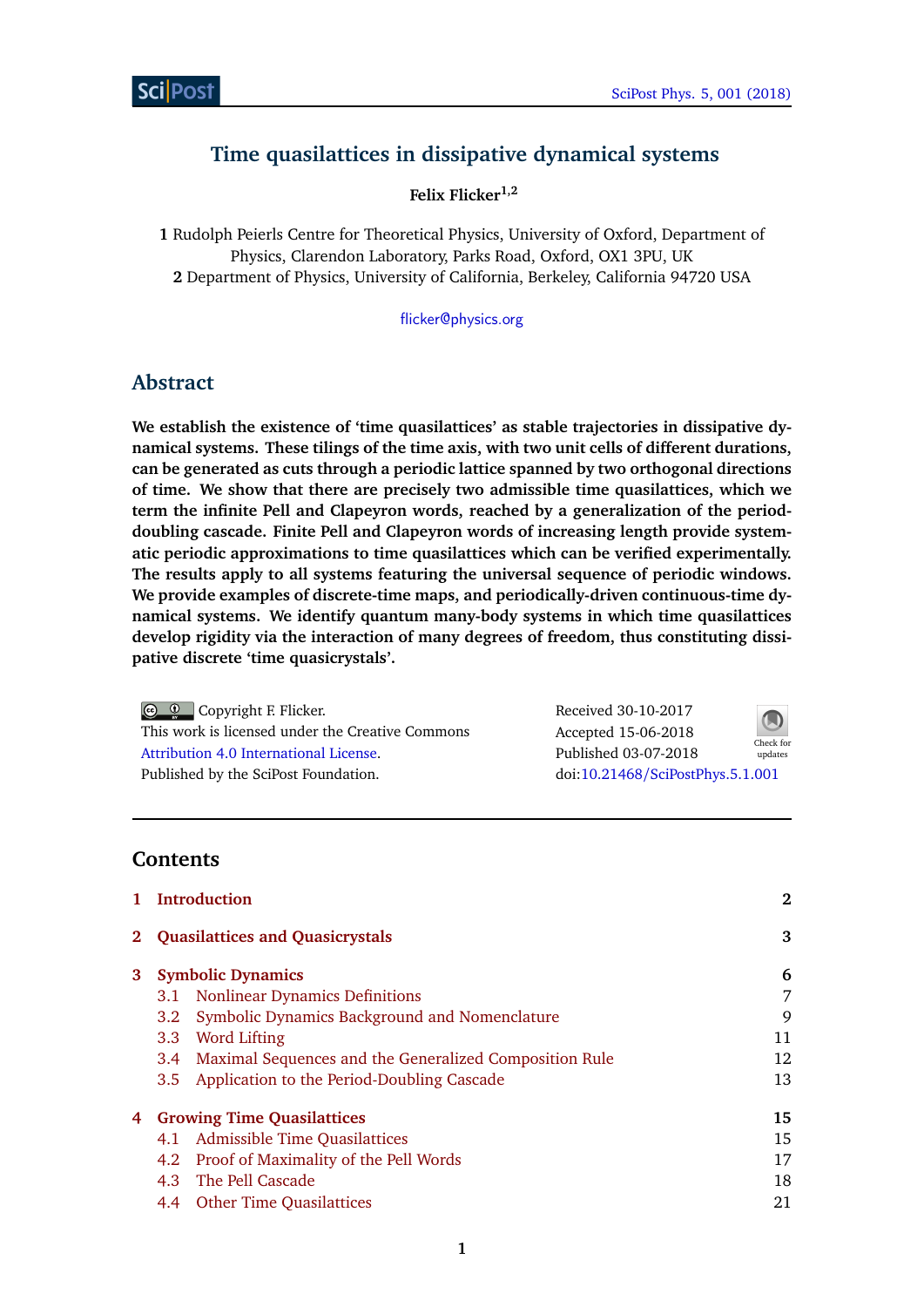| 5 Pell Words in Continuous-Time Dynamical Systems                                                                                                     |          |  |
|-------------------------------------------------------------------------------------------------------------------------------------------------------|----------|--|
| 5.1 A Continuous-Time Dissipative Autonomous System: the Rössler Attractor<br>5.2 A Continuous-Time Dissipative Driven System: the Forced Brusselator | 22<br>25 |  |
| <b>6</b> Time Quasicrystals                                                                                                                           | 27       |  |
| 7 Conclusions                                                                                                                                         | 29       |  |
| <b>References</b>                                                                                                                                     | 31       |  |

## <span id="page-1-0"></span>**1 Introduction**

The spontaneous breaking of translation symmetry occurs whenever a crystal grows from a liquid. The result is a reduction of the continuous symmetry down to a discrete symmetry, the space group of the lattice. Recently it was asked whether the same process can occur in time. The name 'time crystals' was coined for hypothetical systems which spontaneously break time-translation symmetry in their ground states  $[1-3]$  $[1-3]$  $[1-3]$ . It later transpired that such a process is impossible [[4](#page-30-3)[–6](#page-30-4)], although a loophole left open the possibility of breaking the *discrete* time translation symmetry of periodically-driven systems down to a multiple of the period [[7–](#page-30-5)[10](#page-30-6)]. This led to physical implementations in both cold atoms and nitrogen vacancy defects in diamond [[11,](#page-30-7)[12](#page-30-8)].

Concurrent with these developments, it was realized that the notion of space group symmetry can be extended to include time. These 'choreographic crystals' may feature a higher symmetry, when considering their constituent elements in both space and time, than is revealed by any instantaneous snapshot [[13](#page-31-0)]. Additionally, symmetry operations have been identified in periodically-driven 'Floquet crystals'. Example symmetry operations include so-called time glides, combining a translation in time with a mirror in space [[14](#page-31-1)].

Together these studies establish an understanding of periodicity and disorder on an equal footing in time and space. At first thought these cases seem to exhaust the possibilities for long-range order. Yet there exist long-range ordered objects which are neither periodic nor disordered: between these two extremes we find 'quasicrystals', atomic decorations of 'quasilattices' which are aperiodic tilings consisting of two or more unit cells. Despite lacking periodicity, they nevertheless feature a form of long-range order, which can be seen from the possibility of their construction as slices through higher-dimensional lattices [[15–](#page-31-2)[18](#page-31-3)].

In this paper we demonstrate the existence of *time quasilattices*: aperiodic tilings of the time axis using unit cells of two different durations. Despite lacking periodicity, they feature long-time order deriving from the fact that the sequence can be generated as a slice through a periodic two-dimensional lattice spanned by two orthogonal directions of time. We identify the time quasilattices as trajectories within nonlinear dynamical systems, coarse-grained to the scale of simply asking whether we are on the left *L* or right *R* of the system. The sequence of symbols *L* and *R* thus obtained matches the sequence of cells of a 1D quasilattice. We find that precisely two quasilattice sequences can grow as stable, attracting trajectories in nonlinear systems. We term these the Pell and Clapeyron quasilattices. We provide a systematic method by which to 'grow' these time quasilattices, showing that each finite-duration periodic approximation is also a stable, attracting trajectory, which provides a method of physically implementing the result. Additionally, we present a pedagogical introduction to relevant techniques employed in the field of symbolic dynamics. While well-known in the study of nonlinear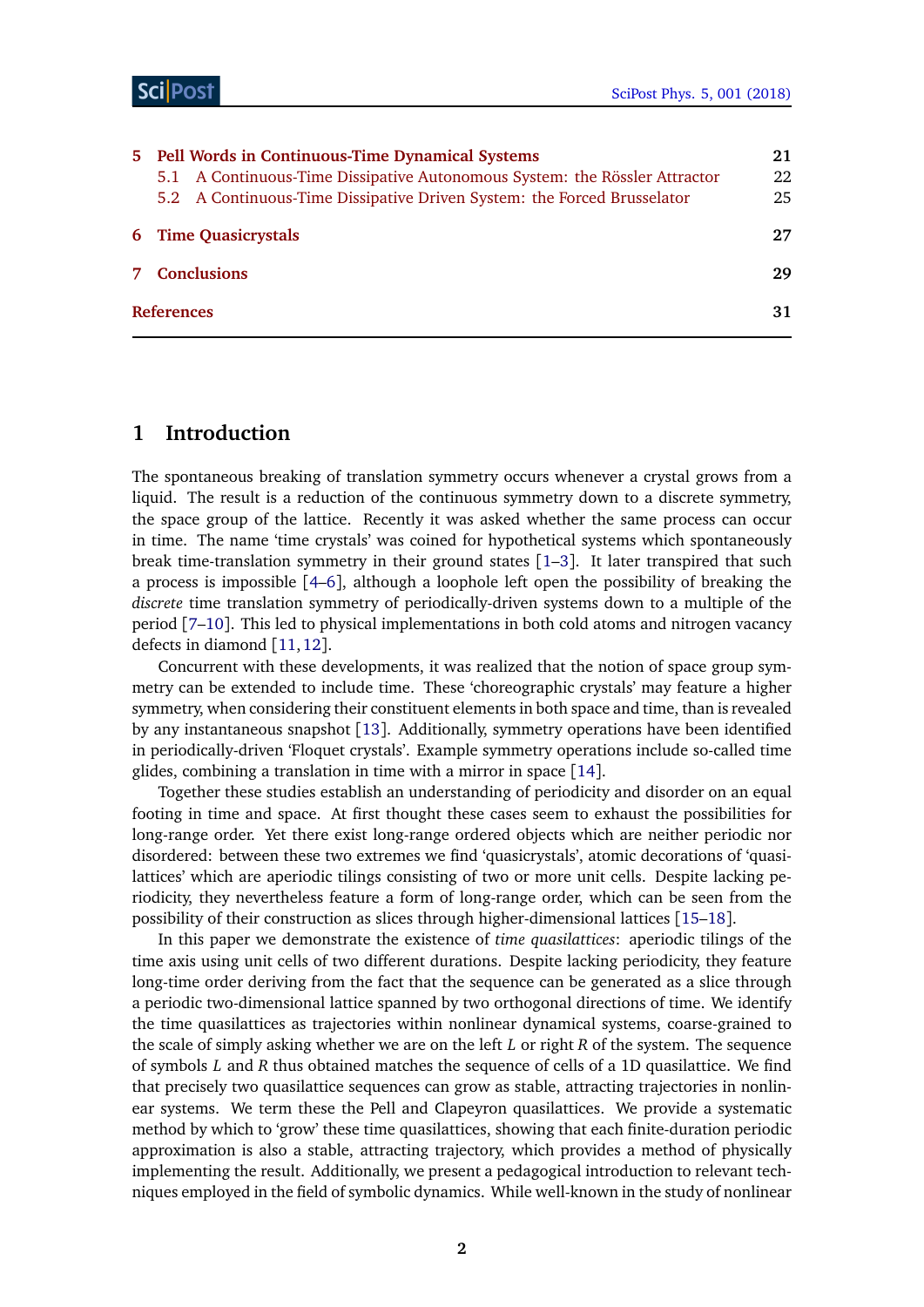systems, these techniques provide a range of possibilities for extending ideas in the fields of time crystals, Floquet crystals, choreographic crystals, and quasicrystals, and it is our hope that in presenting them here further richness of results can be attained in these respective fields.

We provide examples of time quasilattices in a range of dissipative dynamical systems: the discrete-time logistic map, the continuous-time autonomous Rössler attractor, and the continuous-time periodically-driven forced Brusselator. Extending the crystal lattice analogy, we further identify time quasi*crystals*: systems in which the symmetry of a periodic driving is spontaneously broken to the symmetry of a time quasilattice, in which the stability is made rigid by the interactions between the macroscopic number of degrees of freedom of a quantum many-body state. We examine a number of recent experimental proposals concerning discrete time crystals in driven dissipative many-body systems [[19–](#page-31-4)[21](#page-31-5)], identifying that several additionally host time quasicrystals. We detail experimental signatures of these new states of matter.

This paper proceeds as follows. In Sections [2](#page-2-0) and [3](#page-5-0) we provide background on the subjects of quasilattices/quasicrystals, and symbolic dynamics, respectively. The aim is to develop the connections between the areas of study, and so we provide a solid introduction in each case. In Section [4](#page-14-0) we present the bulk of our results, demonstrating that, of the ten classes of physically-relevant one-dimensional quasilattices, precisely two can exist as stable, attracting orbits in discrete-time nonlinear dynamical systems. In Section [5](#page-20-1) we extend our results to continuous-time dynamical systems, providing routes to a physically-testable implementation. In Section [6](#page-26-0) we explain the additional criteria which systems with the symmetries of time quasilattices must fulfill in order to constitute true states of matter – *time quasicrystals* – and identify these structures in recent experimental proposals. Finally in Section [7](#page-28-0) we provide concluding remarks, and discuss the relationship between time quasilattices and periodic space-time systems.

## <span id="page-2-0"></span>**2 Quasilattices and Quasicrystals**

Quasilattices are aperiodic tilings consisting of two or more unit cells. Despite lacking periodicity, the placement of cells is not random: an *N*-dimensional quasilattice can be generated as a slice through a 2*N*-dimensional periodic lattice [[15–](#page-31-2)[17](#page-31-6)]. Certain properties are more naturally expressed in terms of this higher-dimensional lattice. For example, two- or three-dimensional quasilattices feature discrete rotational symmetries in their diffraction patterns which are forbidden by the crystallographic restriction theorem, which states that only 2-, 3-, 4-, or 6-fold symmetries are allowed for periodic tilings in these dimensions. The symmetries demonstrated by quasilattices' diffraction patterns (5-fold, 8-fold, 10-fold, and 12-fold [[22](#page-31-7)]) are nevertheless permitted to crystal lattices in the higher-dimensional space through which they were sliced [[23](#page-31-8)[–25](#page-31-9)]. Equivalently we can say that quasilattices are objects whose reciprocal-space dimension does not match their real-space dimension [[16,](#page-31-10)[17](#page-31-6)].

Here we focus on the case of one-dimensional quasilattices, which can be generated as cuts through two-dimensional lattices. We reserve the name 'quasicrystal' for physical systems (quasilattice plus atomic basis) in dimensions two and higher. The phrase 'quasilattice' is used for the mathematical structure describing the physical system. A large number of quasicrystals has been grown artificially, and there have even been found two naturally-occurring examples, both in the same Siberian meteorite [[26,](#page-31-11)[27](#page-31-12)].

In one dimension, it is a standard convention to refer to both the physical systems and their mathematical descriptions as quasilattices, disallowing the use of the term quasicrystal. This permits a precise definition of quasicrystals as those systems featuring diffraction patterns with symmetries forbidden by the crystallographic restriction theorem [[15](#page-31-2)[–17,](#page-31-6) [28,](#page-31-13) [29](#page-31-14)]. This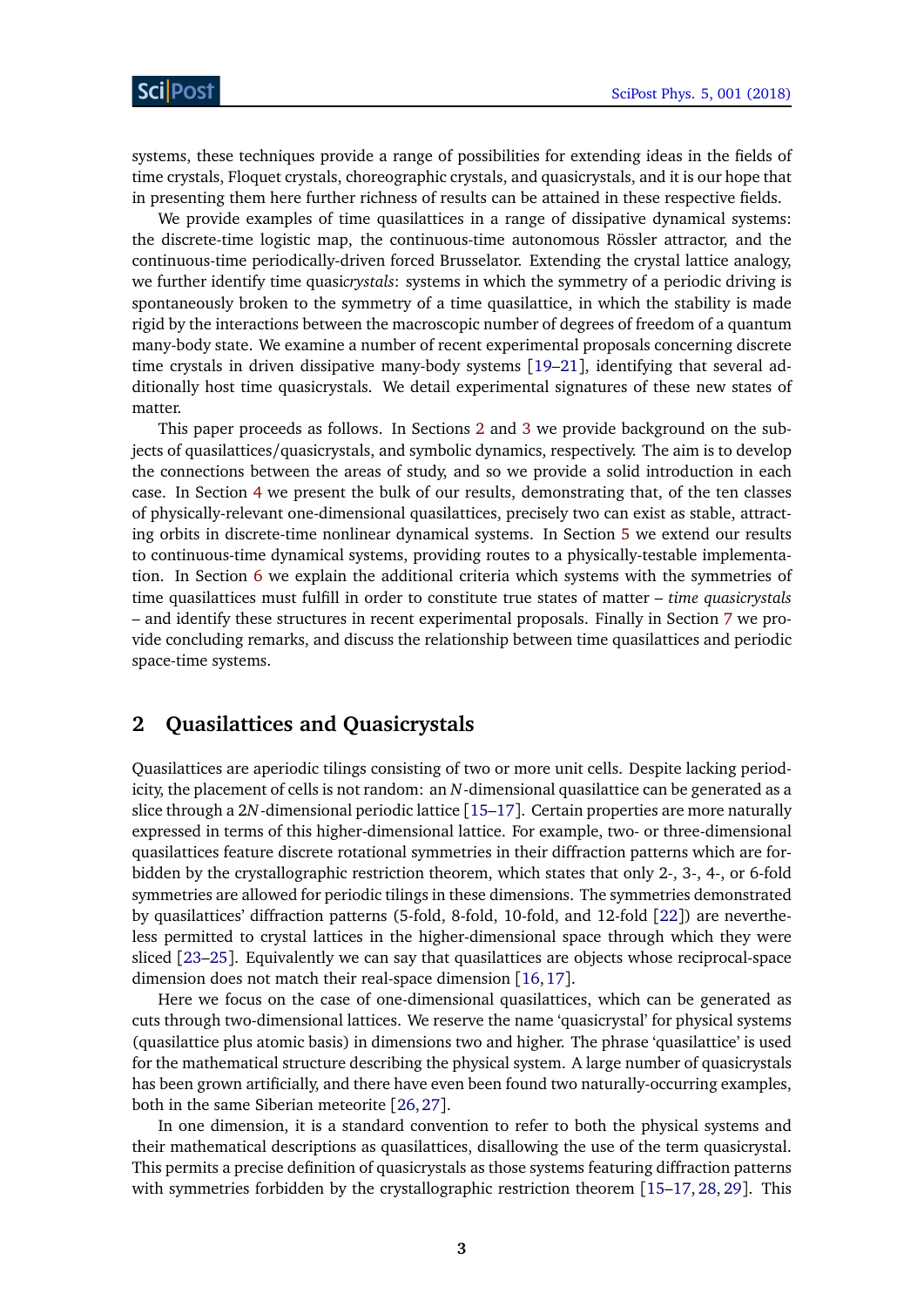definition precludes the possibility of quasicrystals in one dimension, as rotations are not well defined. The only break which we make with this convention is in Section [6](#page-26-0) in which we identify time quasilattices stabilized by many-body interactions: in order to emphasize that these states constitute an extension of the concept of time crystals to include quasilattice symmetry, we term them *time quasicrystals*, despite the fact that they exist in one dimension of time.

We define a 1D quasilattice to be an aperiodic tiling of a one-dimensional space with tiles of two different lengths, generated as a cut through a two-dimensional lattice. A necessary but not sufficient condition for an aperiodic tiling of two tiles to be a quasilattice is that each cell appears with precisely two spacings [[28](#page-31-13)]. In Figure [1](#page-4-0) we demonstrate the 'cut-and-project' quasilattice construction: we draw an irrationally-sloped line through the two-dimensional lattice, intersecting a vertex. For simplicity we take a square lattice with a unit cell length of one, but any regular lattice is acceptable. Drawing a second line parallel to the first which intersects the 2D lattice at the opposite vertex of the same unit cell, we project all vertices of the 2D lattice down onto the 1D lines whenever the vertices fall between the lines. If the gradient of the line is tan( $\alpha$ ), the spacings of the projected points will be either  $\cos(\alpha)$  or  $\sin(\alpha)$ . The result is therefore two different unit cells tiling the line, and the sequence is guaranteed to be aperiodic by the irrationality of  $tan(\alpha)$ .

If we are only interested in the sequence of cells which appears, rather than the cells' relative lengths, a simpler method is available, which we term the 'intersection method', explained in reference [[28](#page-31-13)]. Starting with the same irrationally-sloped line, whenever the line intersects a vertical line of the 2D lattice we write one symbol, say *R*, and whenever the line intersects a horizontal line of the 2D lattice we write a second symbol, say *L*. The sequence of *R*s and *L*s will match that given by the cut-and-project method.

The best-known example of a 1D quasilattice is the infinite Fibonacci word ('word' here intuitively referring to a sequence of letters, *R* and *L*). This can be generated either by cutand-project or intersection, using a line whose gradient is the golden ratio *ϕ*:

$$
\varphi = (\varphi - 1)^{-1} = \frac{1}{2} (1 + \sqrt{5}).
$$

Consider again the case where the line intersects a vertex of the lattice. Such cases form a set of zero measure, but are instructive here [[28](#page-31-13)]. From the first intersection of a lattice line after the (unique) intersection with a lattice vertex, the sequence of cells begins as follows:

$$
RLR^2LRLR^2LR^2L\ldots
$$

This is shown in Fig. [1.](#page-4-0)

The Fibonacci quasilattice can also be generated by so-called 'inflation rules':

$$
R \to RL, \qquad L \to R,\tag{1}
$$

which are applied to every symbol, starting from the left of the word, at every iteration:

$$
R \rightarrow RL \rightarrow RLR
$$
  
\n
$$
\rightarrow RLR^{2}L
$$
  
\n
$$
\rightarrow RLR^{2}LRLR
$$
  
\n
$$
\rightarrow RLR^{2}LRLR^{2}LR^{2}L
$$
  
\n
$$
\rightarrow RLR^{2}LRLR^{2}LRLR^{2}LRLR^{2}LRLR
$$
  
\n
$$
\rightarrow \dots
$$

The lengths of these sequences are the Fibonacci numbers *F<sup>n</sup>* , and hence they are known as Fibonacci words. The infinite Fibonacci word  $F_{\infty}$  is the Fibonacci quasilattice [[30](#page-31-15)].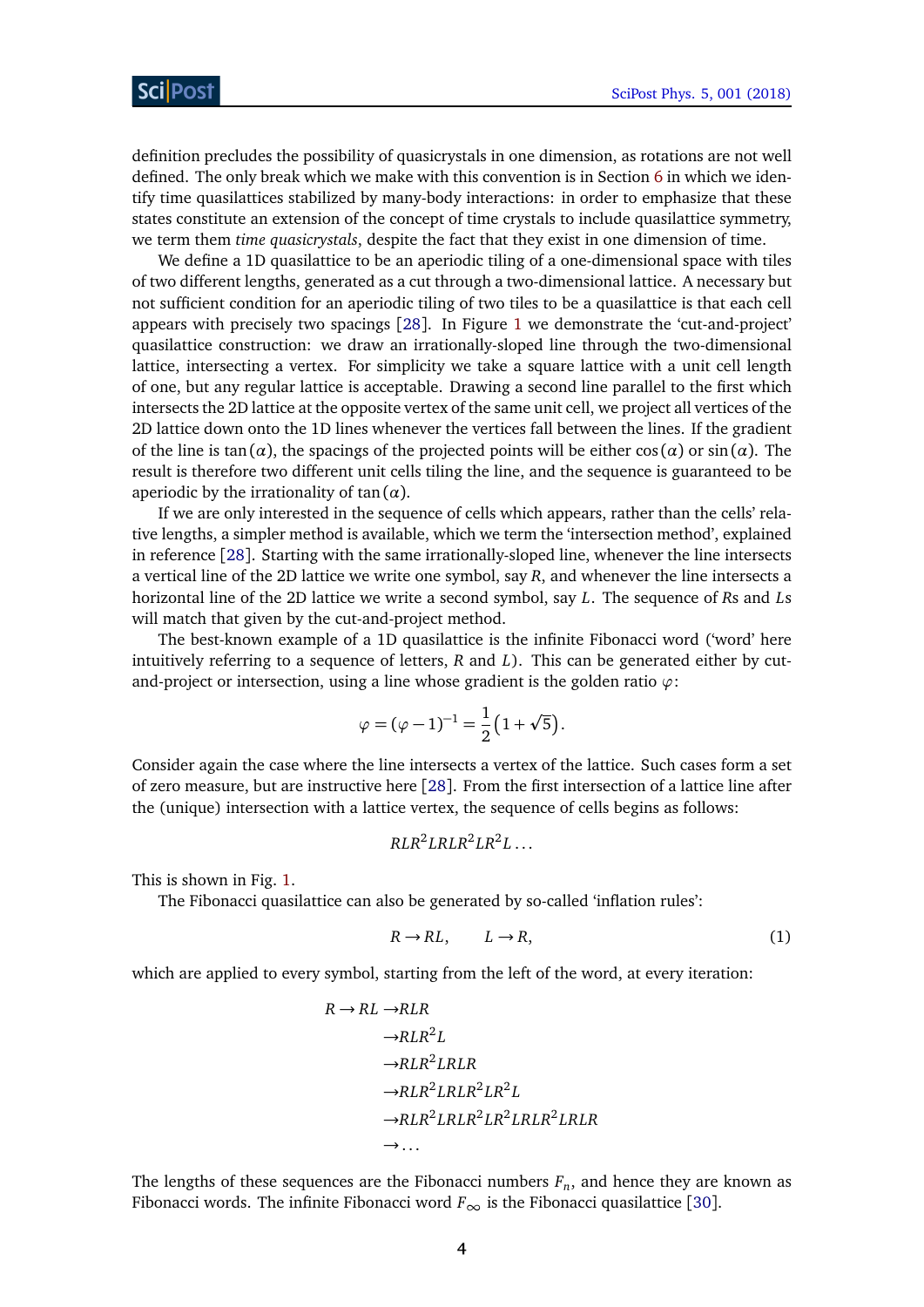

<span id="page-4-0"></span>Figure 1: Different methods of creating a 1D quasilattice as a slice through a 2D lattice (as we are interested in time quasilattices, the 2D space is spanned by two orthogonal directions of time). Lower, in gold, is the Fibonacci quasilattice, made by taking a slice through the lattice at an angle given by the inverse of the golden ratio (or the ratio itself, which would interchange the cell labels). If a vertex of the 2D lattice falls between the parallel golden lines, it is projected onto them. The result is two cell lengths which we label *R* and *L*. The sequence of long and short cells is the Fibonacci quasilattice (infinite Fibonacci word)  $RLR^2 LRLR^2 L \ldots$ This is the 'cut-and-project' method. If we are only interested in the sequence of cells, we can simply write an *R* whenever a vertical lattice line is intersected, and an *L* when a horizontal line is intersected. The lower line is used to make these intersections, and the methods can be seen to agree. In silver this 'intersection' method is applied to a line with gradient  $\frac{1}{\sqrt{2}}$ er this 'intersection' method is applied to a line with gradient  $\frac{1}{\sqrt{2}}$ , related  $\frac{1}{\sqrt{2}}$ to the silver ratio  $1+\surd 2.$  This is generating what we term the Pell quasilattice. Note that the intersection method in the Fibonacci case starts generating the correct sequence from the first intersection after the vertex, whereas the Pell case is offset along the line. This is because we have taken a non-canonical ordering of the Pell substitution rules (in the sense of [[28](#page-31-13)]), for reasons to be explained later.

Note that, while each iteration of the inflation rules leads to extra cells growing on the right of the previous word, the growth mechanism is inherently nonlocal, requiring a substitution of every letter in the word simultaneously. The consistency of the leftmost string of each word is given by a discrete scale invariance implied by the inflation rules: considering the infinite Fibonacci word, while it can be described by the unit cells *R* and *L*, it can equally-well be described by any inflation of these cells, for example *RL* and *R*, *RLR* and *RL*, *etc.* This property is shared with crystal lattices, which can be described by any integer multiple of their primitive unit cell.

While all quasilattices can be generated by cut-and-project, only some can be generated by inflation rules [[17](#page-31-6)]. Conversely, inflation rules can generate objects which are not quasilattices, as we see in Section [3.5](#page-12-0) when considering the period-doubling cascade. We can describe the Fibonacci inflation rules by a matrix

$$
A = \left(\begin{array}{cc} 1 & 1 \\ 1 & 0 \end{array}\right)
$$

such that

$$
A\left(\begin{array}{c} R \\ L \end{array}\right) = \left(\begin{array}{c} R+L \\ R \end{array}\right)
$$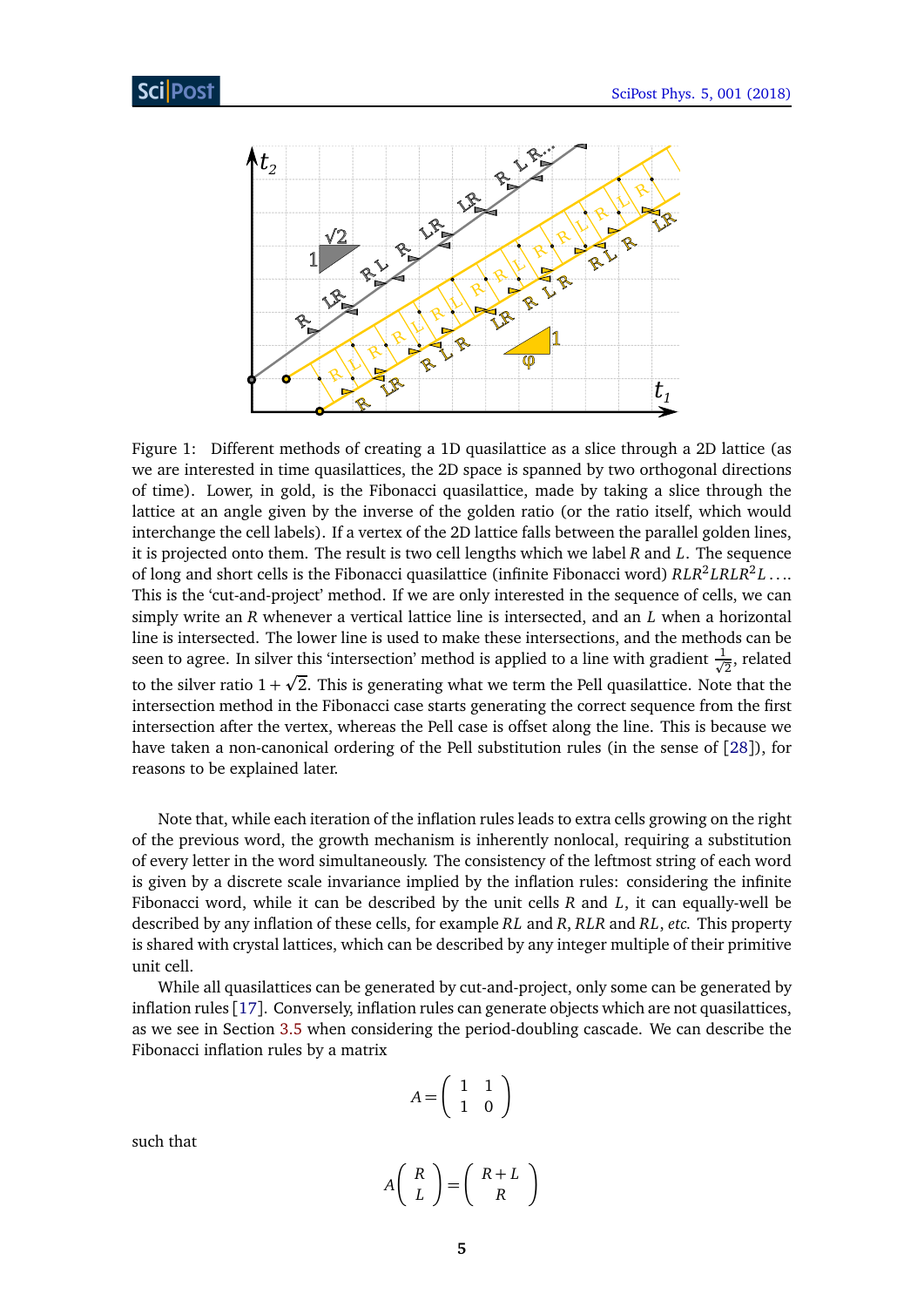and the  $n^{\text{th}}$  term can be made by instead acting on the vector with  $A^n$ . The eigenvalues of *A* are  $\varphi$  and  $\varphi$ <sup>-1</sup>. In general, quasilattices of two cell types can be described by matrices such as this, featuring non-negative integer entries, whose eigenvalues are Pisot-Vijayaraghavan numbers: p p p quadratic irrationals  $a + \sqrt{b}$  with rational  $a, b$ , such that  $a + \sqrt{b} > 1$  and  $0 < |a - \sqrt{b}| < 1$  [[17,](#page-31-6) [28](#page-31-13)].

There are an infinite number of quasilattices which can be generated by the intersection method of Figure [1.](#page-4-0) They fall into equivalence classes. For example, shifting the intersecting line perpendicular to itself generates 'locally isomorphic' quasilattices, where any finite sequence of cells appearing in one appears in the others [[15](#page-31-2)]. Loosely, these can be thought of as translations of one another. Others may be equivalent up to inflations, deflations, or translations of others [[28](#page-31-13)]. While all *N*-dimensional quasilattices can be created through a cut-and-project from a 2*N*-dimensional lattice, only a subset of these can also be generated through inflation rules [[16,](#page-31-10)[17](#page-31-6)].

The recent work of reference [[28](#page-31-13)] identifies that, in fact, only ten equivalence classes of 1D quasilattice exist which are truly physically relevant, in the sense that they relate to higher-dimensional counterparts through their identifying irrational numbers, which describe both the relative lengths of the cell types (volume, in general dimensions), and the relative frequency of the cells' appearances. In Table [1](#page-6-1) we reproduce these quasilattices and their inflation rules from reference [[28](#page-31-13)]. The physical significance of the ten classes is that their counterparts in two and three dimensions are precisely the quasicrystals which have been grown in the lab, or discovered as naturally-occurring materials [[24,](#page-31-16) [25,](#page-31-9) [28](#page-31-13)]. This suggests their suitability for study with an eye to physical implementation. A theoretical argument due to Levitov underpins the experimental observation that all known two- and three-dimensional quasicrystals feature 5- 8- 10- or 12-fold symmetry [[22](#page-31-7)]. The same argument explains why physical quasicrystals relate only to quadratic irrational numbers, whereas a more general class of similar objects can be constructed mathematically [[18](#page-31-3)].

By way of example, consider again the Fibonacci quasilattice. This has cell lengths related by the golden ratio  $\varphi$ . The length of Fibonacci word  $n$  is the  $n^{\text{th}}$  Fibonacci number  $F_n$ , and we refer to the corresponding word with the same symbol *F<sup>n</sup>* . The ratio of lengths of successive Fibonacci words also tends to the golden ratio:

$$
\varphi = \lim_{n \to \infty} \frac{F_n}{F_{n-1}}.
$$

The Fibonacci quasilattice generalizes to the two-dimensional case of the Penrose tiling, shown in Figure [2.](#page-7-0) The Penrose tiling's diffraction pattern has ten-fold rotational symmetry, forbidden in two-dimensional crystal lattices but allowed in four or five-dimensional crystal lattices through which it can be considered a slice [[15,](#page-31-2)[28](#page-31-13)]. The ratio of the two cells' areas, as well as their relative frequency of occurrence, is given by the golden ratio. The full significance of the relationship between the Fibonacci quasilattice and the Penrose tiling requires a consideration of Coxeter groups and Ammann decorations, explained in detail in references [[28,](#page-31-13)[29](#page-31-14)].

## <span id="page-5-0"></span>**3 Symbolic Dynamics**

In this section we present a brief overview of relevant results in the field of symbolic dynamics. Aside from being necessary background to the subsequent sections, the hope is that a pedagogical introduction to the ideas will be useful to authors working in the fields of time crystals, Floquet crystals, choreographic crystals, and quasicrystals. In Section [3.1](#page-6-0) we define some basic terms in the study of general nonlinear dynamical systems. In Section [3.2](#page-8-0) we present the basic ideas of symbolic dynamics. One technique, word lifting, is particularly important to the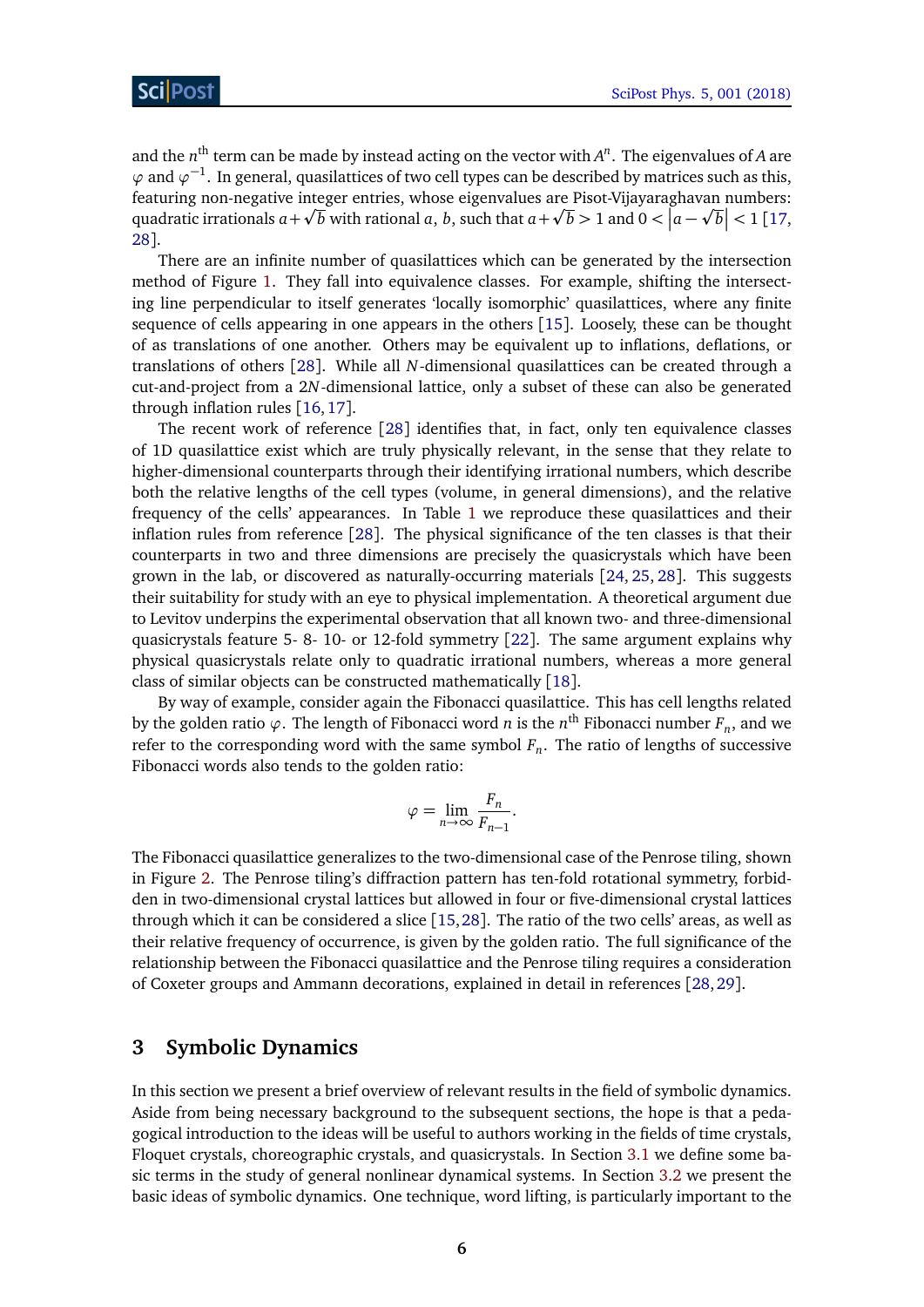<span id="page-6-1"></span>Table 1: (After [[28](#page-31-13)]). The ten equivalence classes of physically-relevant 1D quasilattices. The substitution matrix *A*, applied to the vector  $(R, L)^T$ , generates the substitutions  $R \to \rho$ ,  $L \to \lambda$ under addition. The 'slope' column indicates the slope of the line drawn through a square two-dimensional lattice to generate each sequence by either cut-and-project or intersection. The columns  $\rho$  and  $\lambda$  show the cell sequences generated from *R* and *L* respectively. Ref [[28](#page-31-13)] identifies a canonical ordering of substituted cells; we do not follow this, as it grows the quasilattices symmetrically to the left and right of the starting point, whereas we will wish to refer to the right of the generated string as the future. See also the discussion in Section [4.1.](#page-14-1)

| Case           | $\boldsymbol{A}$                                              | eigenvalues                   | slope                         | $\rho$ | λ               |
|----------------|---------------------------------------------------------------|-------------------------------|-------------------------------|--------|-----------------|
| $\mathbf{1}$   | 1<br>1<br>$\mathbf{1}$<br>0                                   | $\frac{1}{2}(1 \pm \sqrt{5})$ | $\frac{1}{2}(1 \pm \sqrt{5})$ | RL     | R               |
| 2a             | 1<br>1<br>$\overline{2}$<br>$\mathbf{1}$                      | $1 \pm \sqrt{2}$              | $\pm\sqrt{2}$                 | RL     | $R^2L$          |
| 2 <sub>b</sub> | 1<br>0<br>$\mathbf{1}$<br>2                                   | , ,                           | $1 \pm \sqrt{2}$              | L      | $RL^2$          |
| 3a             | $\mathbf{1}$<br>$\overline{2}$<br>$\overline{1}$<br>3         | $2\pm\sqrt{3}$                | $\frac{1}{2}(1 \pm \sqrt{3})$ | $RL^2$ | $RL^3$          |
| 3b             | $\mathbf{1}$<br>$\boldsymbol{2}$<br>3<br>$\overline{2}$       | , ,                           | $\pm\sqrt{3}$                 | $R^2L$ | $R^3L^2$        |
| 3c             | $\mathbf{1}$<br>$\mathbf{1}$<br>$\overline{2}$<br>3           | ,,                            | $1 \pm \sqrt{3}$              | RL     | $R^2L^3$        |
| 4a             | 3<br>$\mathbf{1}$<br>$\mathbf{1}$<br>$\overline{4}$           | $2 \pm \sqrt{5}$              | $-1\pm\sqrt{5}$               | $R^3L$ | $R^4L$          |
| 4b             | $\mathbf 1$<br>2<br>5<br>$\overline{2}$                       | ,,                            | $\pm\sqrt{5}$                 | $R^2L$ | $R^5L^2$        |
| 4c             | 1<br>1<br>$\overline{4}$<br>3                                 | ,,                            | $1 \pm \sqrt{5}$              | RL     | $R^4L^3$        |
| 4d             | $\mathbf{1}$<br>0<br>$\overline{\mathcal{A}}$<br>$\mathbf{1}$ | ,,                            | $2 \pm \sqrt{5}$              | L      | RL <sup>4</sup> |

present work, and Section [3.3](#page-10-0) is devoted to it. Section [3.4](#page-11-0) presents the 'generalized composition rule', which is the key mathematical tool used to prove the existence of time quasilattices. The results are returned to frequently in later sections. Finally, in Section [3.5,](#page-12-0) we apply the ideas to the period-doubling cascade into chaos, both as an already well-understood example, and to provide a point of reference when explaining the generalization to the Pell and Clapeyron cascades in Section [4.](#page-14-0)

### <span id="page-6-0"></span>**3.1 Nonlinear Dynamics Definitions**

In this section we briefly define some concepts in the study of nonlinear dynamical systems and chaos which will be referred to later in the paper. Detailed introductions and more precise definitions can be found for example in references [[30,](#page-31-15)[32,](#page-32-0)[33](#page-32-1)].

Dynamical systems are defined by their equations of motion, which take the general form

$$
\dot{\mathbf{x}} = \mathbf{f}(\mathbf{x})
$$

with **x** a vector describing the state at a given time. In this paper we will consider **x** to be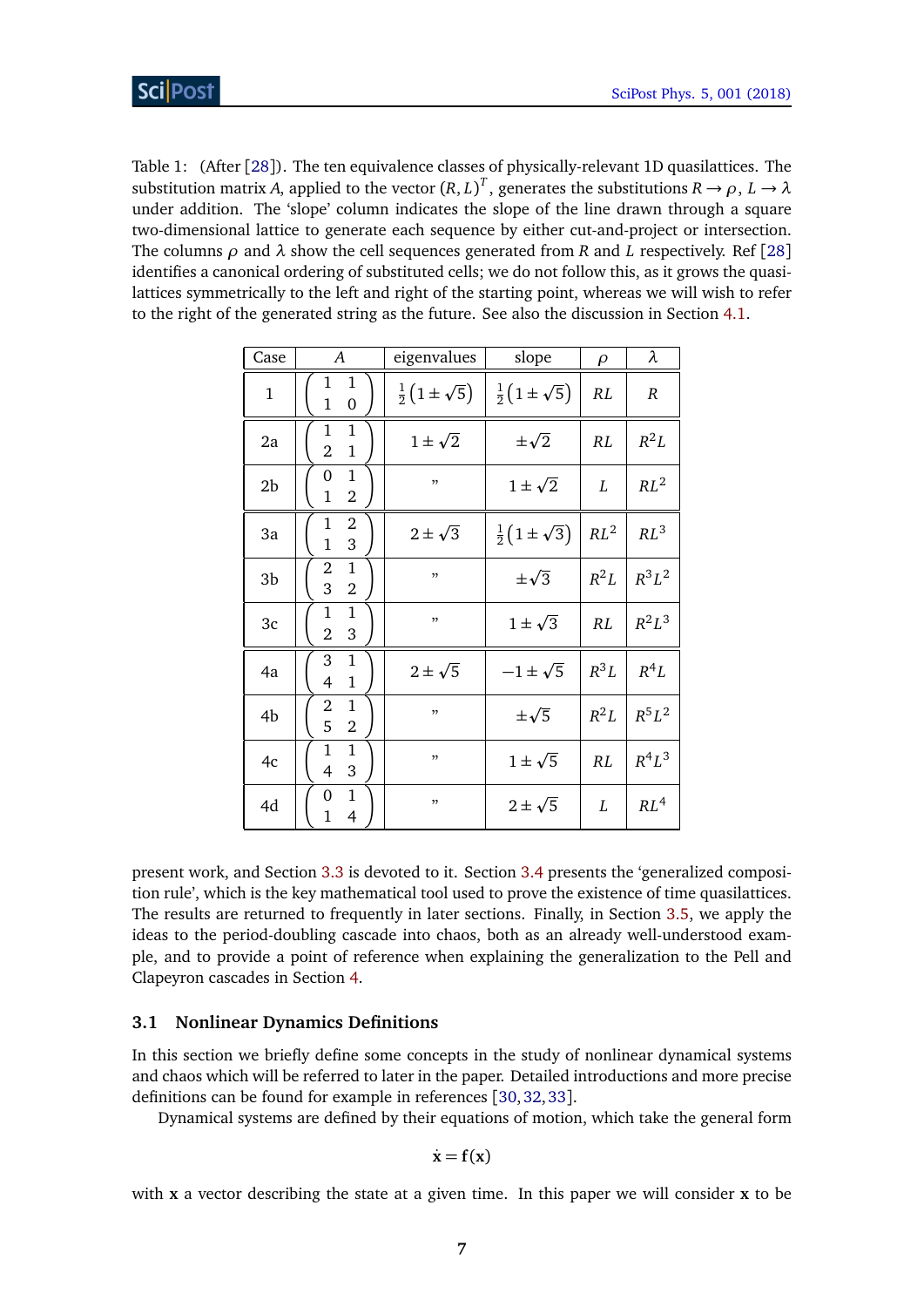

<span id="page-7-0"></span>Figure 2: Sections of two-dimensional quasicrystals, after [[18](#page-31-3)]. **Left**: the Penrose tiling. The ratio of the areas of the tiles is the golden ratio *ϕ*, as is the relative frequency of occurrence of the two tiles [[31](#page-32-2)]. Approximate 5- or 10-fold symmetry can be seen at different points, and the diffraction pattern features true 10-fold symmetry. This is the two-dimensional generalization of the Fibonacci quasilattice, which also features cell lengths and relative frequencies in the of the Fibonacci quasilattice, which also features cell lengths and relative frequencies in the<br>golden ratio. **Middle**: the Ammann-Beenker tiling. The ratio of cell areas is √2. The tiles' relative frequencies lie in the silver ratio  $1+\surd 2.$  Approximate 8-fold symmetry can be seen at points, and the diffraction pattern is 8-fold symmetric [[23](#page-31-8)]. This is the two-dimensional generalization of the Pell quasilattice, similarly related to the silver ratio. **Right**: The twodimensional generalization of the Clapeyron quasilattice (which has cell lengths related by p  $2 + \sqrt{3}$ ). The diffraction pattern is 12-fold symmetric.

positions. If the equations are such that they can be rewritten as a Lagrangian

$$
L(\mathbf{x}, \dot{\mathbf{x}}) = \frac{1}{2}\dot{\mathbf{x}}^2 - V(\mathbf{x})
$$

the system has an associated Hamiltonian and conserves energy; otherwise it is dissipative. If time only enters the equations implicitly via  $x(t)$  the equations are said to be autonomous, and if time appears explicitly through some driving they are non-autonomous (driven). Nonautonomous equations can be rewritten in an autonomous form by introducing extra variables, as we will show in Section [5](#page-20-1) when dealing with the forced Brusselator.

The continuous-time systems we consider in Section [5](#page-20-1) feature 'attractors', regions which attract trajectories from within a wider 'basin of attraction' and to which trajectories converge at infinite time. A 'strange attractor' additionally has a fractal structure. A convenient tool for analyzing continuous-time dynamical systems is the Poincaré section, a slice through trajectories. This can be used to construct the Poincaré first-return map, which plots intersection  $n+1$ of a trajectory with the Poincaré section against intersection *n*, provided the trajectory passes through the section in the same direction.

We refer to trajectories in discrete-time maps as 'orbits', which need not be periodic (closed). When considering continuous-time systems we will always have in mind the relation to the discrete-time maps via the Poincaré first-return map, and so refer to orbits in these cases also. An orbit is 'Lyapunov stable' if all trajectories which start sufficiently close to it remain so for all time [[32](#page-32-0)]. If a Lyapunov-stable orbit is also attracting, then it is said to be stable, although we often reiterate the attracting nature of stable orbits here. The Lyapunov stability of an orbit can be characterized by its Lyapunov exponents, which are calculated using a local linearization of the nonlinear map at a point in time. At a maximum the linear term vanishes. In the cases considered here this leads to 'superstability', which can be thought of either as a Lyapunov exponent of −∞ or as trajectories converging onto the orbit at a faster-thanexponential rate [[34](#page-32-3)]. There is a separate notion of 'structural stability', meaning the orbits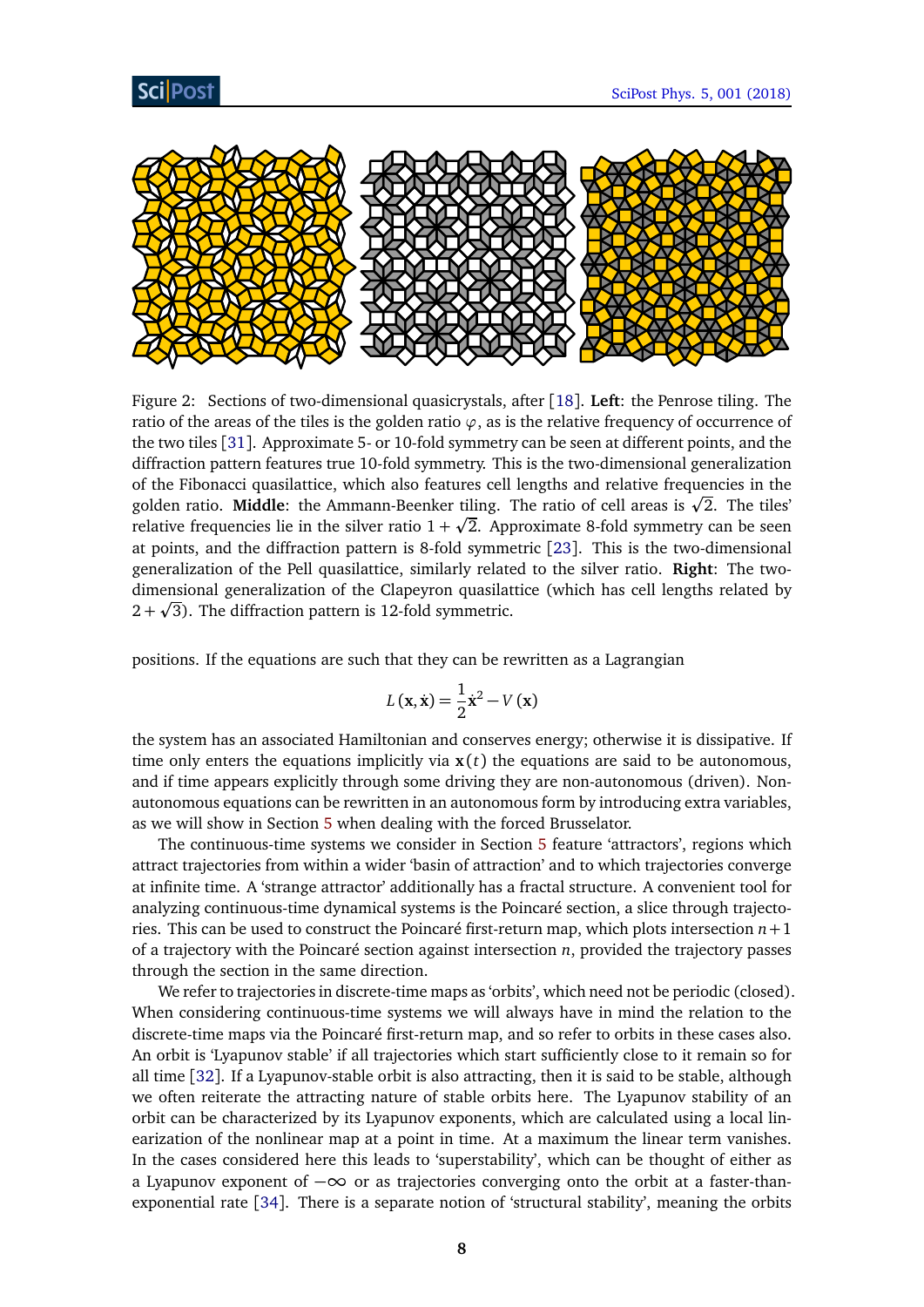

<span id="page-8-1"></span>Figure 3: The logistic map  $x_{n+1} = 1 - \mu x_n^2$ . Left: for  $\mu = 0.5$  the map features a single stable fixed point. This can be found by the 'cobwebbing' technique: draw a vertical line to the map, then a horizontal line to the diagonal  $x_{n+1} = x_n$ , then iterate. This feeds the output of one iteration into the input of the next, and so on. **Right**: for  $\mu = 1.2$  the fixed point is unstable, but there exists a stable period-2 orbit onto which trajectories converge (again found through cobwebbing).

under consideration are unaffected by sufficiently small changes to the system parameters. All cases considered in this paper are structurally stable.

### <span id="page-8-0"></span>**3.2 Symbolic Dynamics Background and Nomenclature**

In this section we present a pedagogical introduction to some basic concepts in symbolic dynamics. The ideas are presented clearly in reference [[34](#page-32-3)], an excellent resource. Other classic references include [[30,](#page-31-15)[35](#page-32-4)[–37](#page-32-5)].

In the majority of this paper we focus on the logistic map:

<span id="page-8-2"></span>
$$
x_{n+1} = 1 - \mu x_n^2 \tag{2}
$$

with real-valued  $x \in [-1, 1]$ . Note that this is not the standard writing of the map, but leads to a neater analysis in what follows. The map is shown in Fig. [3](#page-8-1) for several choices of the parameter  $\mu$ , along with the corresponding stable, attracting orbits of the dynamics. The logistic map models a discrete-time dissipative dynamical system, with each iteration constituting a time step. Despite the map's simplicity, it features stable periodic orbits of all periods, as well as chaos [[32,](#page-32-0)[35,](#page-32-4)[37](#page-32-5)]. The map was originally introduced as a simplified model of animal population dynamics [[38](#page-32-6)]. Additionally, it falls into the same universality class as a wide range of continuous-time nonlinear dynamical systems. In Section [5](#page-20-1) we demonstrate that the results found for the logistic map can be extended to continuous-time dynamical systems of both the autonomous (Rössler) and periodically-driven (forced Brusselator) type. These extensions provide testable predictions for physical systems, but the simplicity of the logistic map makes it invaluable in introducing and proving the relevant ideas.

Symbolic dynamics applied to the logistic map entails a coarse-graining to simply asking whether we are on the left,  $L$  ( $x < 0$ ), or right,  $R$  ( $x > 0$ ), of the maximum [[35](#page-32-4)[–37](#page-32-5)]. The  $x_n$  in the iterations are found to an appropriate precision, and recorded. Once the desired number of iterations has been carried out, we assign a letter to each according to whether it is greater or smaller than zero. The central point  $x = 0$  has a special significance, since its appearance in an orbit implies superstability: there is no linear expansion of the curve at its maximum, so the Lyapunov exponent is  $-\infty$ , and trajectories converge faster than exponentially onto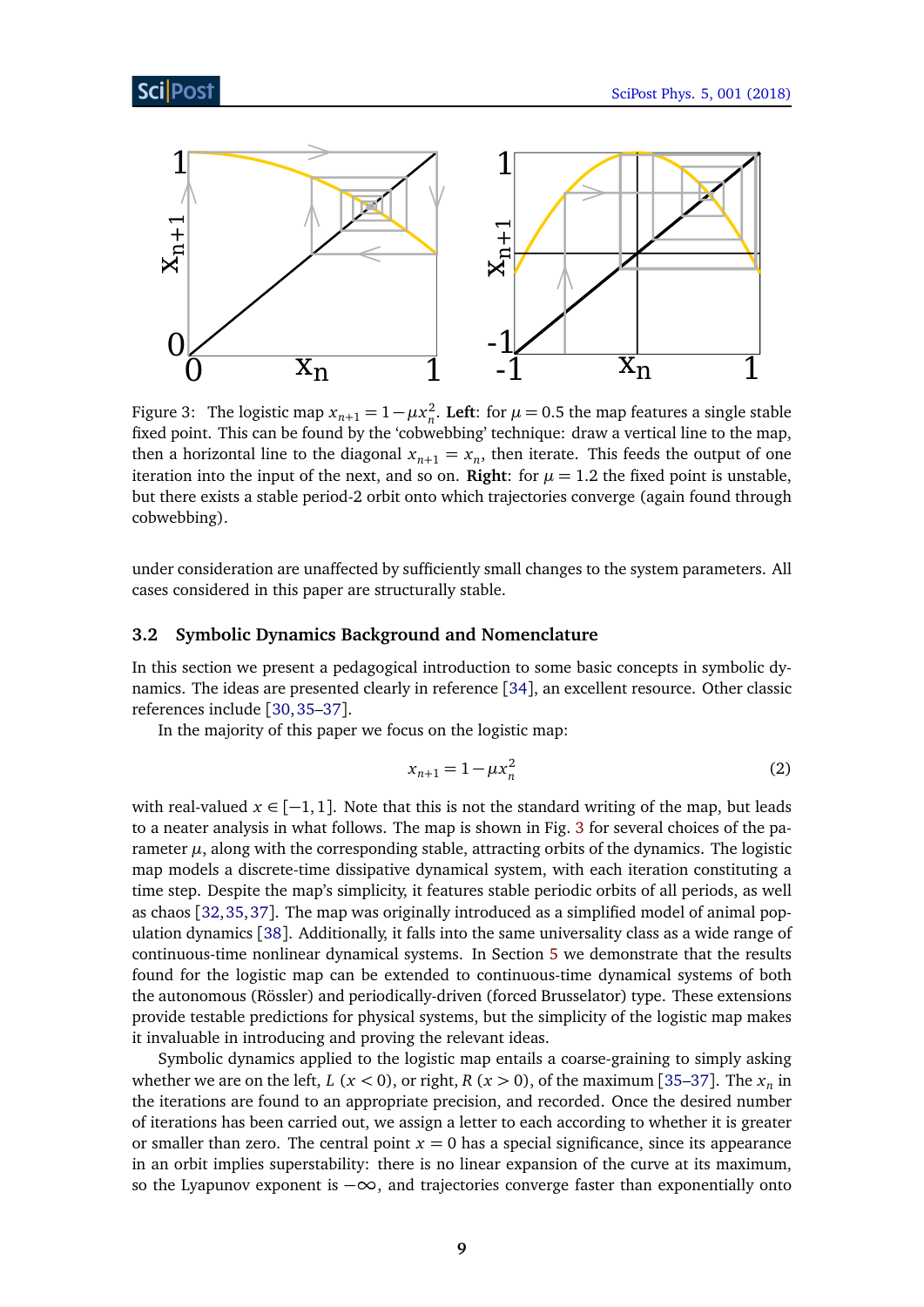such orbits. We denote this point *C*. Iterations of the map can be carried out by the 'cobwebbing' technique: drawing successive vertical lines to the map and and horizontal lines to the diagonal line  $f(x) = x$ . If we consider the set of points of the diagonal line which are hit, and which side of the map they fall onto, we will find a sequence of letters taken from the set {*R*, *L*, *C*}. This sequence of letters is termed a word. When the word is periodic we write only the repeating part. We will be interested in finding 'admissible' words: those which describe stable, attracting, orbits.

The superstable period two sequence is described by the word  $RCRC... = (RC)^{\infty}$ , from now on denoted *RC*. The word *LC* is inadmissible, as there is no intersection of the line  $f(x) = x$  in the range  $-1 < x < 0$ . The admissible words of the logistic map turn out to be universal, in the sense that the same words are the admissible words of any differentiable 1D maps. If the map is additionally unimodal, having a single maximum like the logistic map, the sequence in which the words develop as the parameter  $\mu$  is increased is also universal [[36](#page-32-7)]. It is called the 'universal sequence', and it provides a re-ordering of the set of integers (so that each integer appears once as the length of a stable orbit) [[39](#page-32-8)]. Continuous-time dynamical systems fall into this same universality class provided they are sufficiently dissipative. Note that all sufficiently dissipative continuous-time strange attractors have differentiable 1D discrete maps as their Poincaré sections, and all differentiable 1D discrete-time maps can be related to continuous-time attractors [[40](#page-32-9)]. In fact, dissipation may be too strong a requirement, as we discuss in Section [7](#page-28-0) when considering non-dissipative Hamiltonian systems.

All orbits longer than two are described by words beginning *RL*, as the trajectory first goes to the largest *x* it will ever hit (positive, so *R*), then the smallest *x* it will hit (negative, so *L*). This provides a useful constraint when searching for quasilattices, as it specifies that the first cell generated by the inflation rule must be labeled *R*, and the second *L*. Simple algorithms exist for determining the admissibility of a given word, and therefore dynamical trajectories. Reference [[34](#page-32-3)] gives an extensive explanation of various methods. One of these, the generalized composition rule, we explain and employ shortly.

Despite a great deal of overlap between the study of quasiperiodic dynamical systems and the study of quasilattices, the latter have not previously been identified as admissible trajectories in dynamical systems. A comment is necessary regarding the relation to quasiperiodic systems, which feature two or more incommensurate frequencies, and which are well-studied in the context of dynamical systems. Quasiperiodic systems could either be described as having an uncountably-infinite number of unit cells of different lengths, or as having one unit cell of infinite length, or neither. Quasilattices, on the other hand, have a finite number of unit cells, with most studies focussing on the case of two [[41](#page-32-10)]. They therefore feature a minimum and maximum spacing between cells  $[16,17]$  $[16,17]$  $[16,17]$  $[16,17]$ . If we consider an irrationally-sloped line drawn through a 2D lattice, as in Fig. [1,](#page-4-0) the spacing of intersections of the line with the lattice is quasiperiodic, and may be infinitesimally small. The sequence of symbols generated, however, is a quasilattice.

References [[30,](#page-31-15)[42](#page-32-11)] consider a simple linear quasiperiodic system defined by the map

$$
x_{n+1} = x_n + \alpha \tag{3}
$$

on the interval  $x \in [0, 1)$  (with  $x = 0$  and  $x = 1$  identified) for quadratic irrational  $\alpha$ . By dividing the domain into two partitions, a coarse-graining is defined which leads the quasiperiodic motion to spell the corresponding word describing the quasilattice. The lack of nonlinearity, however, makes these states 'marginally stable', meaning they have zero Lyapunov exponent, and can be destroyed with infinitesimal perturbations. This is the key difference with the quasilattice states we identify here, which maintain their sequences under such perturbations. Stability is key in the present study, as in the previous work on time crystals (a point we return to in Section  $6$ ) [7-[10](#page-30-6)].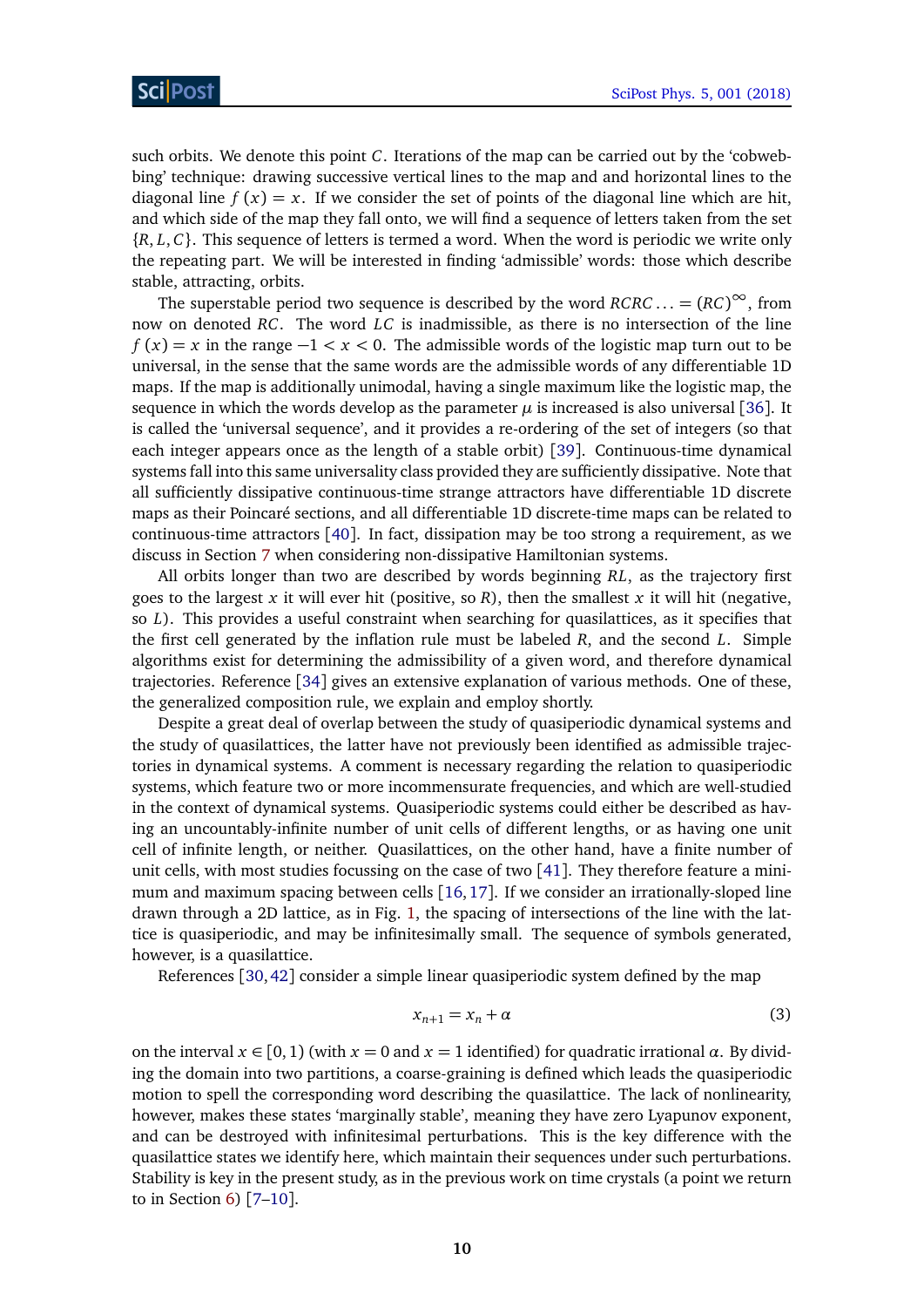It should be noted that, in any chaotic regime, all periodic and aperiodic orbits appear but are unstable [[37](#page-32-5)]. This includes both the quasilattice trajectories we seek, and their periodic approximations. In Anosov chaotic systems, obeying Smale's Axiom A, unstable orbits have both stable and unstable manifolds [[43,](#page-32-12)[44](#page-32-13)]. If a trajectory starts on an orbit's stable manifold, it stays close to the orbit for all time, although it is unstable to perturbations taking it off the manifold. 'Control of chaos' involves protocols to direct trajectories onto given stable manifolds, and to stabilize chosen orbits within chaotic systems [[45–](#page-32-14)[48](#page-32-15)]. These techniques require the evolution to be monitored, and tailored perturbations to be added based on both the particular system and the evolution of the trajectory. In the present work we seek to drive a dynamical system *purely periodically*, and to receive a response which spontaneously breaks the symmetry down to that of a quasilattice. In this way the work generalizes the results of previous work on time crystals, in which a periodic driving received a response breaking the symmetry to a periodic response of twice the period. For this reason we disallow symmetry-breaking perturbations on top of the driving. We discuss what can be termed true *time quasicrystals* in Section [6.](#page-26-0)

#### <span id="page-10-0"></span>**3.3 Word Lifting**

Once a sequence is established to be admissible, it is necessary to identify the parameter settings which will allow its realization. In the logistic map of Eq [\(2\)](#page-8-2), it is necessary to identify the parameter  $\mu$ . This process is known as 'word lifting' [[34](#page-32-3)].

The logistic map is many-to-one, so its inverse is multivalued. In taking the inverse we have to specify which of the two branches to take, left or right. So define two inverse functions like so:

$$
f_L^{-1}(x) \triangleq L(x) = -\mu^{-\frac{1}{2}}\sqrt{1-x}
$$
  

$$
f_R^{-1}(x) \triangleq R(x) = \mu^{-\frac{1}{2}}\sqrt{1-x},
$$

where  $\triangleq$  indicates a definition. A period-*N* orbit is defined by

$$
f \circ f \circ f \circ \ldots f (x) = x
$$

with *N* nested functions. We will focus on superstable fixed points, which feature the points  $x = 0$  and  $f(0) = 1$ . To invert the sequence of maps we have to specify which branch to take at each iteration. Take the example of the superstable period five sequence *RLRRC*:

$$
f(f(f(f(0)))) = 0
$$
  
\n
$$
\downarrow f(0) = 1
$$
  
\n
$$
f(f(f(f(1)))) = 0
$$
  
\n
$$
\downarrow
$$
  
\n
$$
f(f(f(1))) = R(0)
$$

and, inverting the other functions to form the original word,

$$
1 = R \circ L \circ R \circ R(0)
$$
  
\n
$$
1 = \mu^{-\frac{1}{2}} \sqrt{1 + \mu^{-\frac{1}{2}} \sqrt{1 - \mu^{-\frac{1}{2}} \sqrt{1 - \mu^{-\frac{1}{2}} \sqrt{1 - 0}}}}
$$
  
\n
$$
\downarrow \times \mu
$$
  
\n
$$
\mu_{n+1} = \sqrt{\mu_n + \sqrt{\mu_n - \sqrt{\mu_n} - \sqrt{\mu_n}}}.
$$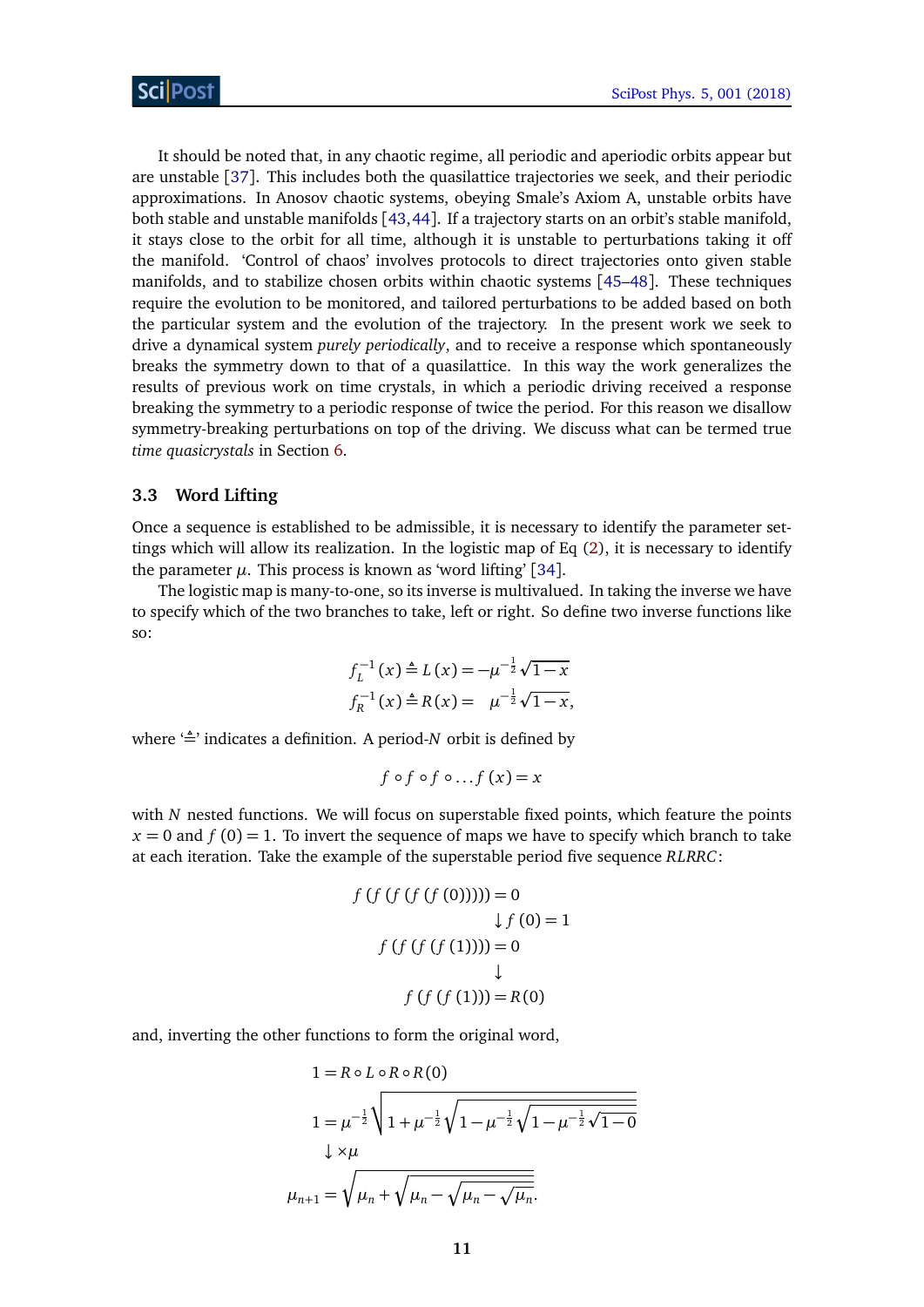The indices introduced in the final expression indicate an iterative expression with which to find  $\mu$  numerically. In general, for the logistic map, each letter in the word simply dictates the corresponding  $\pm$  in the sequence in the final expression. As  $\mu$  must still be found numerically, it is simpler to define separate functions for *R* and *L*, and iterate the expression

$$
\mu_n = R_{\mu_{n-1}} \circ L_{\mu_{n-1}} \circ R_{\mu_{n-1}} \circ R_{\mu_{n-1}}(0),
$$

where '∘' indicates function composition. It is a testament to the power of the technique that, despite each nested function introducing an additional square root, we are able to apply word lifting to seventy-letter words without issue.

### <span id="page-11-0"></span>**3.4 Maximal Sequences and the Generalized Composition Rule**

In this section we define some terms and operations used later in the paper. We stick to common conventions, and refer the reader to the references for further explanation and proofs [[32,](#page-32-0) [34,](#page-32-3)[39](#page-32-8)].

**Parity of Words**: the parity of a word *Σ*,  $P(\Sigma)$ , can be established by the following facts:

$$
P(R) = 1
$$
  
 
$$
P(L) = -1
$$
  
 
$$
P(\Lambda \Sigma) = -P(\Lambda)P(\Sigma)
$$

that is, the parity of the word counts the number of *R*s; a word with an odd number of *R*s is said to be odd, and, somewhat counter-intuitively, has parity  $+1$ .

**Order of Words:** letters are ordered  $L < C < R$ , which just corresponds to their ordering along the real line. Given two words

$$
W_1 = W^* \sigma \dots
$$
  

$$
W_2 = W^* \tau \dots,
$$

where  $W^*$  is common to both words, the order of the words is as follows:

$$
W^* \text{ even,} \begin{cases} \sigma > \tau & \to W_1 > W_2 \\ \sigma < \tau & \to W_1 < W_2 \end{cases}
$$
\n
$$
W^* \text{ odd,} \begin{cases} \sigma > \tau & \to W_1 < W_2 \\ \sigma < \tau & \to W_1 > W_2. \end{cases}
$$

Note that the order of two words matches the order in which they appear as  $\mu$  is increased in the logistic map, or the equivalent of  $\mu$  is increased in a general unimodal differentiable map [[36,](#page-32-7)[39](#page-32-8)].

**Maximal Words**: the significance of maximality is that any superstable periodic orbit is described by a maximal word, and if any maximal word has its last letter substituted with a *C* its orbit becomes superstable [[37](#page-32-5)]. A word *Σ* is maximal iff

$$
\Sigma \ge S^k(\Sigma) \quad \forall k
$$

where the shift operator *S k* removes the first *k* letters of the word (shifts the symbols by *k* to the left). If the word is of finite length, it is maximal if it is larger than all its subshifts [[30](#page-31-15)].

**The generalized composition rule**: this is a method of generating maximal sequences by substituting letters into already known maximal sequences. Using the notation that  $\Sigma|_C$  is the word *Σ* with its final letter substituted with a *C*, given a maximal word *Σ*, the substitutions  $R \rightarrow \rho$  and  $L \rightarrow \lambda$  also yield a maximal word if the following are true: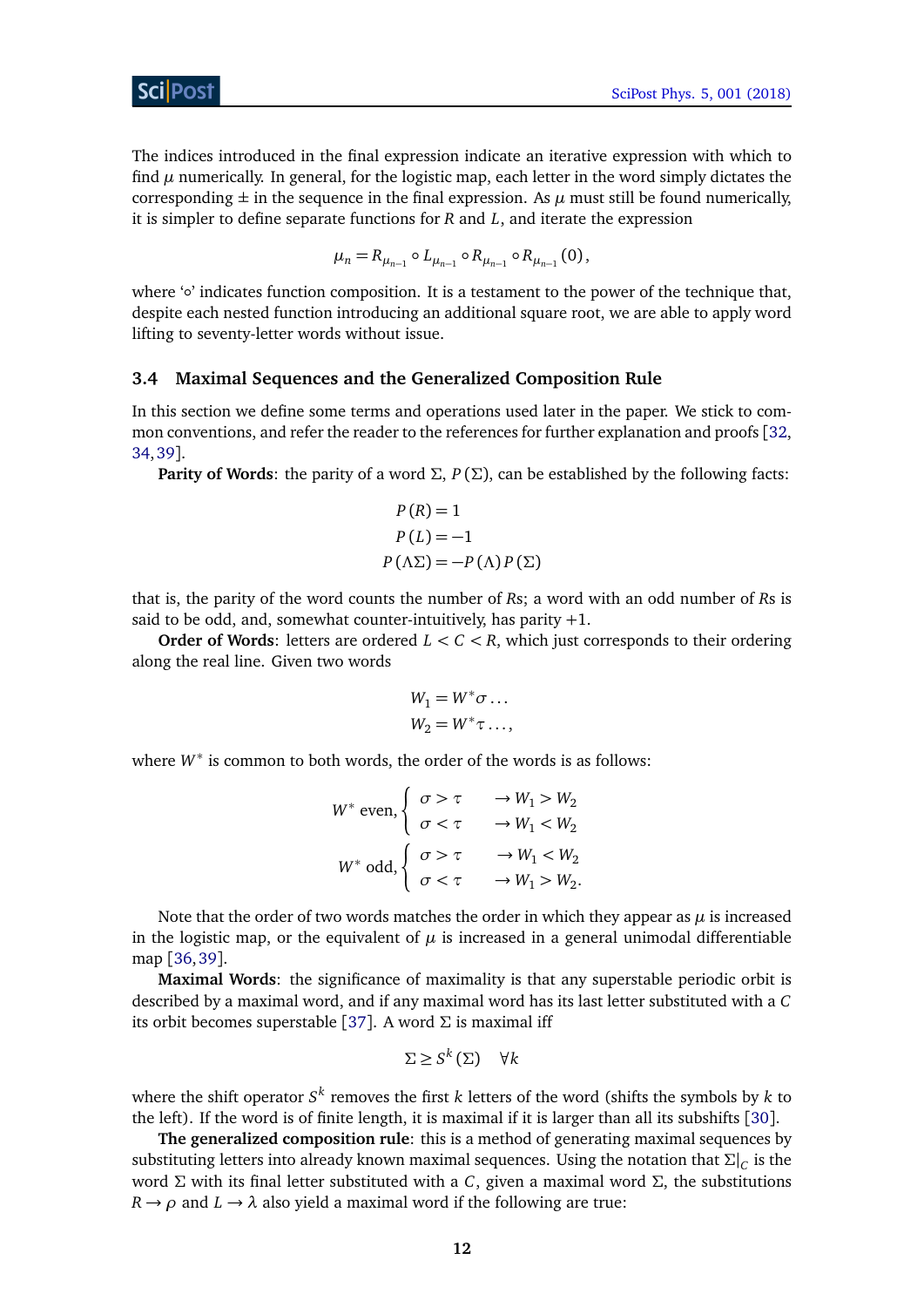- 1.  $P(\lambda) = P(L), \quad P(\rho) = P(R)$
- 2. *ρ > λ*
- 3.  $\rho|_C$  is maximal
- 4.  $\rho \lambda \vert_C$  is maximal
- 5. *ρλ*<sup>∞</sup> is maximal.

We again refer to the references for the proof, but note that the first rule ensures that substitutions maintain the parity of the word, and the other rules ensure the substitution's maximality [[34](#page-32-3)].

**The Periodic Window Theorem:** any parameter  $\mu$  corresponding to a superstable orbit must be contained in a window of values *µ* of finite measure corresponding to stable (but not superstable) orbits [[34,](#page-32-3)[37](#page-32-5)]. This can be seen for the logistic map in Fig. [4.](#page-13-0) Note that while the window is guaranteed to exist and be of finite measure, its actual width is system-dependent, and cannot necessarily be simply determined. It is not even true, for example, that either longer words or later words in the universal sequence have smaller windows [[34](#page-32-3)].

### <span id="page-12-0"></span>**3.5 Application to the Period-Doubling Cascade**

In order to demonstrate the use of these concepts, we consider the the period-doubling cascade route to chaos in the logistic map. The working in this section is well-understood, but it provides a useful reference when considering the Pell cascade in subsequent sections [[32,](#page-32-0)[34,](#page-32-3) [37,](#page-32-5)[49,](#page-32-16)[50](#page-33-0)]. Period doubling can be generated by repeated use of the substitutions

<span id="page-12-1"></span>
$$
R \to \rho = RL
$$
  
\n
$$
L \to \lambda = RR.
$$
 (4)

This is the simplest possible nontrivial substitution compatible with the generalized composition rule, as parity (number of *R*s) must be preserved, meaning *ρ* must have an odd number, and *λ* an even number, of *R*s. Applied to the initial symbol *R* we have:

$$
R \rightarrow RL
$$
  
\n→ $RLR^2$   
\n→ $RLR^3 LRL$   
\n→ $RLR^3 LRLRLR^3 LR^3$   
\n→ $RLR^3 LRLRLR^3 LR^3 LR^3 LRLRLR^3 LRLRLR^3$   
\n→...

The length of the word after *n* iterations is  $2^n$ . Figure [4](#page-13-0) shows the points cycled between once transients have died down, *i.e.* the points constituting the stable orbit, for each value of  $\mu$  in the logistic map of Eq. [\(2\)](#page-8-2). The plot is known as an orbit diagram [[32](#page-32-0)]. Inspecting the letters of each word generated by Eq. [\(4\)](#page-12-1), we find the sequences of points visited in the uppermost part of each periodic window (after the line crosses  $x = 0$ ) in each period doubling in Fig. [4.](#page-13-0) Since the mapping in Eq. [4](#page-12-1) obeys the criteria of the generalized composition rule, and since the starting term *R* is maximal and admissible, each term is therefore maximal and admissible.

Some of the smaller periodic cycles are shown to the right of the diagram. For  $\mu < \frac{3}{4}$ there is a single stable fixed point which is converged to for all starting conditions. While the value  $x_{\infty}$  converged to depends on  $\mu$ , it always lies on the right of the map, so is described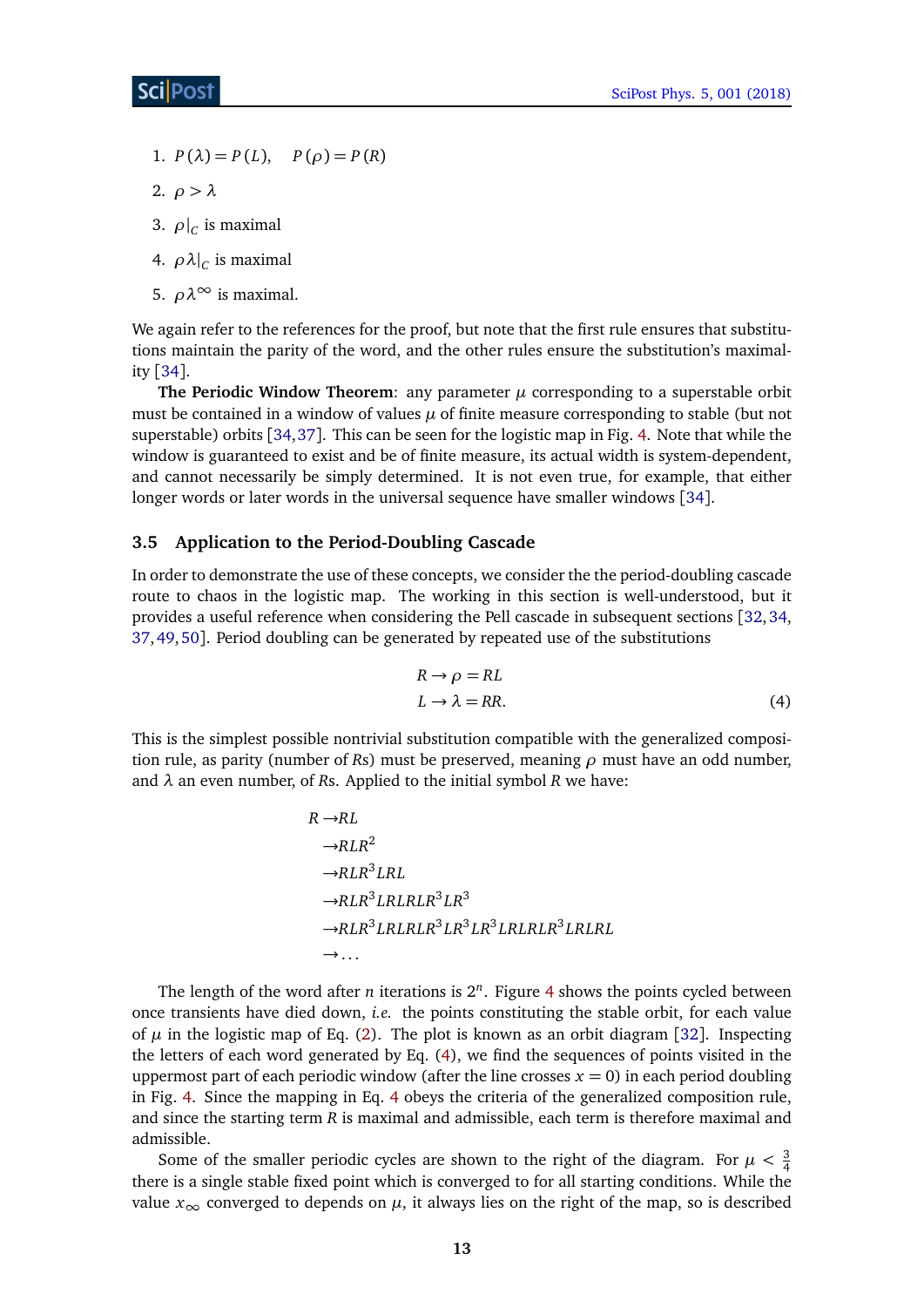



<span id="page-13-0"></span>Figure 4: The orbit diagram of the logistic map of equation [\(2\)](#page-8-2). The map is iterated for 5000 steps at each value of  $\mu$ , to allow stable orbits to converge, then 200 points are plotted. Points  $x < 0$  are on the left of the map, and are labeled *L* (labels  $x = 0 : C, x > 0 : R$ ). Period doublings are marked with dashed lines. Chaos results above  $2^{\infty}$  at  $\mu \approx 1.4012$ . The boxes on the right show the superstable orbits of period 2, 4, and 3 (bottom to top). Additionally, the grey solid arrows indicate the sequence of superstable orbits constituting the Pell cascade (Section [4.3\)](#page-17-0). The Pell quasilattice  $P_{\infty}$  is reached by  $\mu \approx 1.6703$ .

by the word *R*. At  $\mu = \frac{3}{4}$  $\frac{3}{4}$  there is a period-doubling bifurcation to a stable 2-cycle (period 2 orbit) which can be found analytically. At  $\mu = \frac{5}{4}$  $\frac{5}{4}$  this period 2 orbit becomes superstable, as it contains the point  $x = 0$  (implying the other point,  $x = 1$ ). This process then repeats an infinite number of times: with increasing  $\mu$ , a stable  $2^n$  orbit described by the word Σ*R* (Σ*L*) becomes superstable, *ΣC*, then stable *ΣL* (*ΣR*), then a period-doubling bifurcation occurs to orbit length 2*n*+<sup>1</sup> (note that the terminal letter alternates, hence the importance of the words' parities). An infinite number of such bifurcations then occurs in a period-doubling cascade, until at around  $\mu \approx 1.42$  period  $2^{\infty}$  is reached, and a chaotic regime is entered.

The periodic window theorem can be seen in action in Figure [4.](#page-13-0) The value  $\mu = 1$  corresponds to a superstable period-2 orbit, since  $f(x) = 1 - x^2$  iterates between  $x = 0, 1$ . Symbolically, the corresponding word is *RC*. There is a finite range of values  $\frac{3}{4} < \mu < 1$  where the period-2 orbit *RR* is stable (*R* in our conventions), and a finite range  $1 < \mu < \frac{5}{4}$  where the period-2 orbit *RL* is stable. Equivalent results can be seen for the higher period-doubled orbits in the cascade.

It is interesting to note that the period-doubling cascade generated by the substitution rules of Eq. [\(4\)](#page-12-1) shares many properties with the growth of a quasilattice: each new word contains the previous word as its leftmost string, and the final word in the period-doubling cascade will consist of an infinitely-long aperiodic string of two symbols with two spacings between each symbol (zero or one between *R*s, one or three between *L*s) [[30](#page-31-15)]. These are necessary but not sufficient conditions for quasilattices. To check whether the infinitely period-doubled word is a quasilattice, we can examine its substitution matrix:

$$
A = \left(\begin{array}{cc} 1 & 1 \\ 2 & 0 \end{array}\right)
$$

which has eigenvalues 2 and -1. The requirement for a  $2 \times 2$  substitution matrix to define a quasilattice is that its eigenvalues are Pisot-Vijayaraghavan numbers: one must be greater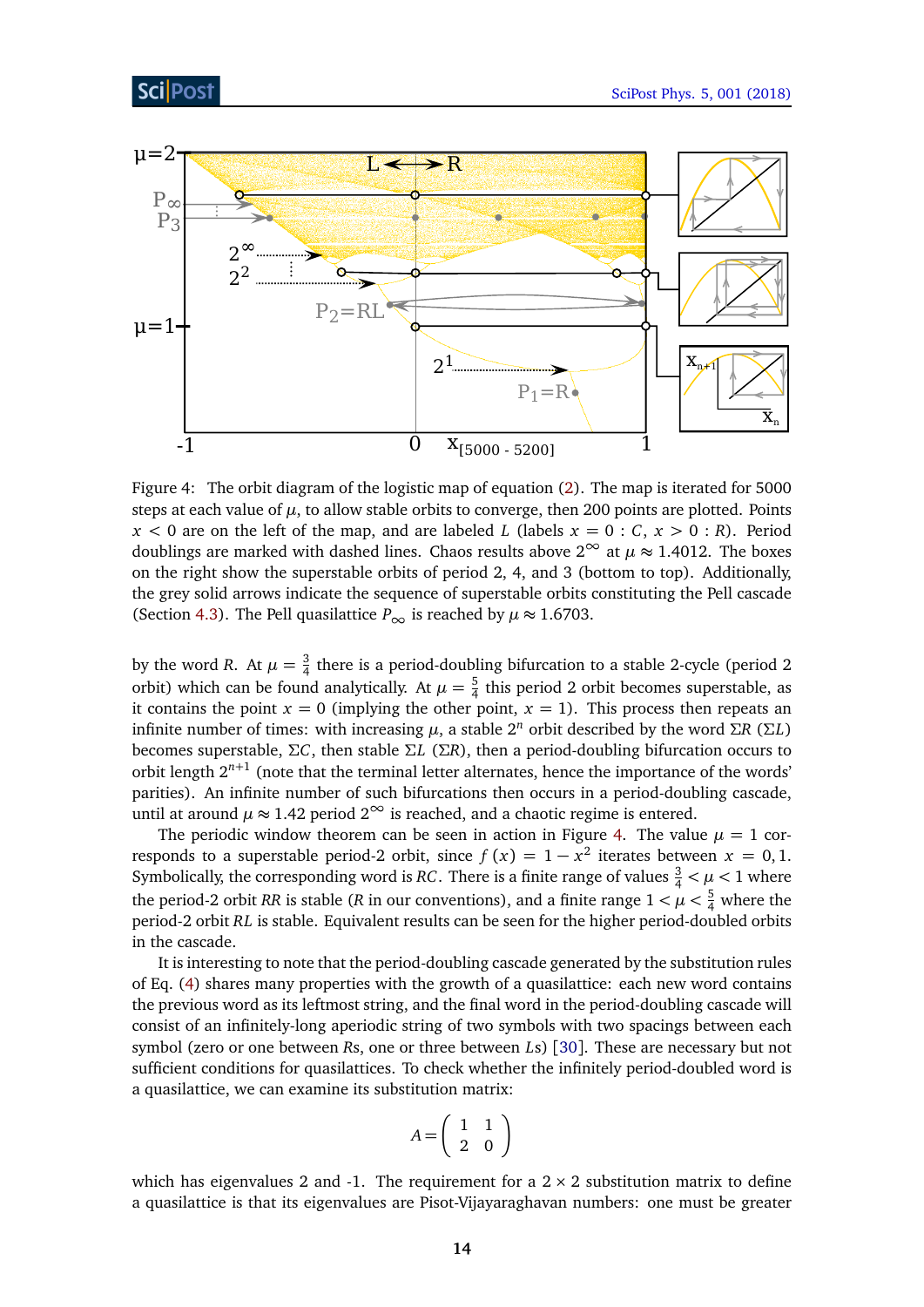than one, and the absolute magnitude of the other must be strictly less than one [[16,](#page-31-10) [28](#page-31-13)]. The period-doubling sequence therefore fails on the grounds that the smaller eigenvalue has a magnitude of *exactly* one. This is why it does not appear in Table [1.](#page-6-1) While only an infinitesimal difference, it is the difference between rationality and irrationality. There can be no cut-and-project construction corresponding to the matrix *A*, since the intersection line would require rational slope 2, which implies a periodic sequence of cells, yet the inflation rules are generating an aperiodic sequence.

### <span id="page-14-0"></span>**4 Growing Time Quasilattices**

In this section we present our main results. Building on the background in the previous sections, we demonstrate the existence of 'time quasilattices': tilings of the time axis by two unit cells of different duration, in an aperiodic pattern which can be described as a slice through a two-dimensional tiling of a space spanned by two orthogonal time directions. We require time quasilattices to be both stable to perturbations, and to attract nearby trajectories in the phase space. We also require them to 'grow' in a systematic manner, by inflation rules.

We will show that the quasilattice cells, labeled *R* and *L*, correspond to the letters in admissible words in symbolic dynamics, and therefore the points visited at each iteration of a discrete-time differentiable unimodal map coarse-grained into two halves. We consider the specific example of the logistic map, but the results apply to the map's entire universality class, which contains all discrete-time differentiable 1D maps, as well as continuous-time dynamical systems which are sufficiently dissipative that their dynamics are well-represented by Poincaré sections which are approximately 1D. This point is returned to in Section [5](#page-20-1) in which we consider physical implementations of the results.

This section proceeds as follows. In Section [4.1](#page-14-1) we identify that there are precisely two physically-relevant 1D quasilattices admissible as stable attracting orbits in nonlinear dynamical systems. We term these the infinite Pell word, and the infinite Clapeyron word. In Section [4.2](#page-16-0) we prove the result rigorously using the tools of symbolic dynamics. Focussing on the simpler Pell word, in Section [4.3](#page-17-0) we identify an analogue to the period-doubling cascade route to chaos, which we term the 'Pell cascade', which provides a systematic growth mechanism of the infinite Pell word by successive periodic approximations (finite Pell words). These provide a practical method of implementing time quasilattices in finite-duration experiments.

#### <span id="page-14-1"></span>**4.1 Admissible Time Quasilattices**

Employing the tools explained in the background sections, proving the existence of time quasilattices reduces to the task of identifying quasilattice inflation rules of the form

$$
R \to \rho, \quad L \to \lambda,
$$

which obey the generalized composition criteria of Section [3.4.](#page-11-0)

Checking the ten sets of inflation rules listed in Table [1](#page-6-1) against the criteria of Section [3.4,](#page-11-0) it seems that there is only one match. The Fibonacci words of class 1 are ruled out, for example, as the corresponding inflation rules do not preserve the words' parities. The first admissible class is 2a, generated by the substitution rules

$$
R \to \rho = RL, \quad L \to \lambda = RRL. \tag{5}
$$

The corresponding substitution matrix

<span id="page-14-2"></span>
$$
A = \left(\begin{array}{cc} 1 & 1 \\ 2 & 1 \end{array}\right)
$$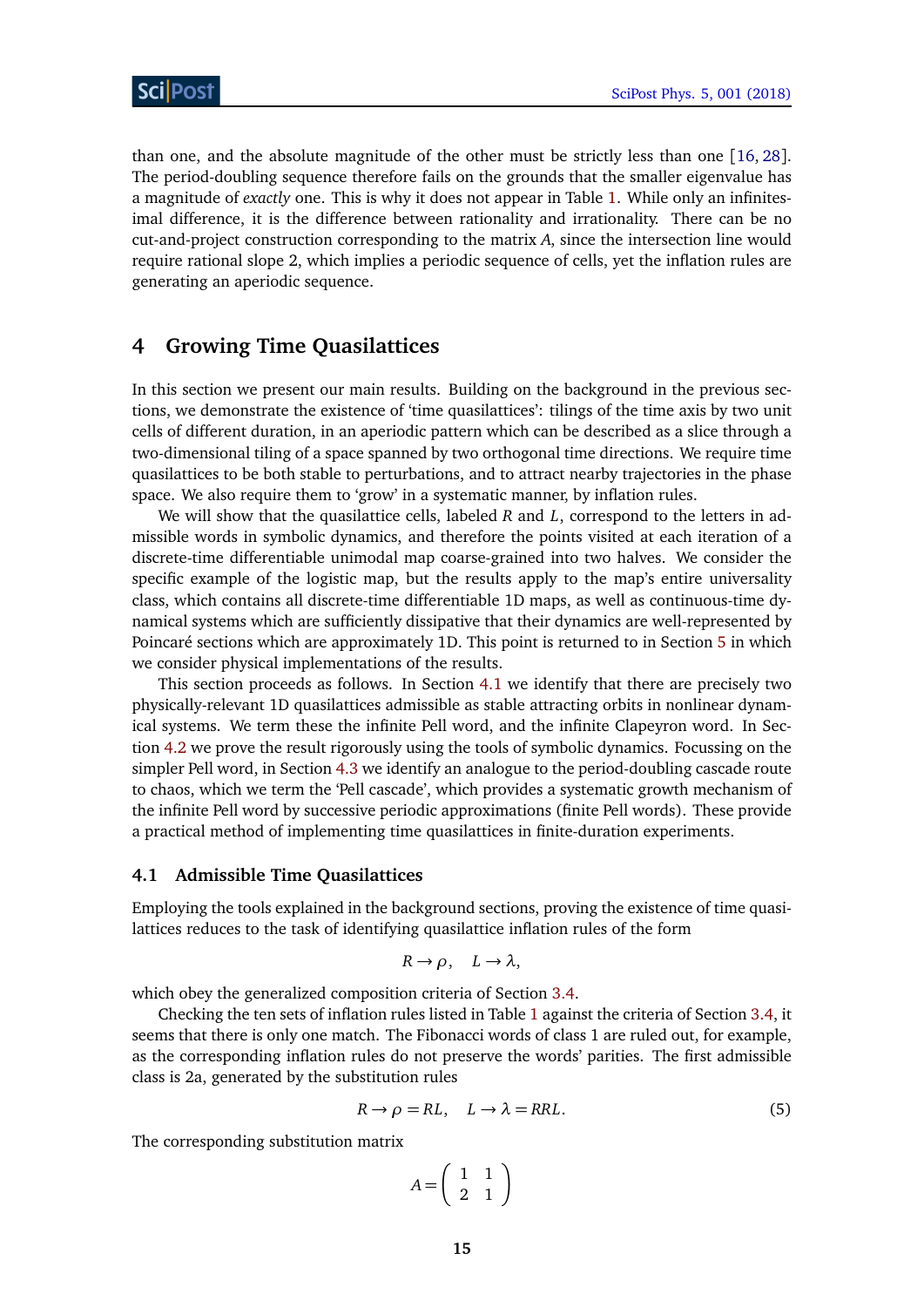has eigenvalues  $1 \pm$ p 2: the silver ratio and its Galois conjugate. The sequence of words generated by the substitutions applied to *R* is

$$
R \rightarrow R L
$$
  
\n→ RLR<sup>2</sup>L  
\n→ RLR<sup>2</sup>LRLRLR<sup>2</sup>L  
\n→ RLR<sup>2</sup>LRLRLR<sup>2</sup>LRLR<sup>2</sup>LRLR<sup>2</sup>LRLRLR<sup>2</sup>L  
\n→...

of lengths 1, 2, 5, 12, 29, 70, . . . (sequence A000129 in OEIS [[51](#page-33-1)]). These are known as the Pell numbers, *P<sup>n</sup>* , after Euler's inaccurate attribution of their discovery to John Pell [[52](#page-33-2)]. We refer to the words as 'Pell words', and denote both the Pell word and its length by *P<sup>n</sup>* . The silver ratio is to the Pell words *P<sup>n</sup>* as the golden ratio is to the Fibonacci words *F<sup>n</sup>* , *i.e.*

$$
1 + \sqrt{2} = \lim_{n \to \infty} \frac{P_n}{P_{n-1}}.
$$

The infinite Pell word  $P_{\infty}$  we term the Pell quasilattice. This quasilattice was previously considered in reference [[53](#page-33-3)].

Inspecting the inflation rules of the remaining nine quasilattice classes other than the Pell quasilattice, it appears at first that all others are incompatible with the generalized composition rules. However, some care has to be taken, since the inflation rules listed in Table [1](#page-6-1) are ambivalent to the labels attached to each cell. For example, class 3a is listed as having substitution rules

$$
R \to RL^2, \qquad L \to RL^3,
$$

which do not preserve parity (number of *Rs*). If we relabel the cells  $R \leftrightarrow L$  we have

$$
L \to LR^2, \qquad R \to LR^3,
$$

which do preserve parity. Additionally, we are free to cyclically permute the letters in the substituted sequences  $\rho$  and  $\lambda$ , as this just corresponds to translating the corresponding quasilattice by a finite number of symbols (time steps). Cyclic permutation is allowed provided that it preserves the topology of the quasilattice. This can be understood by attempting to re-order the Pell inflation rules as follows:

$$
R \to RL, \quad L \to LRR,
$$

which would lead to the words:

$$
R \to RL \to RL^2R^2 \to RL^2R^2LR^3LRL \to \dots
$$

The sequence is not growing a quasilattice, as it does not obey the necessary condition of having two cell types with two spacings between each cell. On the other hand, the topologypreserving re-ordering

$$
R \to RL, \quad L \to RLR
$$

leads to the words

$$
R \rightarrow R L
$$
  
\n→ RL RLR  
\n→ RL RLR<sup>2</sup> L RLR<sup>2</sup>L  
\n→ RL RLR<sup>2</sup> L RLRLRLRLR<sup>2</sup> L RLRRR<sup>2</sup> L RLRLRLR → ...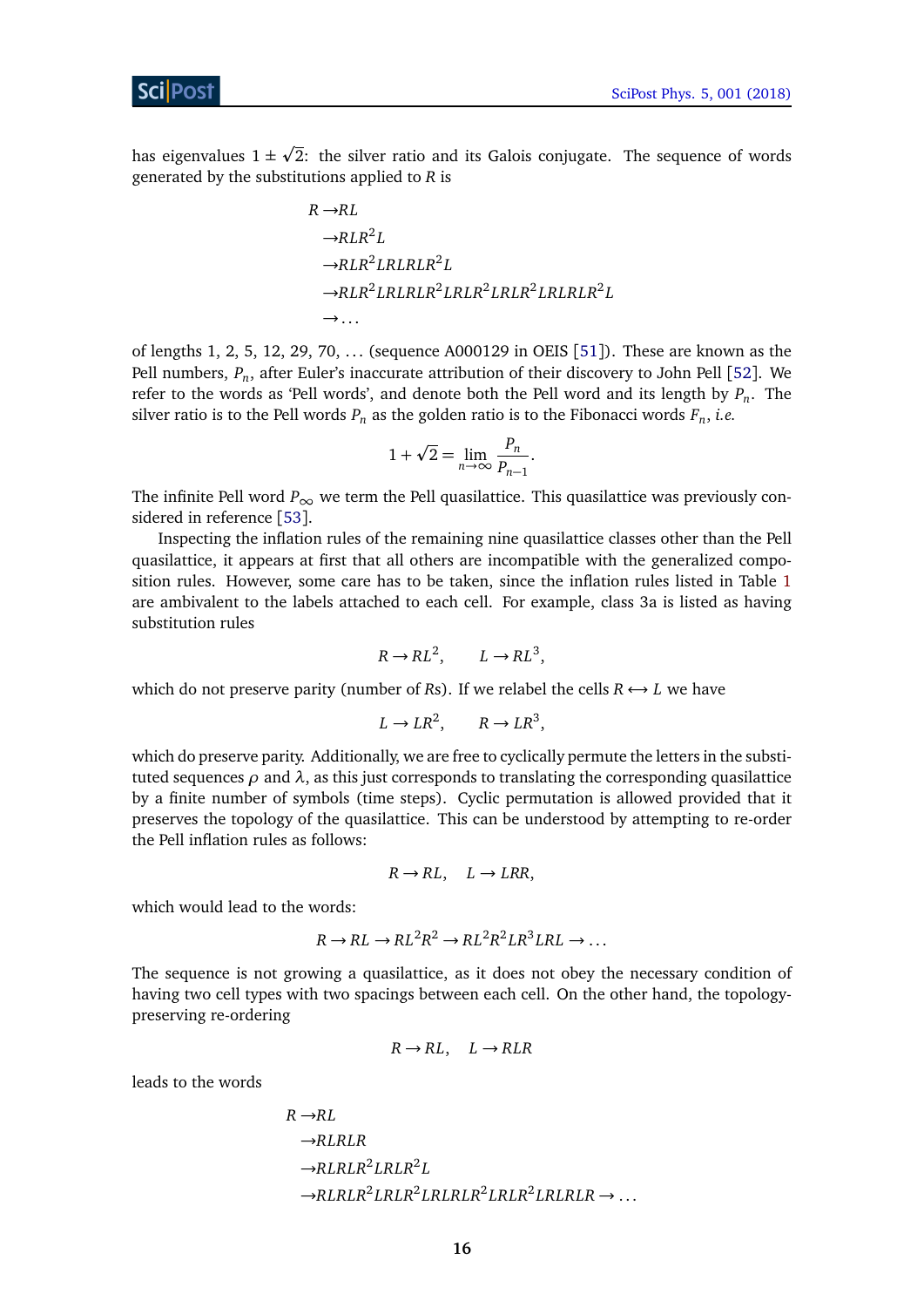which obey the necessary condition, and can be seen to be leading to a translation of the usual Pell quasilattice (simply note that the distribution of *R*s and *L*s is tending to the silver ratio as before). This re-ordering fails to fulfill the criteria of Section [3.4,](#page-11-0) however.

Classes 1, 2b, 3b, 4b, and 4d are inadmissible in any combination, as the rules violate parity. Considering all possible cyclic permutations of the letters within *ρ* and *λ* in the remaining classes, ten can be re-arranged into admissible forms. However, a quick check of the inflated words shows that nine do not constitute quasilattices. The result is that there is only one additional quasilattice which can lead to stable attractive orbits in nonlinear dynamical systems. It is defined by the inflation rules of class 3a, adjusted to the following form:

$$
R \to RLR^2, \quad L \to LR^2,\tag{6}
$$

which lead to the substitutions

$$
R \rightarrow RLR^2
$$
  
\n
$$
\rightarrow RLR^2LR^3LR^3LR^2
$$
  
\n
$$
\rightarrow RLR^2LR^3LR^3LR^2LR^3LR^3LR^3LR^2LR^3LR^3LR^3LR^3...
$$

*i.e.* words of length 1, 4, 15, 56, 209, ... (OEIS A001353). Up to sign differences these are known as the 'Clapeyron numbers' (OEIS A125905) after appearing in a treatise on beam bending by Clapeyron [[54](#page-33-4)]. We name the corresponding words the Clapeyron words *C<sup>n</sup>* , with the infinite Clapeyron word *C*∞ being the Clapeyron quasilattice. The ratios of cell lengths of the Clapeyron words asymptotically approach the value

$$
2 + \sqrt{3} = \lim_{n \to \infty} \frac{C_n}{C_{n-1}}.
$$

The analyses presented throughout this paper apply equally well to the Clapeyron quasilattice as to the Pell quasilattice, although we focus on the simpler Pell case.

### <span id="page-16-0"></span>**4.2 Proof of Maximality of the Pell Words**

To prove all Pell words are maximal, it is sufficient to show that the Pell substitution rules of Equation [\(5\)](#page-14-2) obey the generalized composition rules of Section [3.4.](#page-11-0) We restate and address criteria (1)-(5) of Section [3.4](#page-11-0) individually.

**(1)**  $P(\lambda) = -1, P(\rho) = 1$ :

$$
P(\rho) = -P(R) P(L) = 1 \checkmark
$$
  
 
$$
P(\lambda) = -P(R) P(RL) = P(R) P(R) P(L) = -1 \checkmark
$$

**(2)** *ρ > λ*:

The common word appearing as a leftmost string between  $\rho$  and  $\lambda$  is  $W^* = R$ , which is of odd parity. The next letter in  $\rho$  is *L*, and that in  $\lambda$  is *R*. Since  $L < R$ , and the common word is of odd parity, this implies that  $\rho > \lambda \sqrt{ }$ 

**(3)**  $\rho|_C$  is maximal:

We must check that all finite shifts of the word  $\Sigma = \rho|_{C}$ , *i.e.* truncations of the word from the leftmost letter, are smaller than Σ itself. The only shifted word is  $\Sigma_1$ :

$$
\Sigma = \rho|_{C} = RC
$$
  

$$
\Sigma_1 = C.
$$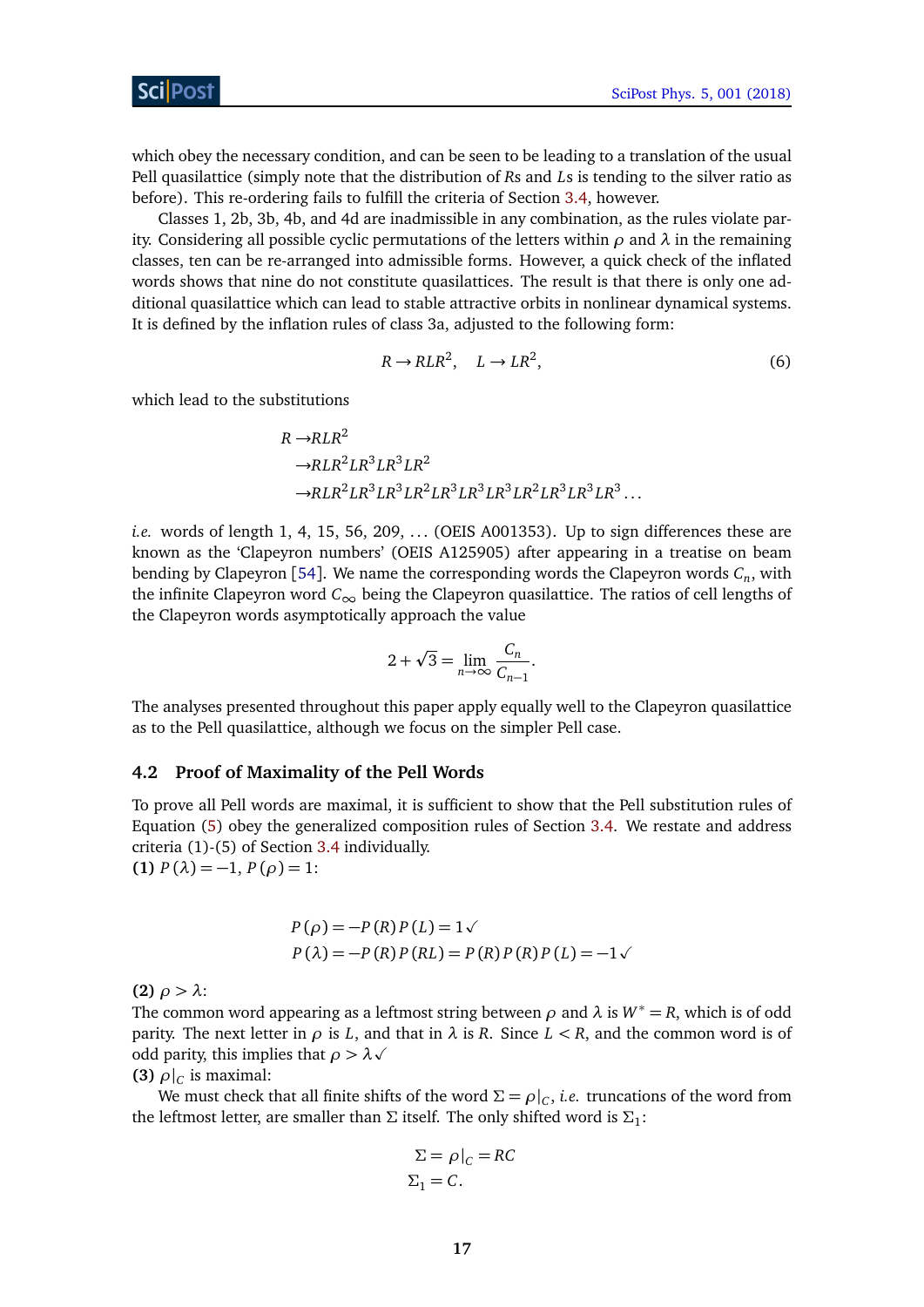The common word *<sup>W</sup>*<sup>∗</sup> <sup>=</sup> *blank*, which contains an even number of *<sup>R</sup>*s (zero) and is therefore even. The next letter *R* > *C* ∴  $\Sigma$  >  $\Sigma_1$ , so  $\rho|_C$  is maximal  $\checkmark$ **(4)**  $\rho \lambda \vert_C$  is maximal:

$$
\Sigma = \rho \lambda \vert_C = RLRRC
$$

and, as before, we check all shifts of the word (*b* is the blank word):

 $\Sigma_1 = LRRC$ ,  $W^* = b$ , even,  $L < C$  ∴  $\Sigma > \Sigma_1$  $\Sigma_2 = RRC$ ,  $W^* = R$ , odd,  $L < R$  ∴  $\Sigma > \Sigma_2$  $\Sigma$ <sub>3</sub> = *RC*,  $W$ <sup>\*</sup> = *R*, odd,  $L < C$  ∴  $\Sigma > \Sigma$ <sub>3</sub>  $Σ<sub>4</sub> = C$ ,  $W<sup>*</sup> = b$ , even,  $R > C$  ∴  $Σ > Σ<sub>4</sub>$ 

$$
\therefore S^k(\rho \lambda|_C) < \rho \lambda|_C \ \forall k
$$

and  $\rho \lambda|_C$  is maximal  $\sqrt{ }$ **(5)**  $\rho \lambda^{\infty}$  is maximal:

$$
\Sigma = \rho \lambda^{\infty} = R L (R R L)^{\infty}
$$

$$
\Sigma_1 = L (RRL)^{\infty}, W^* = b, \text{ even}, R > L : \Sigma > \Sigma_1
$$
  
\n
$$
\Sigma_2 = RRL (RRL)^{\infty}, W^* = R, \text{ odd}, L < R : \Sigma > \Sigma_2
$$
  
\n
$$
\Sigma_3 = RL (RRL)^{\infty} = \Sigma
$$

therefore

$$
S^k(\rho \lambda^{\infty}) \leq \rho \lambda^{\infty} \forall k
$$

and  $\rho \lambda^{\infty}$  is maximal  $\sqrt{ }$ 

The Pell inflation rules therefore obey the generalized composition criteria. Since the word *R* is maximal, and the Pell words are generated by application of the Pell inflation rules to *R*, all Pell words are therefore maximal, including the Pell quasilattice  $P_{\infty}$ . □

An identical analysis can be applied to the Clapeyron word inflation rules to prove their admissibility, and can be applied to all other quasilattices listed in Table [1](#page-6-1) to see that these two are the only possible time quasilattices. In all cases the results can be verified by attempting to locate the corresponding values of  $\mu$  using word-lifting: if the words are inadmissible, even a single iteration of  $\mu_{n+1}(\mu_n)$  is likely to fail, whereas the value of  $\mu$  converges for a wide range seed values even for the length 70 Pell word (requiring 69 nested square-root functions).

### <span id="page-17-0"></span>**4.3 The Pell Cascade**

The transition to chaos in the logistic map comes about through an infinite number of applications of the period-doubling substitutions  $R \rightarrow RL$ ,  $L \rightarrow RR$  applied to the symbol R. This is know as a period-doubling cascade, as each iteration leads to a word twice the length of its predecessor. The Pell quasilattice is generated through an infinite number of applications of the Pell inflation rules, Equation [5,](#page-14-2) to the symbol *R*, and we term the sequence the Pell cascade. Just as in the period-doubling cascade, successive terms in the Pell cascade are reached through increasing the value of the parameter  $\mu$  in the logistic map of Equation [\(2\)](#page-8-2). The first few values, and the limit  $P_{\infty}$ , are indicated in Figure [4.](#page-13-0)

The values of the parameter  $\mu$  used to generate successive Pell words as stable attracting orbits in the logistic map are given in Table [2,](#page-18-0) found using the word lifting technique. In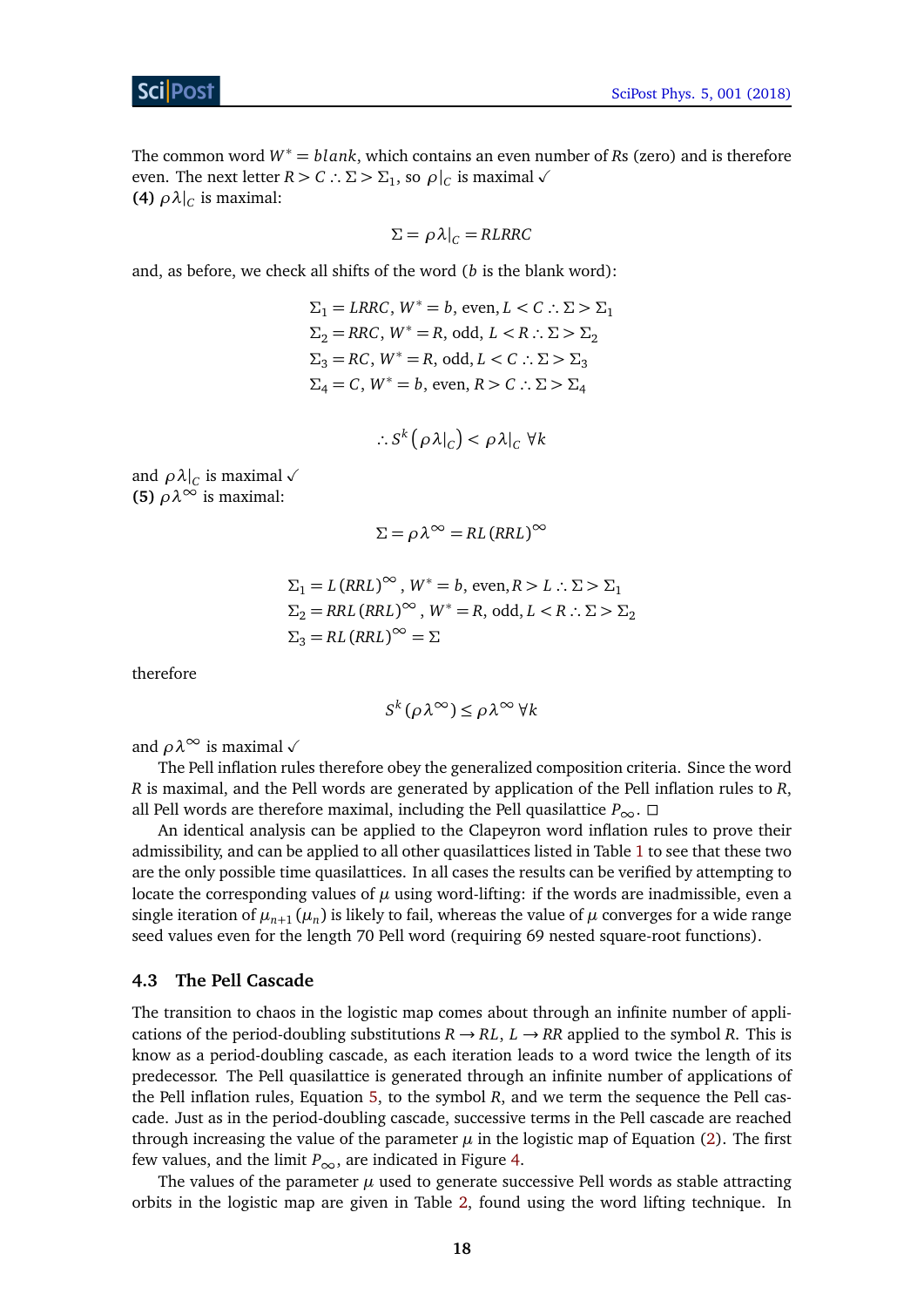<span id="page-18-0"></span>Table 2:  $\,$  The sequence of parameters  $\mu_C$  required to give successive superstabilized Pell words  $P_n|_C$ , of length  $P_n$ , as superstable attractive orbits in the logistic map of Equation [\(2\)](#page-8-2). The first two values are known analytically. The others are found via word lifting, and are accurate to at least the number of digits stated. The lower and upper bound of each periodic window,  $\mu_{+}$ , is also stated; the period-70 window is smaller than machine precision  $(10^{-16})$ .

| $P_n$    | $\mu_C$            | $\mu_-$                         | $\mu_+$                    |
|----------|--------------------|---------------------------------|----------------------------|
|          |                    |                                 | 3/4                        |
| 2        |                    | 3/4                             | 5/4                        |
| 5        | 1.625413725123     | 1.62443                         | 1.62838                    |
| 12       | 1.66964217697186   | 1.66964                         | 1.66965                    |
| 29       | 1.67028686872861   | $\mu_C$ – 3 × 10 <sup>-10</sup> | $\mu_C + 2 \times 10^{-7}$ |
| 70       | 1.67028763874509   |                                 |                            |
| $\infty$ | $\approx 1.670288$ |                                 |                            |

order to give a faster convergence of the numerical iterations, the final letter of each word has been substituted with the central point *C*, which makes the corresponding orbit superstable. The word itself can be found by infinitesimally increasing or decreasing  $\mu$  so as to undo this substitution (by appeal to the periodic window theorem). The values of  $\mu$  are converging on a value of  $\mu_{\infty} = 1.6703...$  This rapid convergence is a consequence of the fact that the Pell numbers  $P_n$  grow faster than  $2^n$ , which itself follows from the additional letter in the symbol *L* Pell substitution compared to the period-doubling substitution. The Clapeyron cascade accelerates more rapidly still. While the widths of the periodic windows are rapidly decreasing, in general the window widths are known to be system-dependent, and in any case cannot be said to simply decrease with increasing word length [[33,](#page-32-1)[34](#page-32-3)].

Note that the successive Pell words do not appear contiguously, as do the successive words in the period-doubling cascade. Periodic windows in a chaotic regime are entered via the intermittency route to chaos, and exited through a period doubling cascade. All the words within one window therefore take the form of a word with the period doubling substitution rules applied to it. It follows that each Pell word longer than *RL* appears within its own periodic window in the chaotic regime, and the sequence cannot be contiguous. As a result, although the values of  $\mu$  required to generate each successive word increase monotonically, there may exist additional admissible words between each iteration which are not Pell words. It is possible to find all admissible words between two words by appeal to the periodic window theorem [[34](#page-32-3)]. We omit the details here, but note that even within the chaotic regime, there are still non-Pell words interspersed between the Pell words. For example,

$$
P_3 \prec RLR^2LRLC \prec P_4 \prec P_4RLR^2LRLC \prec P_4RLR^2LRC \prec P_5 \prec \dots
$$

where ' $A \prec B$ ' indicates that word *A* appears at a lower  $\mu$  than word *B* in the logistic map.

The inflation property of quasilattices is key in the present study. Each unit cell *R* and *L* corresponds to a single iteration of discrete time in the dynamical system, and so these cells are of the same length. A single inflation leads to the cells *RL* and *RRL*. These are also perfectly good unit cells which can be used to tile the Pell quasilattice, but are now of different lengths, two and three. This already suffices to define the infinite Pell word, appearing as a stable attracting orbit in discrete-time dynamical systems, as a time quasilattice: a tiling of the time axis by unit cells of two different durations, forming an aperiodic sequence generated as a slice through a periodic tiling of two-dimensional time. Should it be desired that the durations of the cells, in addition to their frequency of appearance, also lie in the silver ratio, systematic approximations can be formed by repeated action of the inflation rules.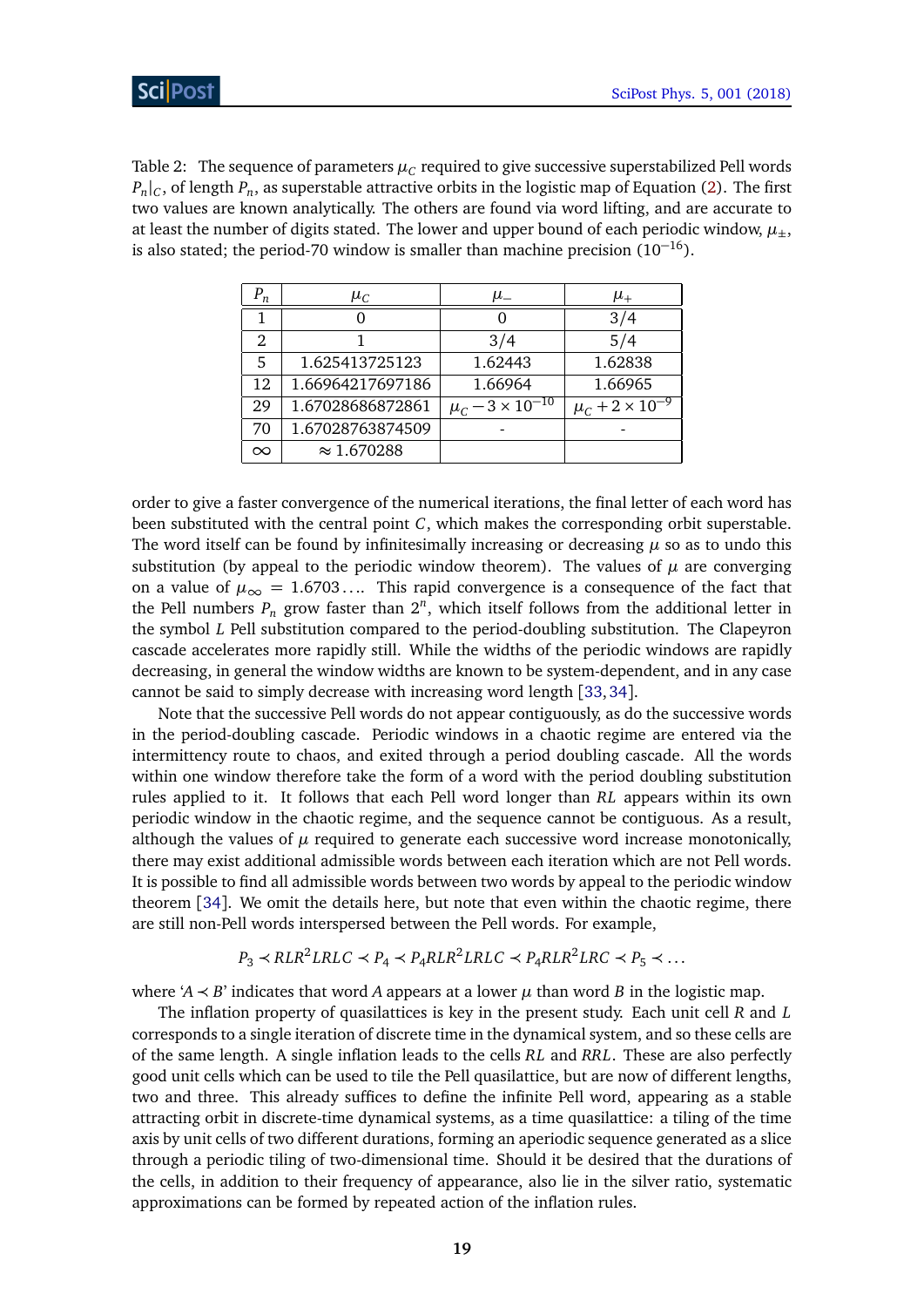

<span id="page-19-0"></span>Figure 5: The sequence of points  $x_n$  visited in the logistic map with  $\mu = 1.625...$  chosen to give the superstabilized period-5 Pell word *P*<sup>3</sup> .



<span id="page-19-1"></span>Figure 6: Temporal Fourier transforms of the sequences of points visited for superstable Pell words *P*<sup>4</sup> , *P*<sup>5</sup> , *P*<sup>6</sup> (periods 12, 29, 70). 3000 points are taken in each run. The Bragg peaks are converging on the quasilattice values, demonstrating that the successive Pell words constitute a systematic approximation scheme to the infinite word, while a dense background begins to form demonstrating the quasilattice nature of the infinite word.

In Figure [5](#page-19-0) we show the sequence of points  $x<sub>n</sub>$  visited in the first 30 iterations of the logistic map with  $\mu = 1.625...$  $\mu = 1.625...$  $\mu = 1.625...$  chosen to give the superstabilized period-5 Pell word  $P_3|_C$ . In Figure 6 we show the temporal Fourier transform of the first 3000 iterations for Pell words  $P_4|_C$ ,  $P_5|_C$ , and  $P_6|_C$  of periods 12, 29, and 70, respectively. The plots demonstrate two important points. First, the largest Bragg peaks shift only slightly between successive words. They are converging on their locations in the infinite Pell word, showing that the successive finite words indeed form a systematic approximation to the quasilattice. The largest Bragg peak is converging p on  $(1+\sqrt{2})^{-1}$ , as expected for the infinite Pell word which is described by two cells with lengths related through the silver ratio  $1+\surd 2.$  Second, the longer words begin to develop a dense background in addition to the Bragg peaks. This is expected for quasilattices, which lie between periodicity, which would show sharp Bragg peaks, and disorder, which would show a dense, uniform distribution.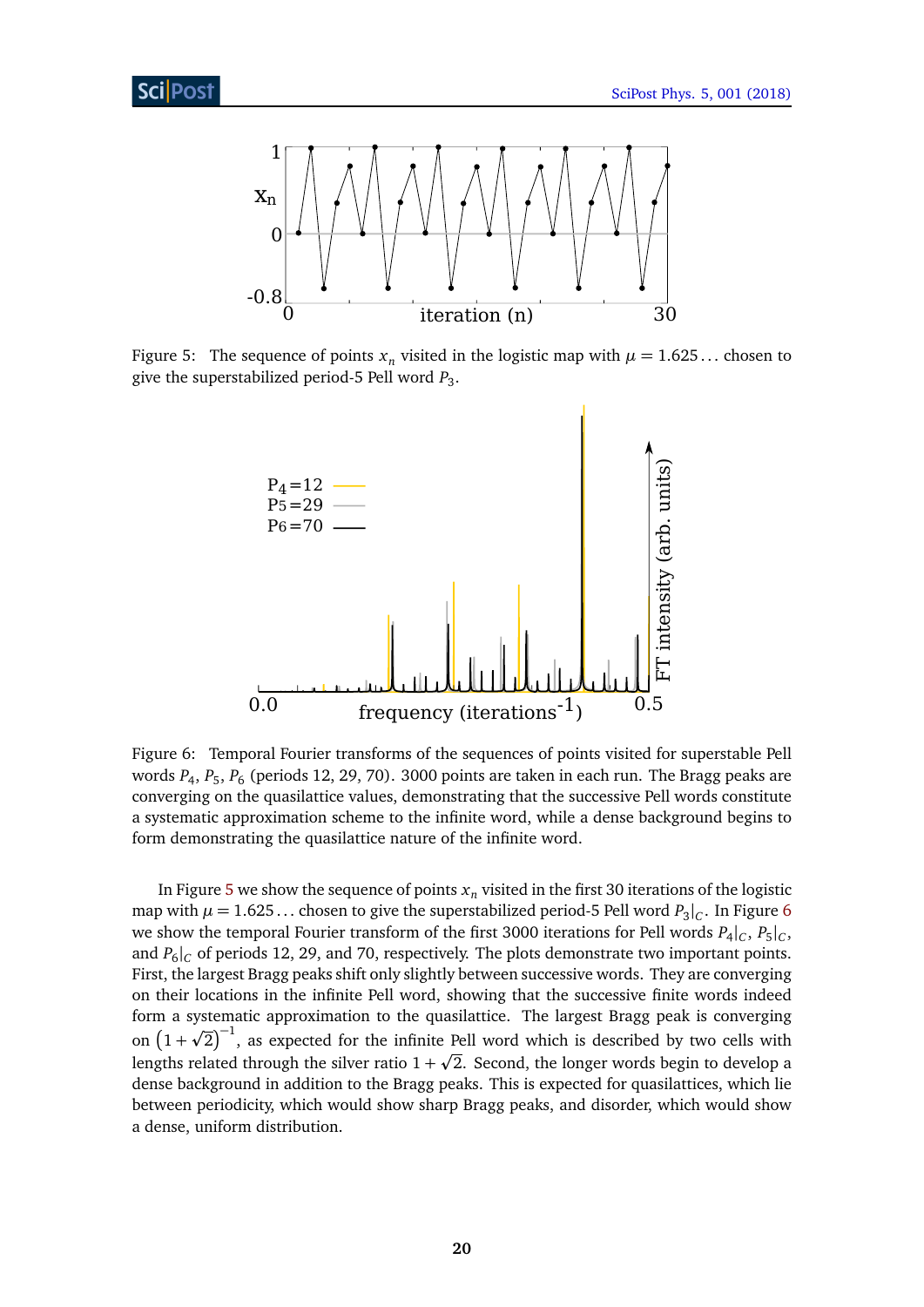### <span id="page-20-0"></span>**4.4 Other Time Quasilattices**

Other than the infinite Pell and Clapeyron words, no other quasilattices can possibly be grown as stable attractive sequences in dynamical systems, as the other cases fail to fulfill the generalized composition rules.

It could always be the case that the infinite words describing the other eight quasilattice classes happen to be stable. For example, the eight-letter Fibonacci word *RLRRLRLR* happens to be stable despite the Fibonacci inflation rules not fitting the composition criteria. Other examples exist, and we cannot rule out the possibility that the Fibonacci quasilattice is also stable. Without a systematic growth rule it is not clear how this could be seen. Even if the infinite word could be shown to be stable but lacking in a systematic growth mechanism, the result would not be testable in any finite-duration experiment, so would be physically uninteresting.

Nevertheless, taking again the example of the infinite Fiboncacci word, searching along its length we can find many sub-words of any desired finite length. If we find a sub-word which is admissible as a stable periodic orbit, it could still be used as a periodic approximation to the Fibonacci quasilattice. In effect, we would simply be starting the Fibonacci word at a different point in time. To construct a set containing all the possible sub-words (and more) we note that the Fibonacci inflation rules imply that neither two *L*s nor three *R*s are ever adjacent in the word. We could then consider all possible words of a given length consisting of the letters *L* and *R* and excluding words according to this observation. Actually, an infinite hierarchy of such restrictions is necessary: it is also true that neither two blocks of *RL* nor three blocks of *RLR* are ever adjacent, for instance. Such systems are considered elsewhere, for example in references [[30,](#page-31-15)[55](#page-33-5)], where they are treated by various techniques of combinatorics.

Sub-words of the infinite Fibonacci word can be found which describe stable admissible orbits of most lengths. The number of distinct *n*-letter sub-words of the Fibonacci quasilattice is  $n + 1$ . Searching all possible sub-words up to length 500, the cumulative total number of admissible words appears to grow as a logarithmic Devil's staircase, as shown in Fig. [7.](#page-21-1) However, even in the instances of admissible sub-words, we re-iterate that without a systematic growth mechanism such as we have found for the Pell and Clapeyron quasilattices, the result is uninteresting from a physical point of view.

### <span id="page-20-1"></span>**5 Pell Words in Continuous-Time Dynamical Systems**

The work so far has focussed on the logistic map of Eq. [\(2\)](#page-8-2), a discrete-time dissipative dynamical system [[37](#page-32-5)]. In this section we generalize our results to a range of continuous-time dynamical systems, in order to provide physically testable examples.

We proceed as follows. In Section [5.1](#page-21-0) we consider a continuous-time dissipative system without driving, the Rössler attractor, and show that the results obtained for the logistic map extend to this system. Lacking predefined time steps, however, the duration of each step ceases to be stable to perturbations, and the result is no longer a time quasilattice in the desired sense. In Section [5.2](#page-24-0) we consider a continuous-time periodically-driven dissipative system, the forced Brusselator, in which the length of each period of the time quasilattice is fixed by the periodicity of the external driving. This constitutes a time quasilattice in a continuous-time dissipative system. In both cases the systems considered are specific cases used to illustrate much wider classes.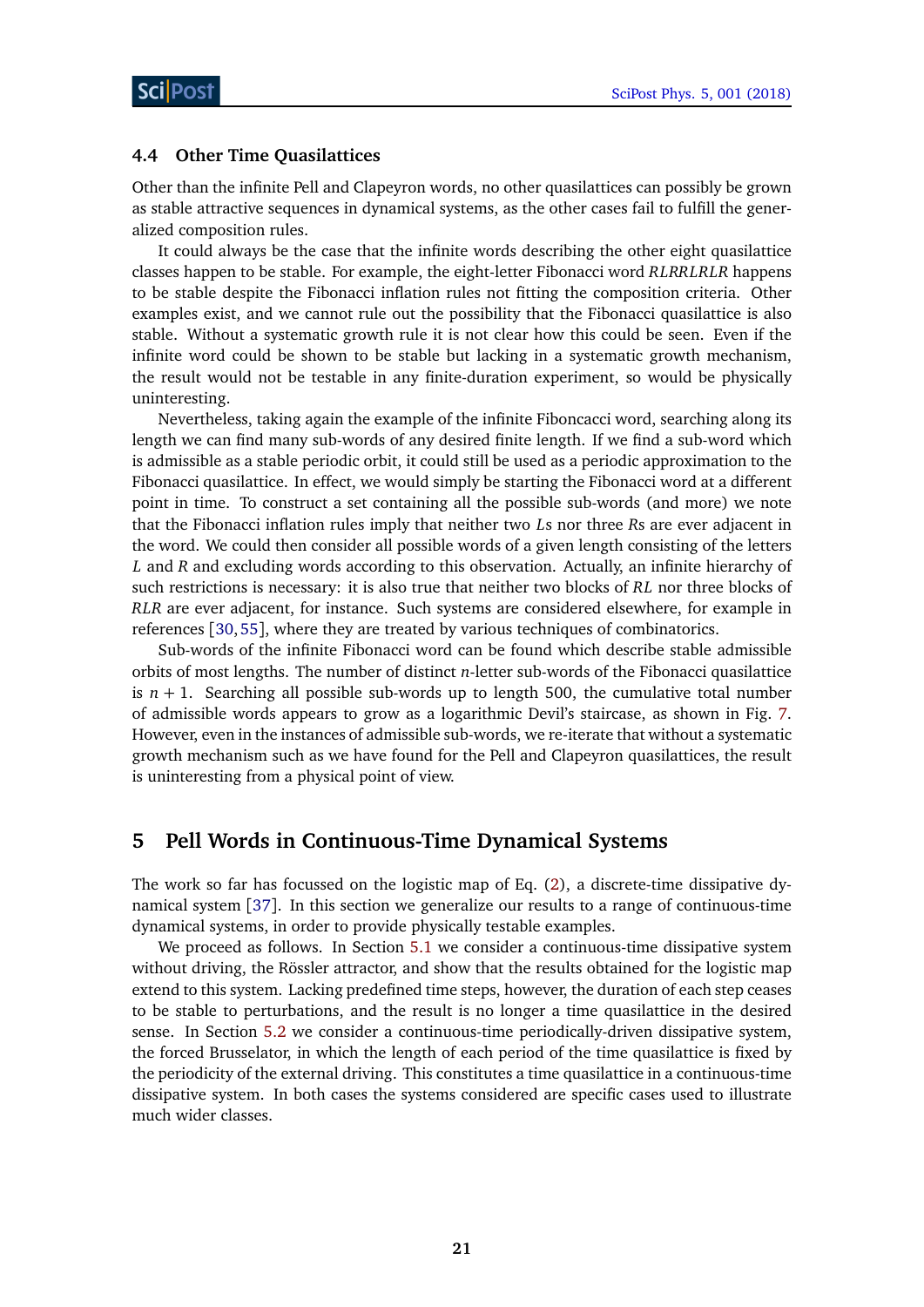

<span id="page-21-1"></span>Figure 7: Black points: the cumulative total number of admissible words (in the sense of the universal sequence) found in the sub-words of the Fibonacci quasilattice up to a given length. Black lines connect the points. Silver curve: logarithmic fit to the data,  $y = 93.1 \log(1 + x/126.6)$ . There are  $n + 1$  sub-words of the Fibonacci quasilattice of length *n*, so the cumulative total number of sub-words up to length *n*, neglecting admissibility, is 1  $\frac{1}{2}(n+1)(n+2)$ .

#### <span id="page-21-0"></span>**5.1 A Continuous-Time Dissipative Autonomous System: the Rössler Attractor**

The Rössler system is defined by the continuous-time equations of motion:

<span id="page-21-2"></span>
$$
\begin{aligned}\n\dot{x}(t) &= -y - z \\
\dot{y}(t) &= x + ay \\
\dot{z}(t) &= b + z(x - c).\n\end{aligned} \tag{7}
$$

The system is dissipative. For a wide range of parameters the system features a strange attractor. The case of  $a = 0.2$ ,  $b = 0.5$ ,  $c = 5.7$  is shown in Fig. [8.](#page-22-0) We define a Poincaré section through the attractor by finding its intersections with the half-plane  $x = 0$ ,  $y > 0$ . The trajectories' intersections with the plane are shown in the figure.

We use the Poincaré section to construct a Poincaré first return map, plotting the *y* coordinate at intersection  $n+1$ ,  $y_{n+1}$ , against the *y* co-ordinate of the previous intersection  $y_n$ . The map is unimodal, bearing a strong resemblance to the logistic map. The first return map is shown for three values of the parameter *b* in Fig. [9.](#page-22-1) Note that the maps are well-approximated by 1D lines, which follows from the large dissipation in the Rössler equations of motion.

Varying *b* over the range  $0 < b < 2$  we find all the qualitative features derived for the logistic map. In Figure [10](#page-23-0) we plot an orbit diagram for the Rössler system by plotting  $y_{5000}$  to *y*<sub>8000</sub> (it is assumed stable orbits have been reached after this many iterations) against 2 − *b*. Chaos develops via a period-doubling cascade reached by around  $2 - b = 1.3$ . The universal sequence of periodic windows within the chaotic regime is again visible, with the period-6 orbit just below  $2 - b = 1.4$ , and the period-3 orbit at around  $2 - b = 1.65$ . The maxima in the first-return maps vary as a function of *b*, and we have located and plotted them on the orbit diagram in black. These constitute the superstable points in the orbits. Note that each periodic window again has a superstable point contained within it.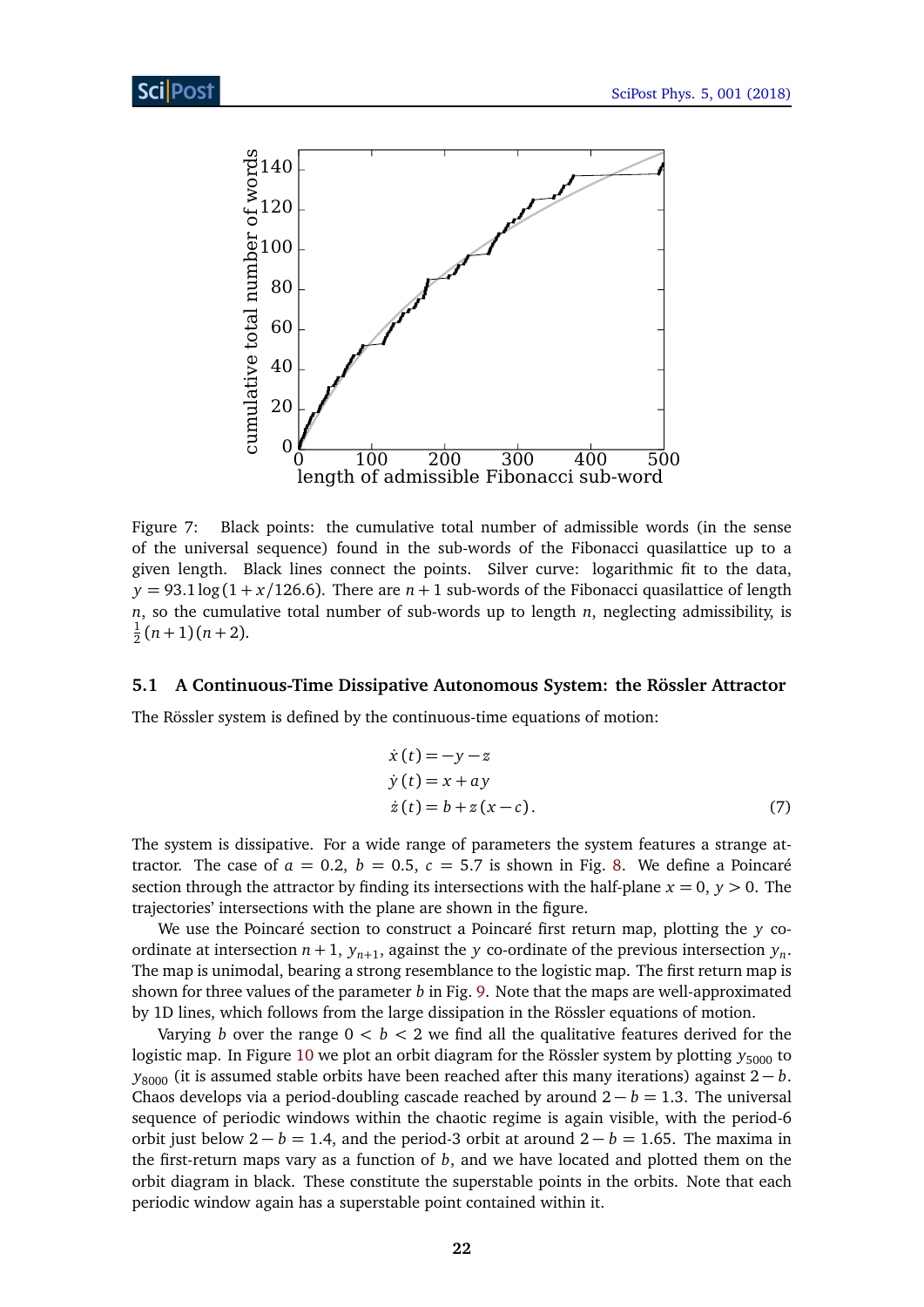

<span id="page-22-0"></span>Figure 8: The Rössler strange attractor given by Eq. [\(7\)](#page-21-2) for parameter values  $a = 0.2$ ,  $b = 0.5$ ,  $c = 5.7$ . The black points mark the intersections with the Poincaré section given by the halfplane  $x = 0$ ,  $y > 0$ . We iterated the equations of motion, Equation [\(7\)](#page-21-2), using a fourth-order Runge-Kutta algorithm.



<span id="page-22-1"></span>Figure 9: The Poincaré first-return map obtained from the Rössler equations of motion (*cf*. Fig. [8\)](#page-22-0) by plotting the *y* co-ordinate,  $y_{n+1}$ , of intersection  $n+1$  with the Poincaré section  $x=0$ , *y*  $>$  0, against the *y* co-ordinate of the previous intersection  $y_n$ . The parameters are *a* = 0.2,  $c = 5.7, 2 - b = 1.4$  (silver),  $2 - b = 1.5$  (gold),  $2 - b = 1.6$  (black). Note that the maxima shift slightly as a function of the varying parameter *b*.

As an example of a Pell word in the Rössler system, the period-5 window can be seen around 2−*b* ≈ 1.5. Zooming in, we found the window to be located around 2−*b* ≈ 1.492. Setting this parameter value, the system rapidly converges to a period-5 orbit, which has intersections with the first return map described by the word *RLRRC*. A slight decrease of 2 − *b* then stabilizes the Pell word  $P_5 = RLRRL$ . The  $2 - b = 1.492$  first-return map (after allowing transients to die down) is shown superposed on the close-by  $2 - b = 1.5$  chaotic map in Figure [11,](#page-23-1) along with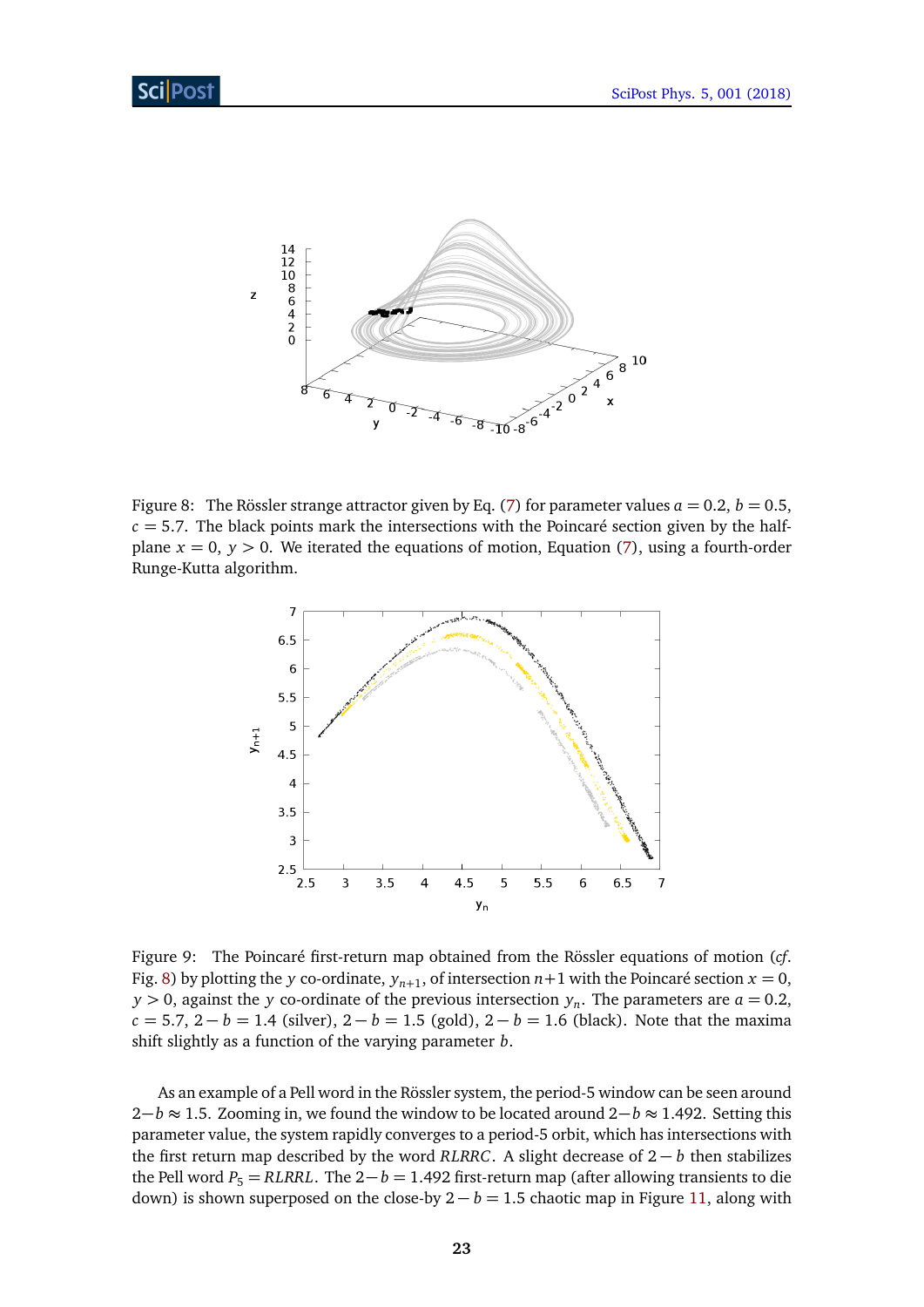

<span id="page-23-0"></span>Figure 10: Orbit diagram for the Rössler system found by plotting intersections  $y_{5000}$  to  $y_{8000}$ of the Poincaré section for a range of parameters *b*. It is assumed stable orbits have been converged to for parameters at which they exist. The maxima of the first-return maps have been used to identify the superstable line shown in black (points indicate identified maxima). All qualitative features of the logistic map appear, including a period-doubling cascade into chaos, and a series of periodic windows following the universal sequence which have opened around superstable orbits.



<span id="page-23-1"></span>Figure 11: In gold is a reproduction of the  $2 - b = 1.5$  first-return map from Fig. [9.](#page-22-1) In black is the first-return map for  $2 - b = 1.492$ . The slight change in parameter takes us into a period-5 window stabilized by the superstable orbit described by the superstabilized Pell word  $P_5|_C = RLRRC$  (the first 5000 steps have been omitted so that the periodic orbit is reached). The cobweb has been added to emphasize how the results for discrete-time maps have carried to this continuous-time system.

the cobweb which generates it in the discrete-time 1D map. Figure [12](#page-24-1) shows the trajectory itself.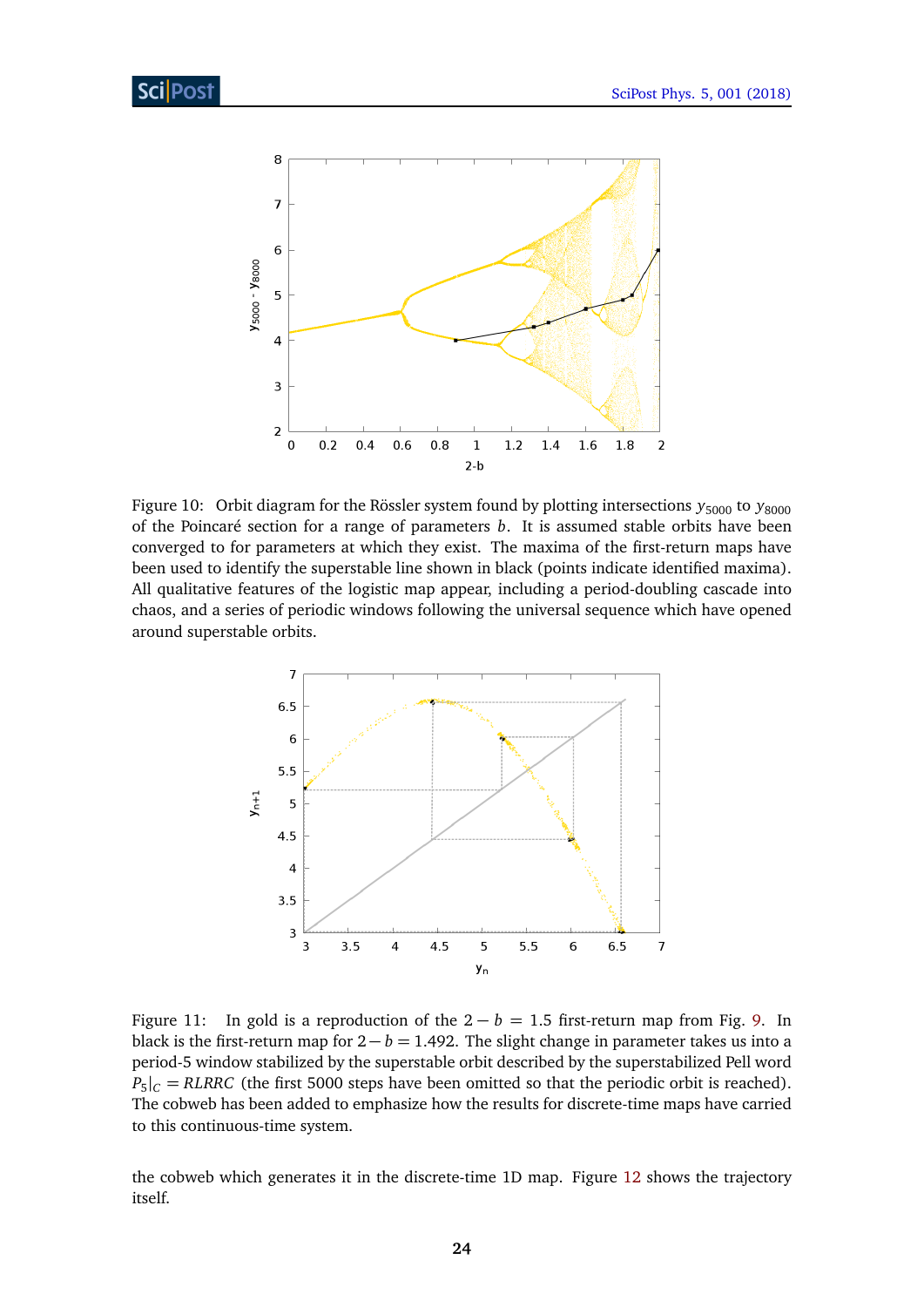

<span id="page-24-1"></span>Figure 12: The projection into the *x y* plane of the continuous-time orbit generated by the superstabilized Pell word  $P_5|_C = RLRRC$ , found by setting  $a = 0.2$ ,  $2 - b = 1.492$ ,  $c = 5.7$  in the Rössler equations and iterating for 5000 steps before plotting so as to allow the orbit to stabilize. In gold is the Poincaré section.

The results match nicely with those predicted by the logistic map. From the existence of the universal sequence in the Rössler system it follows that the Pell words, including the infinite Pell word, exist as stable attracting orbits in the Poincaré first-return map. A qualitatively similar, physically-implemented system is the Belousov-Zhabotinsky autocatalytic chemical reaction [[56–](#page-33-6)[58](#page-33-7)]. This system, too, is known to feature the universal sequence, and therefore also features the Pell words as admissible trajectories.

However, having moved to continuous time, neither system can reasonably be described as a time quasilattice. Although the sequence of *L*s and *R*s visited by the trajectory remains fixed, the 'time of flight' between successive intersections of the Poincaré section is neither fixed, nor stable to perturbation. In order to find such stability, we consider a periodically driven dissipative system in the next section.

### <span id="page-24-0"></span>**5.2 A Continuous-Time Dissipative Driven System: the Forced Brusselator**

The forced Brusselator (portmanteau of 'Brussels' and 'oscillator') is described by the equations

$$
\dot{x}(t) = A - (B + 1)x + x^2y + a\cos(\omega t)
$$
  
\n
$$
\dot{y}(t) = Bx - x^2y.
$$
\n(8)

The undriven model with  $\alpha = 0$  has been used to model certain autocatalytic chemical reactions, and again bears similarity to the Belousov-Zhabotinsky reaction [[57](#page-33-8)[–59](#page-33-9)]. Featuring an external driving frequency *ω* the equations are non-autonomous, although they can be rewritten as an autonomous set of four equations by defining

<span id="page-24-2"></span>
$$
u(t) = \cos(\omega t)
$$
  
\n
$$
\dot{u}(t) = -\omega z
$$
  
\n
$$
\dot{z}(t) = \omega u
$$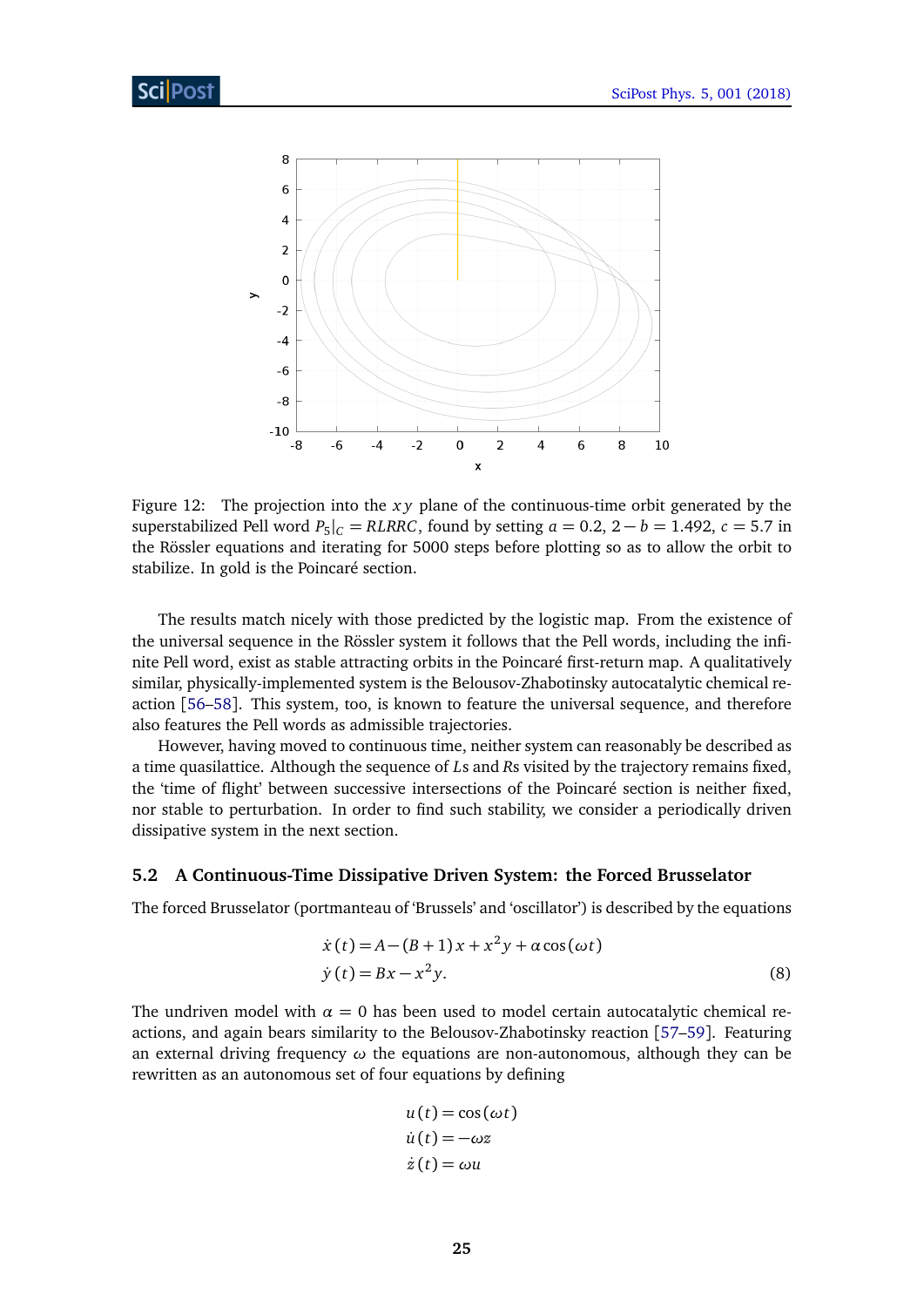

<span id="page-25-0"></span>Figure 13: The Poincaré first-return map obtained from Poincaré section  $u = 0$  of the forced Brusselator of Equation [\(8\)](#page-24-2) with  $A = 0.38$ ,  $B = 1.2$ ,  $\alpha = 0.05$ . In gold are the points obtained at driving frequency  $\omega = 0.72$ , where the response is chaotic. In black are the points obtained at driving  $\omega = 0.725$  which gives a stable period-5 orbit described by the Pell word *RLRRL*. The equations were iterated with a fourth-order Runge-Kutta algorithm iterated  $10^5$  steps, discarding the first 5000 steps to allow transients to decay.

which can then be iterated using a Runge-Kutta algorithm. The natural Poincaré section to take is now any constant *u* plane, corresponding to a periodic sampling of the system. Note that admission to the section is dependent upon the trajectory crossing with the correct orientation.

The phase space of the equations is quite complex. While it does feature period-doubling cascades as functions of various parameters, we were unable to locate any leading directly into universal sequences as in the previous examples. Nevertheless, the existence of the universal sequence words within the system has previously been confirmed [[34,](#page-32-3)[59](#page-33-9)].

Taking the parameter values  $A = 0.38$ ,  $B = 1.2$ ,  $\alpha = 0.05$ , we find that a chaotic regime at frequency  $\omega = 0.72$  develops into a stable period-5 window at  $\omega = 0.725$ . In Figure [13](#page-25-0) we show the Poincaré first-return map obtained from the Poincaré section  $u = 0$  crossed in a positive sense, for both the chaotic response (gold) and period-5 response (black). As before, we see that the trajectory is described by the Pell word *RLRRL* (this frequency is slightly away from the superstable point *RLRRC*, so the word itself appears). In Figure [14](#page-26-1) we show the period-5 trajectory and the Poincaré section.

The forced Brusselator system has the advantage over the Rössler system that the time taken between intersections of the Poincaré section is fixed to be a multiple of the driving frequency. The cell lengths *R* and *L* are therefore identically equal to one period of the driving, and are stable to perturbations either of other system parameters or to random kicks to the trajectory. Subsequent inflations such as *RL*, *RRL* constitute two different cell lengths which can be used to tile longer Pell words when located in the system, including (in principle) the Pell quasilattice.

It should be noted that the forced Brusselator does not fall into the same universality class as the Rössler system or the logistic map, as it features a cubic nonlinearity. Fortunately, this is not necessary for the words of the universal sequence to appear as stable orbits on the associated Poincaré map. In fact, the universal sequence has previously been identified in the forced Brusselator system [[34](#page-32-3)]. This is important: if we know that the universal sequence appears,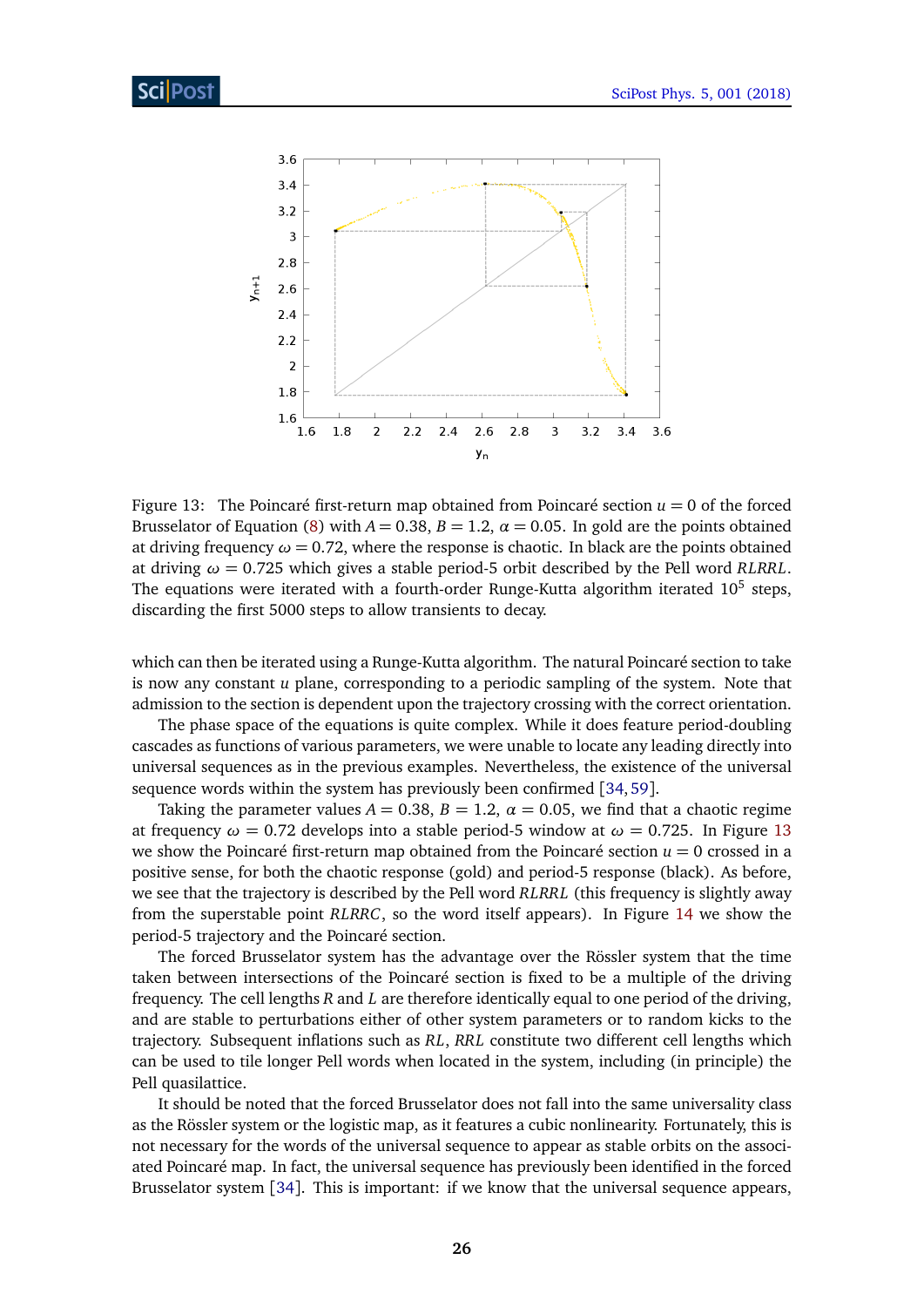

<span id="page-26-1"></span>Figure 14: The trajectory followed by the forced Brusselator equations of motion in the period-5 window considered in Figure [13.](#page-25-0) The Poincaré section  $u = cos(\omega t)$  is shown (only trajectories passing from negative to positive *u* are included).

even in a re-ordered form, it means that all Pell and Clapeyron words appear. This means we can make periodic approximations to the Pell and Clapeyron quasilattices of arbitrary duration, by refining our experimental precision. If the universal sequence does not appear, it may be that individual words can be found regardless, but the process may fail at or above a given duration. Furthermore, without some reason to believe that all the words appear in principle, we are merely investigating periodic orbits of the first-return maps, as opposed to using them as periodic approximations to time quasilattices.

The forced Brusselator is stabilized to perturbations in part by its dissipation (the equations of motion can again not be rewritten into a Hamiltonian form). Despite lacking a conserved quantity which can be thought of as energy, it is still possible to define a temperature-like external noise in dissipative systems, at least away from the superstable points. Robustness of the trajectories to finite temperature necessarily requires the interactions of a macroscopic number of degrees of freedom, not present here [[21](#page-31-5)]. The next section addresses this issue.

### <span id="page-26-0"></span>**6 Time Quasicrystals**

In the previous sections we established the concept of time quasilattices: the mathematical structure of quasilattices, in the time direction. We found them as stable and structurally stable trajectories in dissipative dynamical systems. Until now we have not been concerned with the physical origin of the stabilising non-linearity, owing to the universality of chaotic dynamics [[32](#page-32-0)]. After the present paper appeared online, a number of experimental proposals for realizing discrete time crystals in driven dissipative quantum many-body systems were proposed [[19,](#page-31-4)[20](#page-31-17)]. In this section we identify signatures of time quasilattices in these systems; as the structures are additionally rigid in the same sense as time crystals, we identify these responses as new states of matter, 'time quasicrystals'. We begin by providing precise definitions of these phrases before identifying signatures of the states.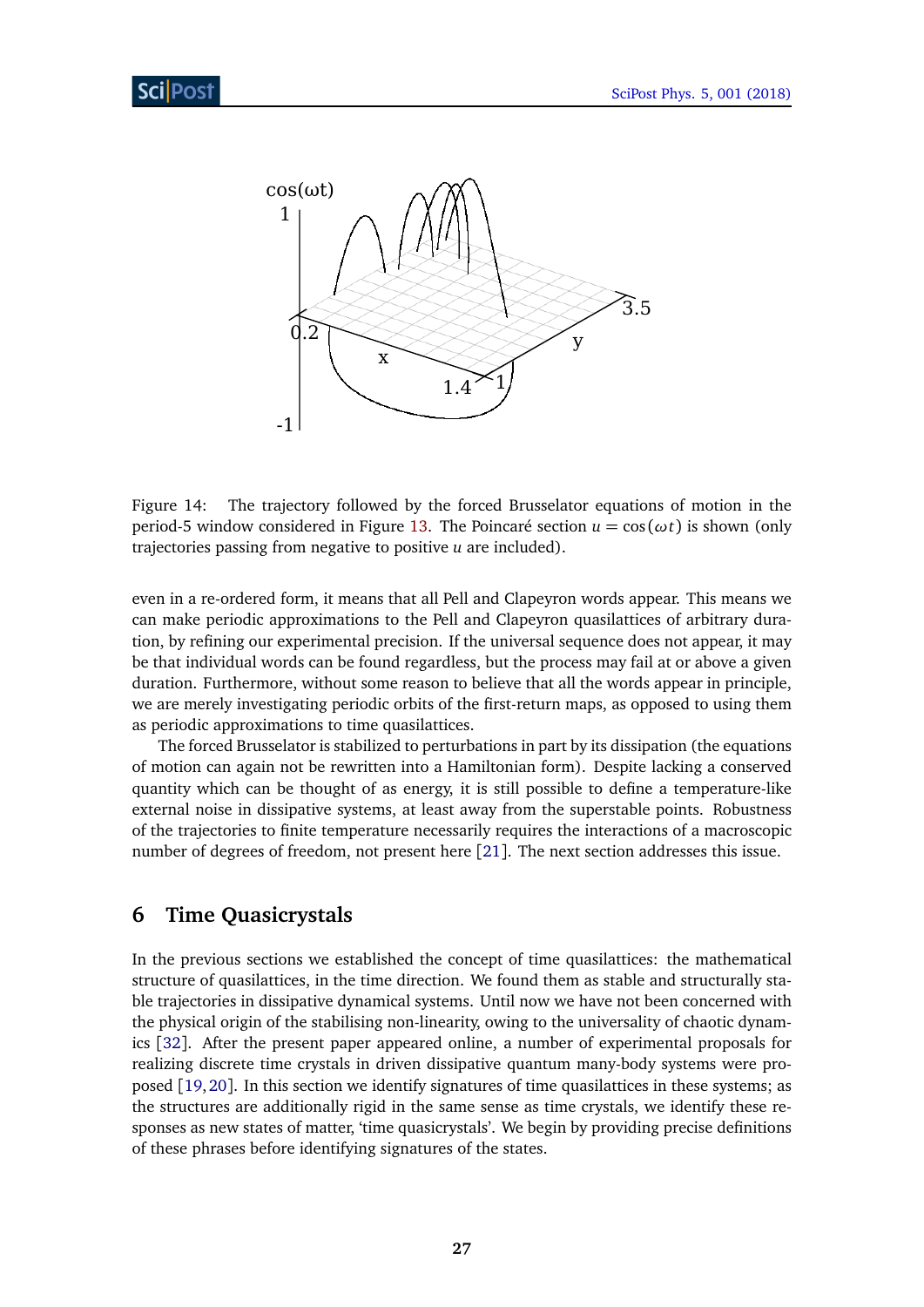Discrete time crystals feature a period-doubled response to a periodic driving [[7](#page-30-5)[–10](#page-30-6)]. There should also be a sense of *rigidity*, in order to bring them in line with our intuition regarding spatial crystals [[21](#page-31-5)]. The three cases of interest in the present context are as follows.

- A *time quasilattice* returns an aperiodic response to a periodic driving, featuring two unit cells of different durations, where each cell appears with precisely two spacings and the ratio of cell populations tends to a Pistot-Vijayaraghavan number as the number of cells tends to infinity. Both the durations of the cells and their sequence are stable and structurally stable to perturbations, so the order persists indefinitely.
- A *discrete time crystal* occurs when (i) the discrete time translation symmetry of a periodic driving is spontaneously broken by a lower-period response, which is (ii) made both stable and structurally stable to perturbations and finite temperature by (iii) the local interactions of many degrees of freedom, and which (iv) persists indefinitely. There should also be (v) a sense in which it can be understood to be a ground state.
- A *discrete time quasicrystal* occurs when the discrete time translation symmetry of a periodic driving is spontaneously broken by a time quasilattice response, which is made both stable and structurally stable to perturbations and finite temperature by the local interactions of many degrees of freedom, and which persists indefinitely. There should also be a sense in which it can be understood to be a ground state.

Note that this definition of time crystals does not necessarily include quantum mechanical effects; classical discrete time crystals have been proposed, and the original proposal for classical time crystals, which break continuous time translation symmetry, was not ruled out by the no-go theorems applied to the quantum case  $[2,6,21]$  $[2,6,21]$  $[2,6,21]$  $[2,6,21]$  $[2,6,21]$ .

Some leeway is built into requirement (v), since the concept of a true ground state requires energy to be conserved, which is not the case in any of the known examples of discrete time crystals. In refs. [[7–](#page-30-5)[10](#page-30-6)] the periodic driving leads to a pseudo-energy being conserved modulo 2*π*, and it is in this sense requirement (v) is fulfilled. Reference [[21](#page-31-5)] uses the phrase *rigid subharmonic entrainment* for dissipative systems fulfilling the other criteria, reserving the phrase *classical discrete time crystals* for the case in which the classical many-body system remains rigid when coupled to a finite-temperature bath (although, since inherently out-of-equilibrium, the concept of a ground state is again avoided). Other references refer to these states as *dissipative discrete time crystals* [[19](#page-31-4)] or equivalent phrases [[20,](#page-31-17)[60](#page-33-10)]. This is the convention we adopt here.

The advantage of explicitly allowing dissipation is that states beyond period doubling can be stabilized. In reference [[19](#page-31-4)] a protocol is outlined to identify dissipative discrete time crystals in quantum many-body cavity/circuit QED setups governed by the Dicke model. Numerical simulations of the classical limit show several signatures the authors identify in a simplified discrete-time nonlinear model featuring a period-doubling cascade into chaos. The authors further argue that these signatures are also present in the quantum many-body limit which would be realized by the experiments they propose. The experimental identification of a period-doubling cascade is a sufficient condition for all of the Pell and Clapeyron words to appear, and would prove that these systems feature time quasilattices. Since the stability derives from the interactions of many degrees of freedom, and the quantum many-body system features spontaneous symmetry breaking into this state, these setups would then feature true (dissipative, discrete) *time quasicrystals*.

In reference [[20](#page-31-17)] dissipative discrete time crystals are identified in a numerical model of a driven open quantum system (bosonic atoms in a double-well potential). There is a clear period doubling cascade into chaos in the model's classical limit – again, a sufficient condition for the presence of time quasilattices, and therefore in this scenario (dissipative, discrete) time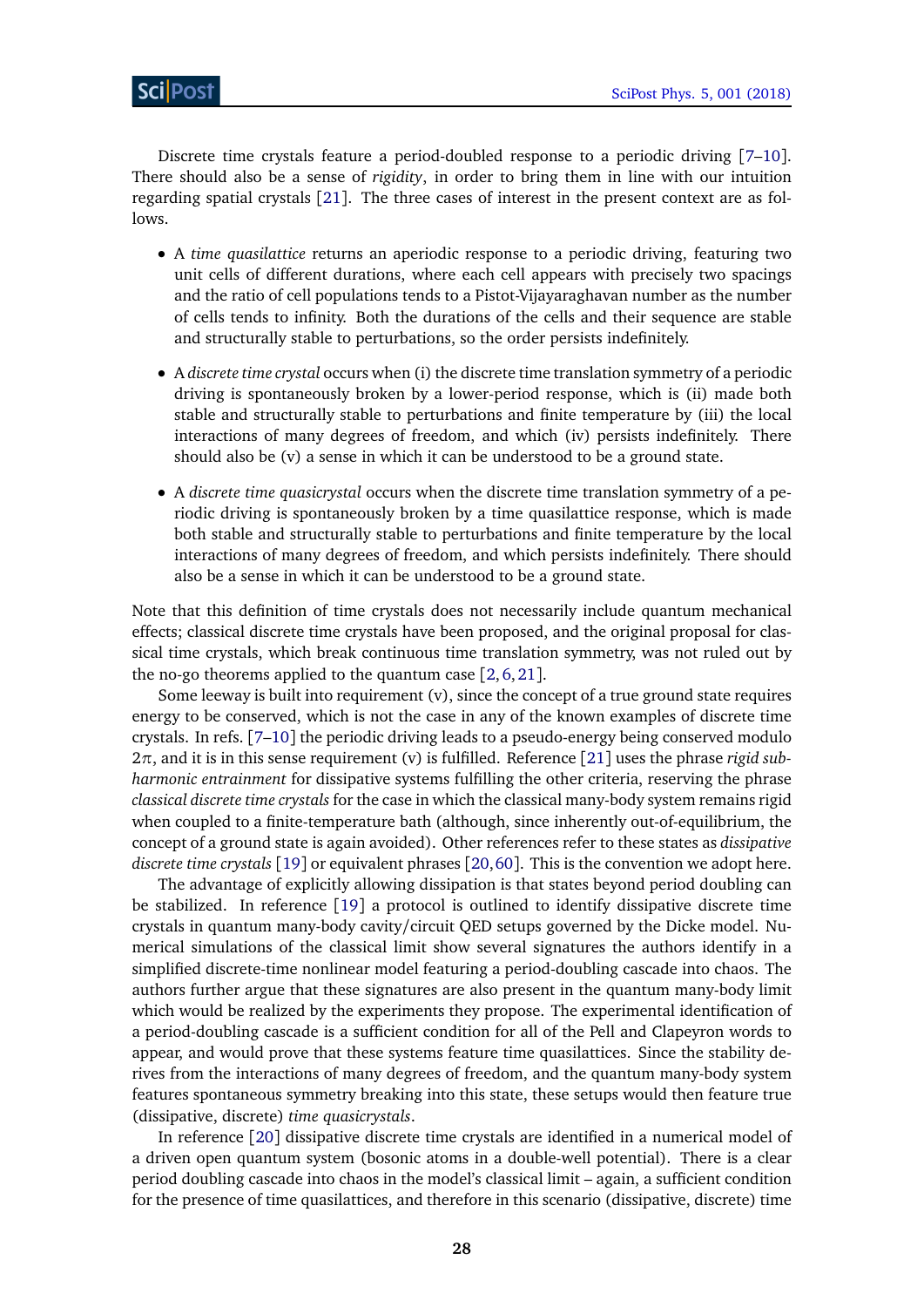quasicrystals. The authors also identify the continuation of the classical period-doubled state to the quantum regime via two-time correlation functions, opening the possibility of identifying *quantum* dissipative discrete time quasicrystals in this system.

A proposal for a non-dissipative discrete time crystal based on a kicked Lipkin-Gleshkov-Glick model is provided in [[60](#page-33-10)]. This model features a Hamiltonian system of spins with a periodic driving, and the authors identify candidate experimental implementations in Bose Einstein condensates and trapped ion systems. Rigid responses of various periods are identified within a classically chaotic regime, although no period-doubling cascade is immediately obvious. Strictly, the proposals in both references [[19](#page-31-4)] and [[60](#page-33-10)] violate requirement (iii) above, since the many-body interactions stabilizing the discrete time crystal phases are infinite-range rather than local. Local couplings ensure that the concept of dimensionality is well-defined in abstract mathematical models: depending on the topology of local connections, a model of many-body interactions could correspond to a range of physical dimensions. In the present context of physical interacting particles, however, this requirement seems unnecessarily limiting (the systems are all three dimensional).

In all these cases, the procedure for identifying the time quasicrystals in the classical regime would be to identify the sequence of periodic approximations (the finite-length Pell or Clapeyron words) as an externally-tunable field is varied. The external field depends on the individual systems [[19,](#page-31-4) [20,](#page-31-17) [60](#page-33-10)]. Several Pell and Clapeyron words can already be seen without further analysis in the classical limit of reference [[20](#page-31-17)]. The time quasicrystals themselves are indistinguishable from any of their periodic approximants featuring a period longer than the observation time. Nevertheless, their existences and stabilities are guaranteed by the periodic window theorem [[59](#page-33-9)].

In experimental searches for time quasicrystals, the only things which can be measured are periodic approximations. This restriction is made necessary by the finite duration of the experiment. Each periodic response is simply a dissipative discrete time crystal, and so the techniques developed in the references already suffice to identify them in both the classical and quantum regimes. The only extension necessary experimentally would be to identify that, as a function of the tunable system parameters, a sequence of time crystals is found with periods increasing as either the Pell or Clapeyron words.

## <span id="page-28-0"></span>**7 Conclusions**

In this paper we have demonstrated the existence of time quasilattices in dissipative dynamical systems. These are aperiodic tilings of the time axis with two different unit cells, which can be constructed as slices through two orthogonal time directions. We demonstrated that time quasilattices can appear as stable, attracting orbits in any dissipative nonlinear dynamical system which features the universal sequence, or any re-ordering thereof [[34,](#page-32-3)[39](#page-32-8)]. This is a wide universality class, encompassing physical applications in the study of animal populations [[38](#page-32-6)], chemical reactions [[57,](#page-33-8)[58](#page-33-7)], hydrodynamics [[61](#page-33-11)], and electronics [[62,](#page-33-12)[63](#page-33-13)], to name a few. We demonstrated that these time quasilattices can be 'grown' by repeated application of their inflation rules, meaning that systematic finite periodic approximations can be found in any system in which they exist, giving an experimentally-testable method of searching for them.

Of the ten equivalence classes of physically-relevant one-dimensional quasilattices recently identified by Boyle and Steinhardt [[28](#page-31-13)], we find that precisely two are able to form time p quasilattices. These are class 2a, the infinite Pell word  $P_{\infty}$  related to the silver ratio  $1 + \sqrt{2}$ , and class 3a, the infinite Clapeyron word  $C_{\infty}$  related to 2 +  $\sqrt{3}$ . The relevance of these cases is that they generalize to higher-dimensional quasicrystals which can be grown in the lab [[24,](#page-31-16)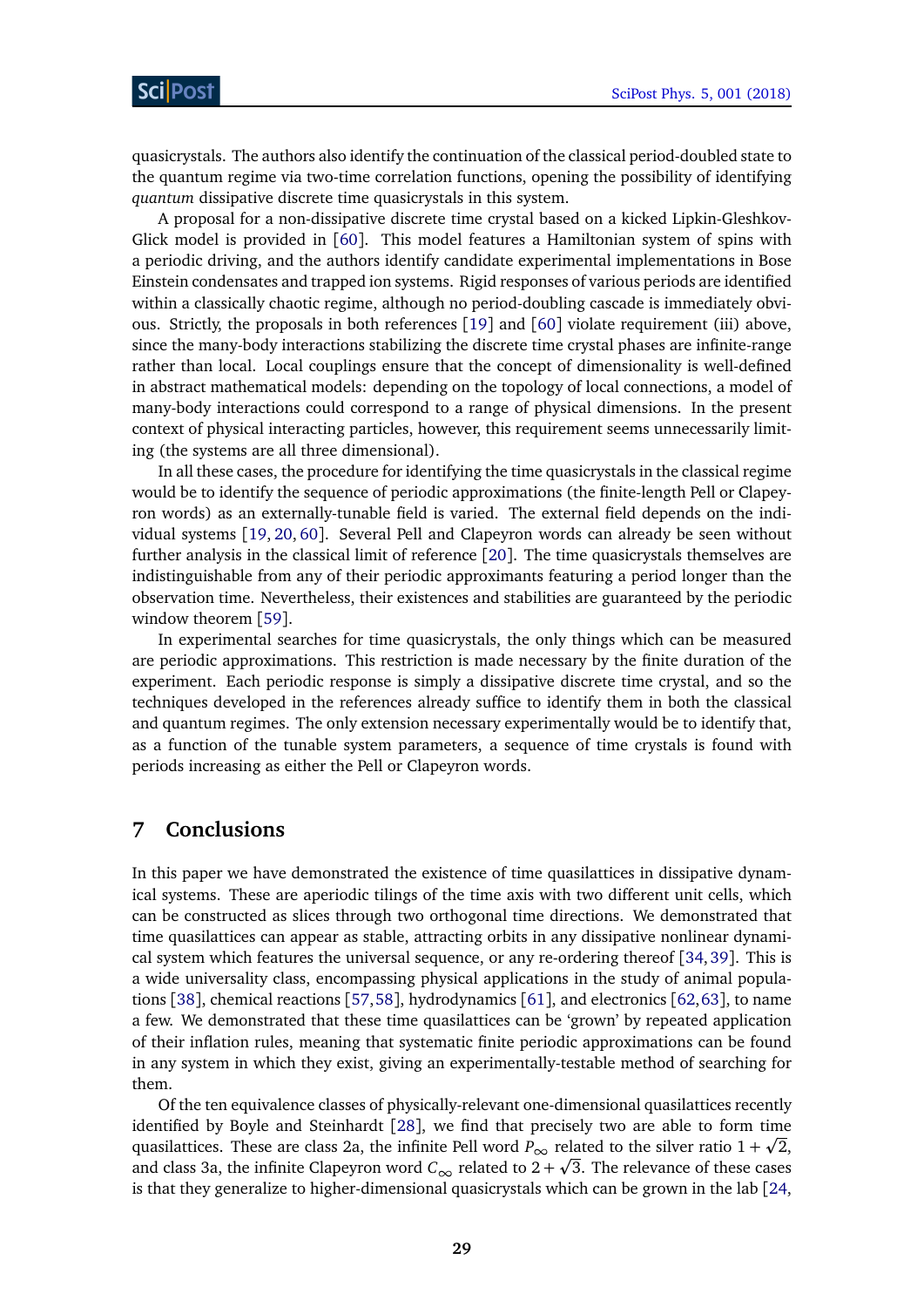[25](#page-31-9)]. Class 2 generalizes to the Ammann-Beenker tiling, a two-dimensional tiling with an 8-fold rotationally-symmetric diffraction pattern, and class 3 generalizes to the cases of twodimensional tilings with 12-fold rotationally-symmetric diffraction patterns [[23](#page-31-8)].

It is necessary to consider the time quasilattices' place in the set of periodic space-time orders discussed in the Introduction. Choreographic crystals constitute an extension of the concept of space group symmetry to encompass the time direction [[13](#page-31-0)]. The interesting cases contain multiple moving elements, whereas the time quasilattices discussed here focus on the trajectory of a single particle. Interestingly, chaotic systems can demonstrate synchronization when coupled, while maintaining their unpredictability [[32,](#page-32-0) [48,](#page-32-15) [64](#page-33-14)]. This synchronization can take the form of a fixed delay between points on the particles' trajectories; it has even been demonstrated to persist to the quantum regime of systems with a chaotic classical limit [[65–](#page-33-15)[67](#page-34-0)]. Since both periodicity and chaos can synchronize it would seem likely that time quasilattices, lying between the two, can do so as well. This would suggest a multi-particle implementation of dissipative time quasilattices which could feature an enhanced choreographic order.

Discrete time crystals spontaneously break the discrete time translation symmetry of a periodic driving force with a response of twice the period [[7](#page-30-5)[–10](#page-30-6)]. They are also required to be stabilized to finite temperature through the interactions of many degrees of freedom, fitting our intuition for what constitutes a 'state of matter'. There should also be some sense in which they can be considered the ground state of a system, as with crystals in space. Several experimental proposals have recently appeared for discrete time crystals in dissipative systems [[19,](#page-31-4) [20](#page-31-17)]. Numerical simulations show clear examples of period-doubling cascades into chaos in the systems' classical limits. This is a sufficient condition for realizing time quasilattices. If identified experimentally these systems would therefore feature (dissipative, discrete) *time quasicrystals*: the discrete time translation symmetry of a periodic driving is spontaneously broken to the symmetry of a time quasilattice, which is stabilized against perturbations via the local interactions of a quantum many-body state. They can be experimentally identified by their sequences of periodic approximations (finite Pell and Clapeyron words).

It is interesting to consider what steps would need to be taken to identify time quasilattices in a non-dissipative (Hamiltonian) context. A Hamiltonian system would need to be located with a sufficiently one-dimensional Poincaré first-return map, which demonstrates the universal sequence of admissible words. The system would either need to be constructed from a macroscopic number of degrees of freedom, or a macroscopic number of such systems would need to be coupled, such that the interactions between the degrees of freedom stabilize the order to finite temperature. We note that dissipation is not the key criterion for the existence of an effective one-dimensional Poincaré first-return map: hyperbolicity is [[30,](#page-31-15)[55](#page-33-5)]. This requires that the flow have at least one positive, one negative, and one zero Lyapunov exponent, with the associated eigenvectors giving the directions of the unstable, stable, and marginal manifolds of the flow [[43,](#page-32-12)[44](#page-32-13)]. The proof of such a property has not even been rigorously established for the Rössler map, but numerical evidence for it exists in a wide range of systems, including Hamiltonian [[33,](#page-32-1) [48,](#page-32-15) [55](#page-33-5)]. The universal sequence, as its name suggests, is ubiquitous. Together, these facts suggest the identification of time quasilattices in Hamiltonian systems may be an achievable goal.

From a theoretical perspective, perhaps the most exciting application of time quasicrystals could be as a test of theories concerning multiple dimensions of time. Higher dimensions of space are routinely discussed in the theoretical physics literature, and quasicrystals have been proposed as implementations in several recent papers [[68–](#page-34-1)[72](#page-34-2)]. Higher time dimensions are occasionally considered, but have received relatively less attention [[73–](#page-34-3)[75](#page-34-4)]. It is our hope that the present suggestion of the possibility of testing such theories will lead to wider discussion of these ideas.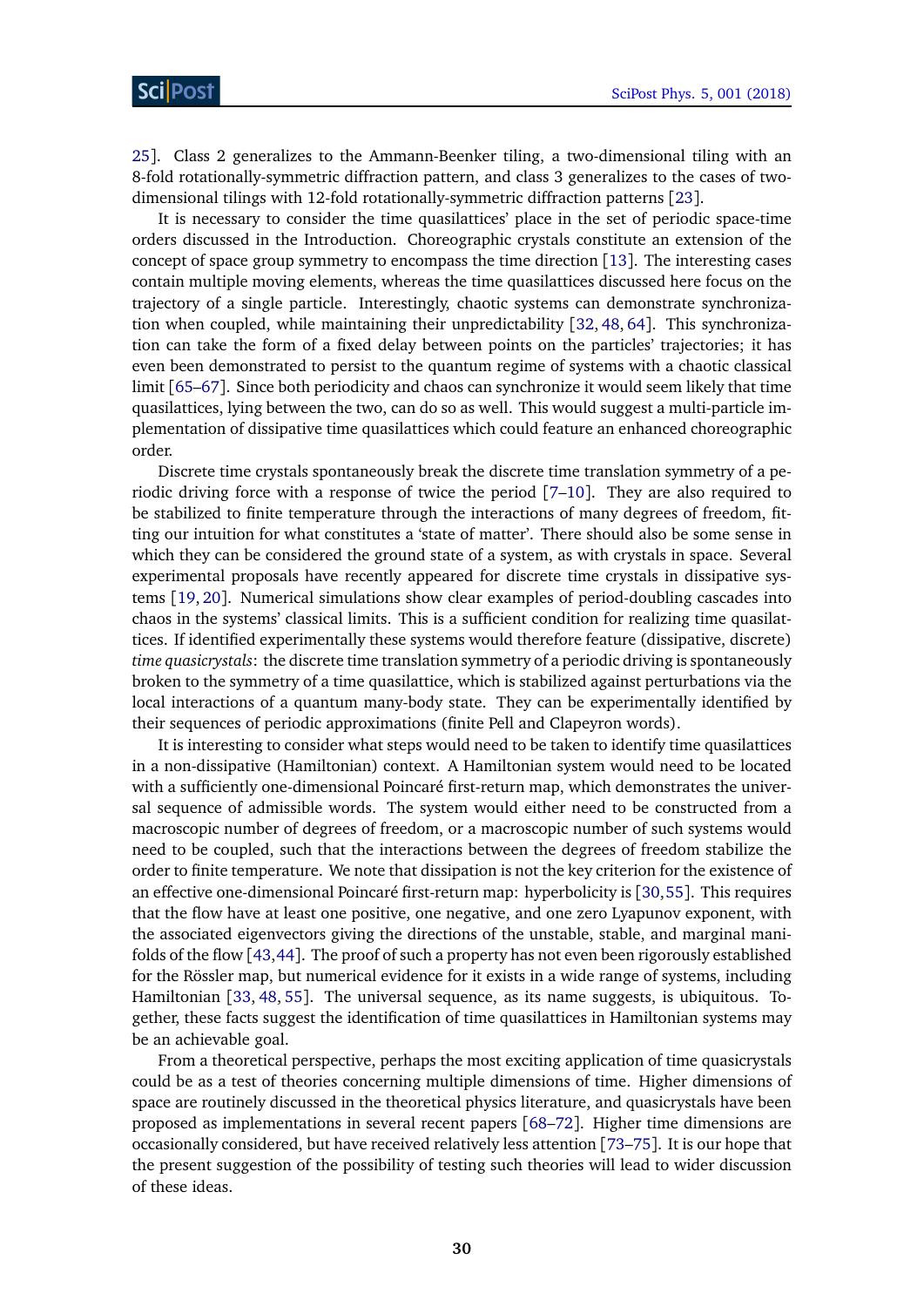## **Acknowledgements**

The author wishes to thank M. V. Berry, J. P. Keating, M. A. Porter, K. Sacha, J. van Wezel, N. Y. Yao, and M. Zaletel for many helpful discussions, and L. Boyle for both helpful discussions and a critical reading of the manuscript.

<span id="page-30-0"></span>**Funding information** The author acknowledges support from a Lindemann Trust Fellowship of the English-Speaking Union and the Astor Junior Research Fellowship of New College, Oxford.

## **References**

- <span id="page-30-1"></span>[1] F. Wilczek, *Quantum Time Crystals*, Phys. Rev. Lett. **109**, 160401 (2012), doi:10.1103/[PhysRevLett.109.160401.](http://dx.doi.org/10.1103/PhysRevLett.109.160401)
- <span id="page-30-9"></span>[2] A. Shapere and F. Wilczek, *Classical Time Crystals*, Phys. Rev. Lett. **109**, 160402 (2012), doi:10.1103/[PhysRevLett.109.160402.](http://dx.doi.org/10.1103/PhysRevLett.109.160402)
- <span id="page-30-2"></span>[3] T. Li, Z.-X. Gong, Z.-Q. Yin, H. T. Quan, X. Yin, P. Zhang, L.-M. Duan and X. Zhang, *Space-Time Crystals of Trapped Ions*, Phys. Rev. Lett. **109**, 163001 (2012), doi:10.1103/[PhysRevLett.109.163001.](http://dx.doi.org/10.1103/PhysRevLett.109.163001)
- <span id="page-30-3"></span>[4] P. Bruno, *Comment on "Quantum Time Crystals"*, Phys. Rev. Lett. **110**, 118901 (2013), doi:10.1103/[PhysRevLett.110.118901.](http://dx.doi.org/10.1103/PhysRevLett.110.118901)
- [5] P. Bruno, *Comment on "Space-Time Crystals of Trapped Ions"*, Phys. Rev. Lett. **111**, 029301 (2013), doi:10.1103/[PhysRevLett.111.029301.](http://dx.doi.org/10.1103/PhysRevLett.111.029301)
- <span id="page-30-4"></span>[6] H. Watanabe and M. Oshikawa, *Absence of Quantum Time Crystals*, Phys. Rev. Lett. **114**, 251603 (2015), doi:10.1103/[PhysRevLett.114.251603.](http://dx.doi.org/10.1103/PhysRevLett.114.251603)
- <span id="page-30-5"></span>[7] K. Sacha, *Modeling spontaneous breaking of time-translation symmetry*, Phys. Rev. A **91**, 033617 (2015), doi:10.1103/[PhysRevA.91.033617.](http://dx.doi.org/10.1103/PhysRevA.91.033617)
- [8] N. Y. Yao, A. C. Potter, I.-D. Potirniche and A. Vishwanath, *Discrete Time Crystals: Rigidity, Criticality, and Realizations*, Phys. Rev. Lett. **118**, 030401 (2017), doi:10.1103/[PhysRevLett.118.030401.](http://dx.doi.org/10.1103/PhysRevLett.118.030401)
- [9] D. V. Else, B. Bauer and C. Nayak, *Floquet Time Crystals*, Phys. Rev. Lett. **117**, 090402 (2016), doi:10.1103/[PhysRevLett.117.090402.](http://dx.doi.org/10.1103/PhysRevLett.117.090402)
- <span id="page-30-6"></span>[10] V. Khemani, A. Lazarides, R. Moessner and S. L. Sondhi, *Phase Structure of Driven Quantum Systems*, Phys. Rev. Lett. **116**, 250401 (2016), doi:10.1103/[PhysRevLett.116.250401.](http://dx.doi.org/10.1103/PhysRevLett.116.250401)
- <span id="page-30-7"></span>[11] J. Zhang, P. W. Hess, A. Kyprianidis, P. Becker, A. Lee, J. Smith, G. Pagano, I.-D. Potirniche, A. C. Potter, A. Vishwanath, N. Y. Yao and C. Monroe, *Observation of a discrete time crystal*, Nature **543**, 217 (2017), doi:10.1038/[nature21413.](http://dx.doi.org/10.1038/nature21413)
- <span id="page-30-8"></span>[12] S. Choi, J. Choi, R. Landig, G. Kucsko, H. Zhou, J. Isoya, F. Jelezko, S. Onoda, H. Sumiya, V. Khemani, C. von Keyserlingk, N. Y. Yao *et al.*, *Observation of discrete time-crystalline order in a disordered dipolar many-body system*, Nature **543**, 221 (2017), doi:10.1038/[nature21426.](http://dx.doi.org/10.1038/nature21426)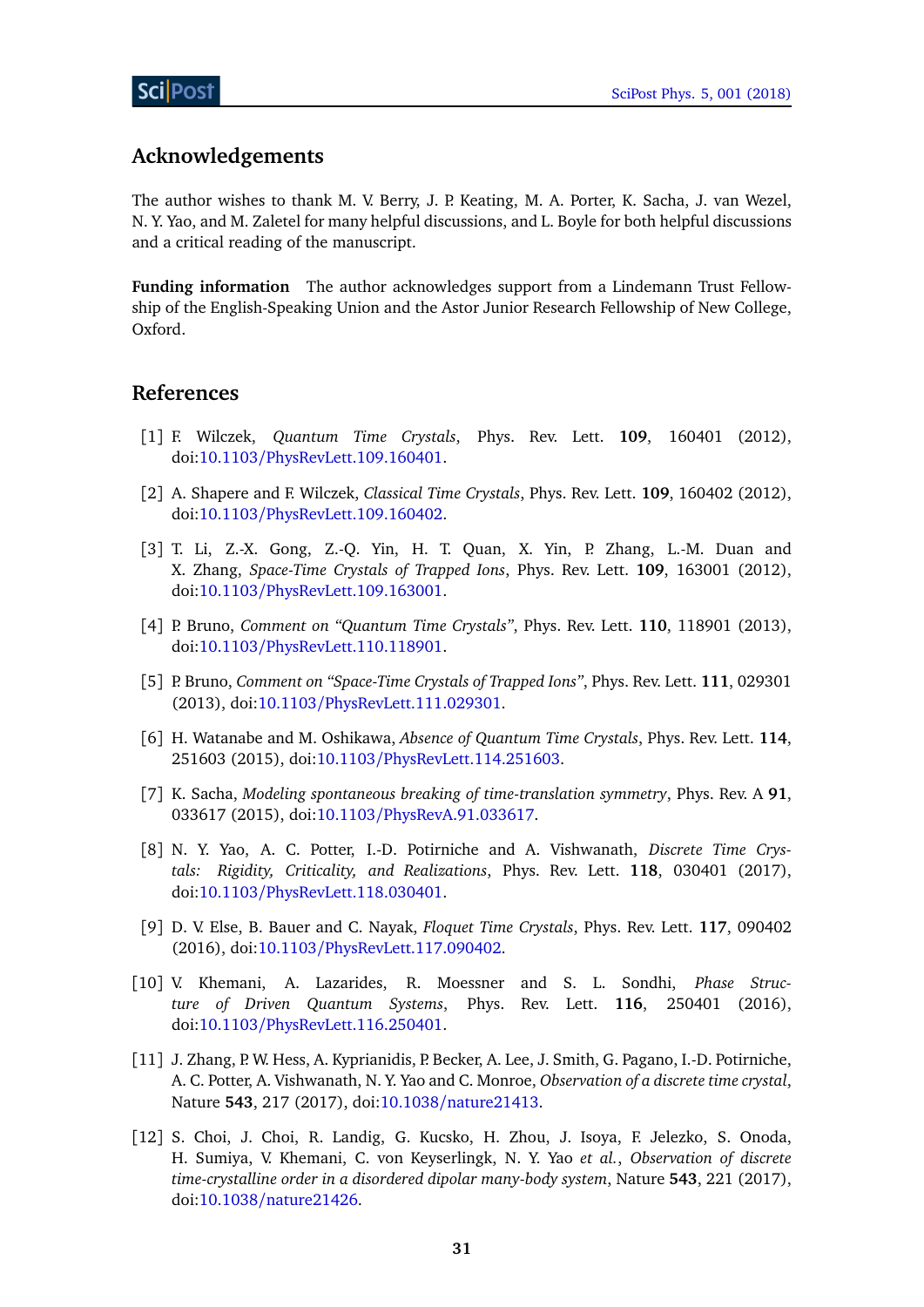- <span id="page-31-0"></span>[13] L. Boyle, J. Y. Khoo and K. Smith, *Symmetric satellite swarms and choreographic crystals*, Phys. Rev. Lett. **116**, 015503 (2016), doi:10.1103/[PhysRevLett.116.015503.](http://dx.doi.org/10.1103/PhysRevLett.116.015503)
- <span id="page-31-1"></span>[14] T. Morimoto, H. C. Po and A. Vishwanath, *Floquet topological phases protected by time glide symmetry*, Phys. Rev. B **95**, 195155 (2017), doi:10.1103/[PhysRevB.95.195155.](http://dx.doi.org/10.1103/PhysRevB.95.195155)
- <span id="page-31-2"></span>[15] J. E. S. Socolar and P. J. Steinhardt, *Quasicrystals. II. Unit-cell configurations*, Phys. Rev. B **34**, 617 (1986), doi:10.1103/[PhysRevB.34.617.](http://dx.doi.org/10.1103/PhysRevB.34.617)
- <span id="page-31-10"></span>[16] C. Janot, *Quasicrystals: A Primer*, Oxford University Press, Oxford, ISBN 9780199657407 (2012), doi:10.1002/[crat.2170280424.](http://dx.doi.org/10.1002/crat.2170280424)
- <span id="page-31-6"></span>[17] M. Senechal, *Quasicrystals and Geometry*, Cambridge University Press, Cambridge, ISBN 9780521575416 (1995), doi:10.1002/[adma.19970091217.](http://dx.doi.org/10.1002/adma.19970091217)
- <span id="page-31-3"></span>[18] M. Baake and U. Grimm, *Aperiodic Order Volume 1: A Mathematical Invitation*, Cambridge University Press, Cambridge, ISBN 9780521869911 (2014).
- <span id="page-31-4"></span>[19] Z. Gong, R. Hamazaki and M. Ueda, *Discrete time-crystalline order in cavity and circuit QED systems*, Phys. Rev. Lett. **120**, 040404 (2018), doi:10.1103/[PhysRevLett.120.040404.](http://dx.doi.org/10.1103/PhysRevLett.120.040404)
- <span id="page-31-17"></span>[20] R. R. W. Wang, B. Xing, G. G. Carlo and D. Poletti, *Period doubling in period-one steady states*, Phys. Rev. E **97**, 020202 (2018), doi:10.1103/[PhysRevE.97.020202.](http://dx.doi.org/10.1103/PhysRevE.97.020202)
- <span id="page-31-5"></span>[21] N. Y. Yao, C. Nayak, L. Balents and M. P. Zaletel, *Classical Discrete Time Crystals* (2018), [arXiv:1801.02628.](https://arxiv.org/abs/1801.02628)
- <span id="page-31-7"></span>[22] L. S. Levitov, *Why only quadratic irrationalities are observed in quasi-crystals?*, Europhys. Lett. **6**, 517 (1988), doi:10.1209/[0295-5075](http://dx.doi.org/10.1209/0295-5075/6/6/008)/6/6/008.
- <span id="page-31-8"></span>[23] J. E. S. Socolar, *Simple octagonal and dodecagonal quasicrystals*, Phys. Rev. B **39**, 10519 (1989), doi:10.1103/[PhysRevB.39.10519.](http://dx.doi.org/10.1103/PhysRevB.39.10519)
- <span id="page-31-16"></span>[24] N. Wang, H. Chen and K. H. Kuo, *Two-dimensional quasicrystal with eightfold rotational symmetry*, Phys. Rev. Lett. **59**, 1010 (1987), doi:10.1103/[PhysRevLett.59.1010.](http://dx.doi.org/10.1103/PhysRevLett.59.1010)
- <span id="page-31-9"></span>[25] T. Ishimasa, H.-U. Nissen and Y. Fukano, *New ordered state between crystalline and amorphous in Ni-Cr particles*, Phys. Rev. Lett. **55**, 511 (1985), doi:10.1103/[PhysRevLett.55.511.](http://dx.doi.org/10.1103/PhysRevLett.55.511)
- <span id="page-31-11"></span>[26] L. Bindi, P. J. Steinhardt, N. Yao and P. J. Lu, Science, *Natural Quasicrystals* **324**, 1306 (2009), doi:10.1126/[science.1170827.](http://dx.doi.org/10.1126/science.1170827)
- <span id="page-31-12"></span>[27] L. Bindi, N. Yao, C. Lin, L. S. Hollister, C. L. Andronicos, V. V. Distler, M. P. Eddy, A. Kostin, V. Kryachko, G. J. MacPherson, W. M. Steinhardt, M. Yudovskaya and P. J. Steinhardt, *Natural quasicrystal with decagonal symmetry*, Sci. Rep. **5**, 9111 (2015), doi:10.1038/[srep09111.](http://dx.doi.org/10.1038/srep09111)
- <span id="page-31-13"></span>[28] L. Boyle and P. J. Steinhardt, *Self-Similar One-Dimensional Quasilattices* (2016), [arXiv:1608.08220.](https://arxiv.org/abs/1608.08220)
- <span id="page-31-14"></span>[29] L. Boyle and P. J. Steinhardt, *Coxeter Pairs, Ammann Patterns and Penrose-like Tilings* (2016), [arXiv:1608.08215.](https://arxiv.org/abs/1608.08215)
- <span id="page-31-15"></span>[30] R. Badii and A. Politi, *Complexity – Hierarchical Structures and Scaling in Physics*, Cambridge University Press, Cambridge, ISBN 9780521663854 (1999).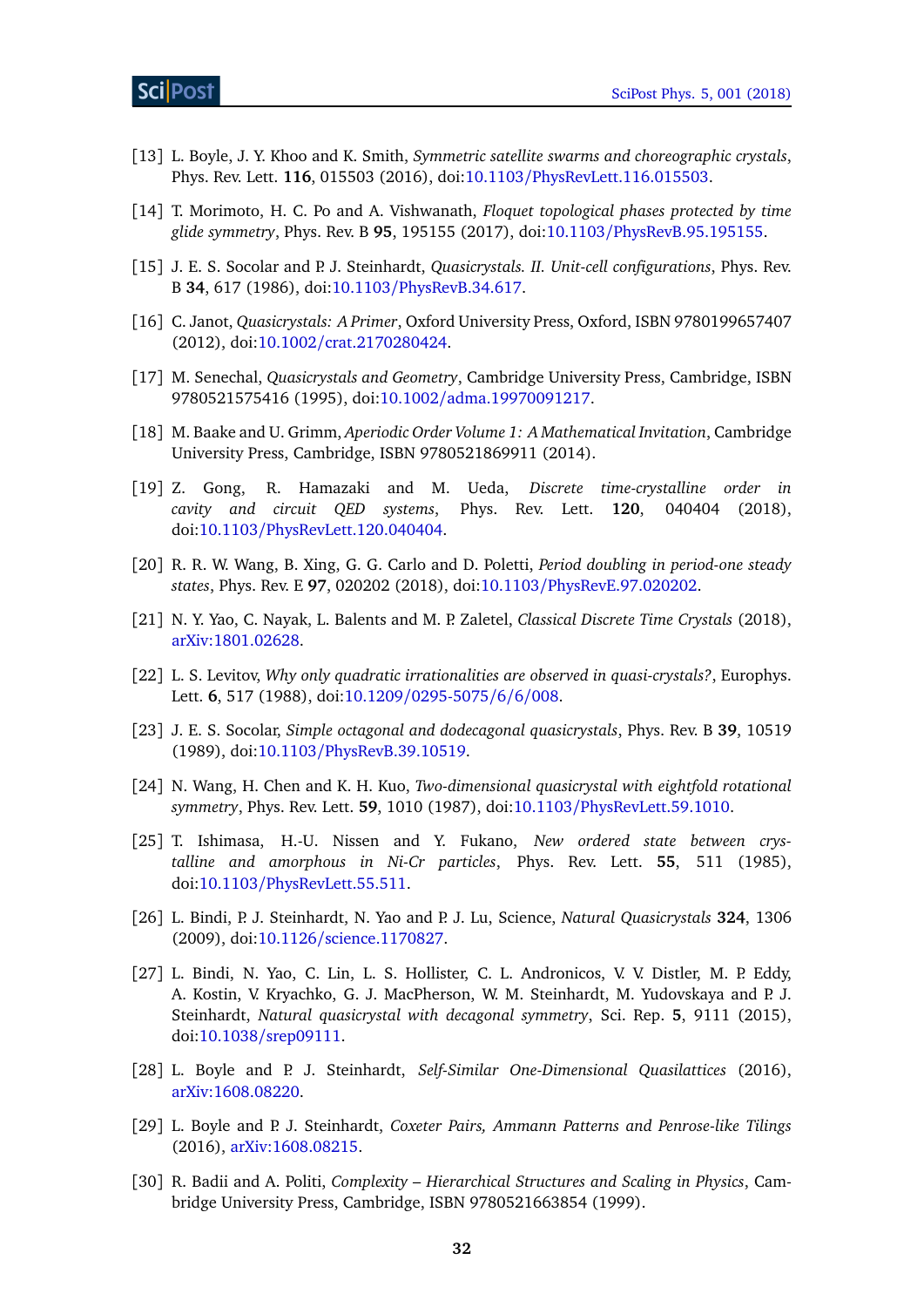- <span id="page-32-2"></span>[31] R. Penrose, *The role of aesthetics in pure and applied mathematical research*, Bull. Inst. Math. its Appl. **10**, 266 (1974).
- <span id="page-32-0"></span>[32] S. H. Strogatz, *Nonlinear Dynamics and Chaos*, Westview Press, Perseus Books, Cambridge MA, ISBN 9780738204536 (1994).
- <span id="page-32-1"></span>[33] K. Alligood, T. D. Sauer and J. A. Yorke, *Chaos: An Introduction to Dynamical Systems*, Springer-Verlag, New York, ISBN 9780387946771 (1996).
- <span id="page-32-3"></span>[34] B.-L. Hao, *Elementary Symbolic Dynamics and Chaos in Dissipative Systems*, World Scientific, Singapore, ISBN 9789971506988 (1989).
- <span id="page-32-4"></span>[35] P. Grassberger, *On symbolic dynamics of one-humped maps of the interval*, Z. Naturforsch. A **43**, 671 (1988), doi:10.1515/[zna-1988-0710.](http://dx.doi.org/10.1515/zna-1988-0710)
- <span id="page-32-7"></span>[36] S. Isola and A. Politi, *Universal encoding for unimodal maps*, J. Stat. Phys. **61** (1990), doi:10.1007/[bf01013965.](http://dx.doi.org/10.1007/bf01013965)
- <span id="page-32-5"></span>[37] P. Collet and J.-P. Eckmann, *Iterated Maps on the Interval as Dynamical Systems*, Birkhäuser Berlin, ISBN 9780817630263 (1980), doi:10.1007/[978-0-8176-4927-2.](http://dx.doi.org/10.1007/978-0-8176-4927-2)
- <span id="page-32-6"></span>[38] R. M. May, *Simple mathematical models with very complicated dynamics*, Nature **261**, 459 (1976), doi:10.1038/[261459a0.](http://dx.doi.org/10.1038/261459a0)
- <span id="page-32-8"></span>[39] N. Metropolis, M. L. Stein and P. R. Stein, *On finite limit sets for transformations on the unit interval*, J. Comb. Theory A **15**, 25 (1973), doi:10.1016/[0097-3165\(73\)90033-2.](http://dx.doi.org/10.1016/0097-3165(73)90033-2)
- <span id="page-32-9"></span>[40] O. E. Rössler, *An equation for continuous chaos*, Phys, Lett. A **57**(5), 397 (1976), doi:10.1016/[0375-9601\(76\)90101-8.](http://dx.doi.org/10.1016/0375-9601(76)90101-8)
- <span id="page-32-10"></span>[41] F. Flicker and J. van Wezel, *One-dimensional quasicrystals from incommensurate charge order*, Phys. Rev. Lett. **115**, 236401 (2015), doi:10.1103/[PhysRevLett.115.236401.](http://dx.doi.org/10.1103/PhysRevLett.115.236401)
- <span id="page-32-11"></span>[42] N. P. Fogg, *Substitutions in Dynamics, Combinatorics, and Arithmetic*, Springer-Verlag Berlin , ISBN 9783540441410 (2002).
- <span id="page-32-12"></span>[43] D. V. Anosov, *Geodesic flows on closed riemannian manifolds of negative curvature*, Trudy Mat. Inst. Steklov. **90**, 3 (1967).
- <span id="page-32-13"></span>[44] S. Smale, *Differentiable dynamical systems*, Bull. Amer. Math. Soc. **73**, 747 (1967), doi:10.1090/[s0002-9904-1967-11798-1.](http://dx.doi.org/10.1090/s0002-9904-1967-11798-1)
- <span id="page-32-14"></span>[45] E. Ott, C. Grebogi and J. A. Yorke, *Controlling chaos*, Phys. Rev. Lett. **64**, 1196 (1990), doi:10.1103/[PhysRevLett.64.1196.](http://dx.doi.org/10.1103/PhysRevLett.64.1196)
- [46] T. Shinbrot, C. Grebogi, J. A. Yorke and E. Ott, *Using small perturbations to control chaos*, Nature **363**, 411 (1993), doi:10.1038/[363411a0.](http://dx.doi.org/10.1038/363411a0)
- [47] K. Pyragas, *Continuous control of chaos by self-controlling feedback*, Phys. Lett. A **170**, 421 (1992), doi:10.1016/[0375-9601\(92\)90745-8.](http://dx.doi.org/10.1016/0375-9601(92)90745-8)
- <span id="page-32-15"></span>[48] J. M. González-Miranda, *Synchronization and control of chaos*, Imperial College Press, ISBN 9781783260553 (2004).
- <span id="page-32-16"></span>[49] M. J. Feigenbaum, *The universal metric properties of nonlinear transformations*, J. Stat. Phys. **21**, 669 (1979), doi:10.1007/[bf01107909.](http://dx.doi.org/10.1007/bf01107909)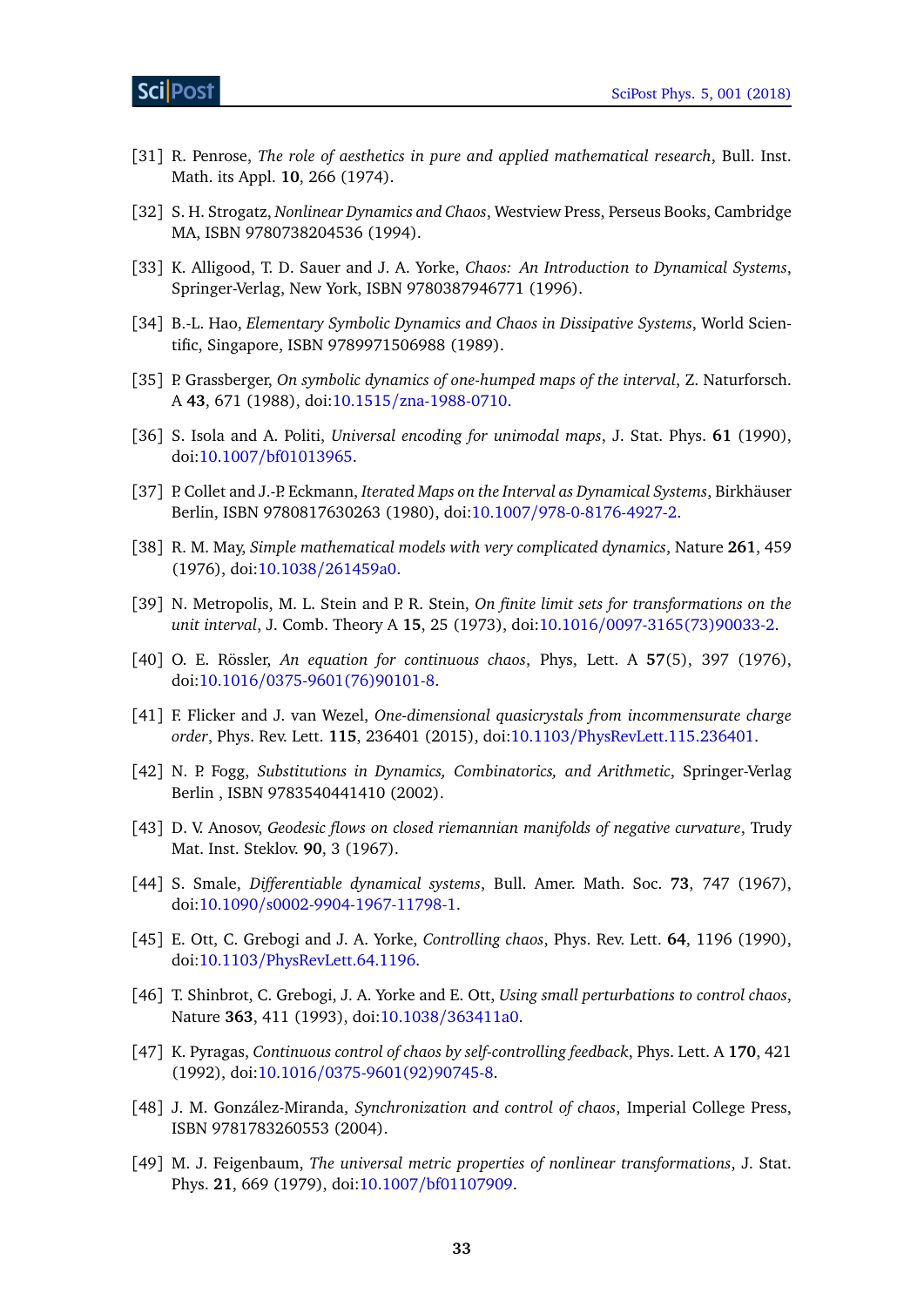- <span id="page-33-0"></span>[50] M. J. Feigenbaum, *The metric universal properties of period doubling bifurcations and the spectrum for a route to turbulence*, Ann. New York. Acad. Sci. **357**, 330 (1980), doi:10.1111/[j.1749-6632.1980.tb29699.x.](http://dx.doi.org/10.1111/j.1749-6632.1980.tb29699.x)
- <span id="page-33-1"></span>[51] N. J. A. Sloane, *The On-Line Encyclopedia of Integer Sequences*, published electronically at <https://oeis.org> (2017)[[arXiv:1805.10343](https://arxiv.org/abs/1805.10343)].
- <span id="page-33-2"></span>[52] *Lettre IX. Euler à Goldbach, 10 August 1750, in: Correspondance Mathématique et Physique de Quelques Célèbres Géomètres du XVIIIeme Siècle* (1843).
- <span id="page-33-3"></span>[53] N. G. de Bruijn, *Sequences of zeros and ones generated by special production rules*, Indag. Math. (Proc.) **84**, 27 (1981), doi:10.1016/[1385-7258\(81\)90015-9.](http://dx.doi.org/10.1016/1385-7258(81)90015-9)
- <span id="page-33-4"></span>[54] B. Clapeyron, *Calcul d'une poutre élastique reposant librement sur des appuis inégalement espacés*, Comptes rendus hebdomadaires des séances de l'Académie des Sciences **45**, 1076 (1857).
- <span id="page-33-5"></span>[55] P. Cvitanović, R. Artuso, R. Mainieri, G. Tanner and G. Vattay, *Chaos: Classical and Quantum*, Niels Bohr Institute, Copenhagen (2016).
- <span id="page-33-6"></span>[56] A. M. Zhabotinsky, *A history of chemical oscillations and waves*, Chaos **1**, 379 (1991), doi:10.1063/[1.165848.](http://dx.doi.org/10.1063/1.165848)
- <span id="page-33-8"></span>[57] J.-C. Roux, R. H. Simoyi and H. L. Swinney, *Observation of a strange attractor*, Physica D **8**, 257 (1983), doi:10.1016/[0167-2789\(83\)90323-8.](http://dx.doi.org/10.1016/0167-2789(83)90323-8)
- <span id="page-33-7"></span>[58] F. Argoul, A. Arneodo, P. Richetti, J. C. Roux and H. L. Swinney, *Chemical chaos: From hints to confirmation*, Acc. Chem. Res. **20**, 436 (1987), doi:10.1021/[ar00144a002.](http://dx.doi.org/10.1021/ar00144a002)
- <span id="page-33-9"></span>[59] B.-L. Hao, G.-R. Wang and S.-Y. Zhang, *U-sequences in the periodically forced brusselator*, Commun. Theor. Phys. **2**(3), 1075 (1983), doi:10.1088/[0253-6102](http://dx.doi.org/10.1088/0253-6102/2/3/1075)/2/3/1075.
- <span id="page-33-10"></span>[60] A. Russomanno, F. Iemini, M. Dalmonte and R. Fazio, *Floquet time crystal in the Lipkin-Meshkov-Glick model*, Phys. Rev. B **95**, 214307 (2017), doi:10.1103/[PhysRevB.95.214307.](http://dx.doi.org/10.1103/PhysRevB.95.214307)
- <span id="page-33-11"></span>[61] M. Giglio, S. Musazzi and U. Perini, *Transition to chaotic behavior via a reproducible sequence of period-doubling bifurcations*, Phys. Rev. Lett. **47**, 243 (1981), doi:10.1103/[PhysRevLett.47.243.](http://dx.doi.org/10.1103/PhysRevLett.47.243)
- <span id="page-33-12"></span>[62] P. S. Linsay, *Period doubling and chaotic behavior in a driven anharmonic oscillator*, Phys. Rev. Lett. **47**, 1349 (1981), doi:10.1103/[PhysRevLett.47.1349.](http://dx.doi.org/10.1103/PhysRevLett.47.1349)
- <span id="page-33-13"></span>[63] J. Testa, J. Pérez and C. Jeffries, *Evidence for universal chaotic behavior of a driven nonlinear oscillator*, Phys. Rev. Lett. **48**, 714 (1982), doi:10.1103/[PhysRevLett.48.714.](http://dx.doi.org/10.1103/PhysRevLett.48.714)
- <span id="page-33-14"></span>[64] A. Arenas, A. Díaz-Guilera, J. Kurths, Y. Moreno and C. Zhou, *Synchronization in complex networks*, Phys. Rep. **469**(3), 93 (2008), doi:10.1016/[j.physrep.2008.09.002.](http://dx.doi.org/10.1016/j.physrep.2008.09.002)
- <span id="page-33-15"></span>[65] T. E. Lee and H. R. Sadeghpour, *Quantum synchronization of quantum van der Pol oscillators with trapped ions*, Phys. Rev. Lett. **111**, 234101 (2013), doi:10.1103/[PhysRevLett.111.234101.](http://dx.doi.org/10.1103/PhysRevLett.111.234101)
- [66] M. R. Hush, W. Li, S. Genway, I. Lesanovsky and A. D. Armour, *Spin correlations as a probe of quantum synchronization in trapped-ion phonon lasers*, Phys. Rev. A **91**, 061401 (2015), doi:10.1103/[PhysRevA.91.061401.](http://dx.doi.org/10.1103/PhysRevA.91.061401)